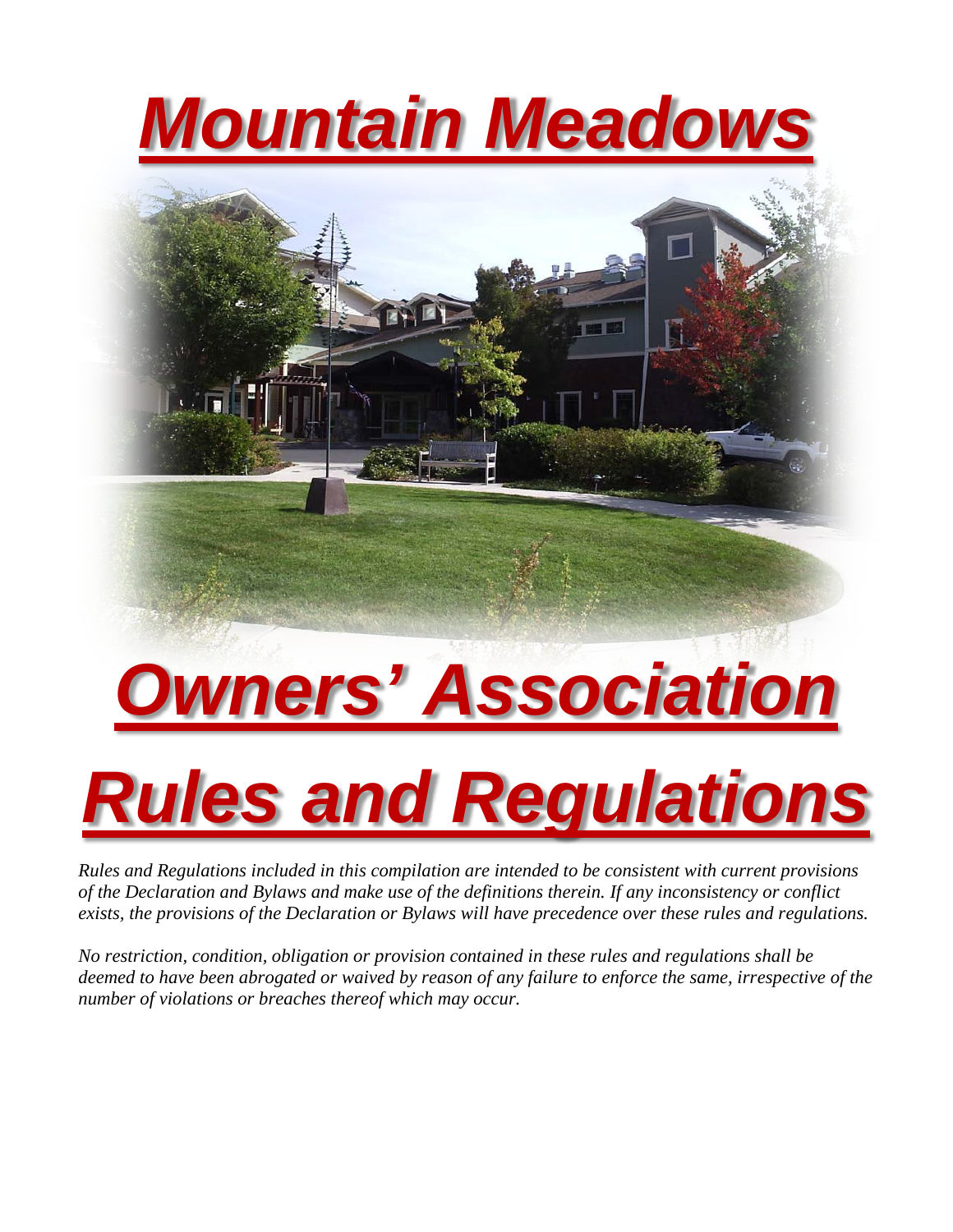#### TABLE OF CONTENTS:

| 1. |      |        |  |  |  |
|----|------|--------|--|--|--|
| 2. |      |        |  |  |  |
|    | 2.1  |        |  |  |  |
|    | 2.2  |        |  |  |  |
|    | 2.3  |        |  |  |  |
|    | 2.4  |        |  |  |  |
|    | 2.5  |        |  |  |  |
|    | 2.6  |        |  |  |  |
| 3. |      |        |  |  |  |
|    | 3.1  |        |  |  |  |
|    | 3.2  |        |  |  |  |
|    | 3.3  |        |  |  |  |
|    |      |        |  |  |  |
| 4. |      |        |  |  |  |
|    | 4.1  |        |  |  |  |
|    | 4.2  |        |  |  |  |
|    | 4.3  |        |  |  |  |
|    | 4.4  |        |  |  |  |
|    | 4.5  |        |  |  |  |
|    | 4.6  |        |  |  |  |
|    | 4.7  |        |  |  |  |
|    |      |        |  |  |  |
| 5. |      |        |  |  |  |
| 6. |      |        |  |  |  |
|    | 6.1  |        |  |  |  |
|    |      | 6.1.1  |  |  |  |
|    |      | 6.1.2  |  |  |  |
|    |      | 6.1.3  |  |  |  |
|    | 6.2  |        |  |  |  |
|    | 6.3  |        |  |  |  |
|    |      | 6.3.1  |  |  |  |
|    |      | 6.3.2  |  |  |  |
|    |      | 6.3.3  |  |  |  |
|    | 6.4  |        |  |  |  |
|    |      | 6.4.1  |  |  |  |
|    |      | 6.4.2  |  |  |  |
|    |      | 6.4.3  |  |  |  |
|    | 6.5  |        |  |  |  |
|    | 6.6  |        |  |  |  |
|    |      | 6.6.1  |  |  |  |
|    | 6.7  |        |  |  |  |
|    |      | 6.7.1  |  |  |  |
|    |      | 6.7.2  |  |  |  |
|    |      | 6.7.3  |  |  |  |
|    | 6.8  |        |  |  |  |
|    |      | 6.8.1  |  |  |  |
|    |      | 6.8.2  |  |  |  |
|    | 6.9  |        |  |  |  |
|    |      | 6.9.1  |  |  |  |
|    |      | 6.9.2  |  |  |  |
|    |      | 6.9.3  |  |  |  |
|    | 6.10 |        |  |  |  |
|    |      |        |  |  |  |
|    |      | 6.10.1 |  |  |  |
|    |      | 6.10.2 |  |  |  |
|    | 6.11 |        |  |  |  |
|    |      | 6.11.1 |  |  |  |
|    |      | 6.11.2 |  |  |  |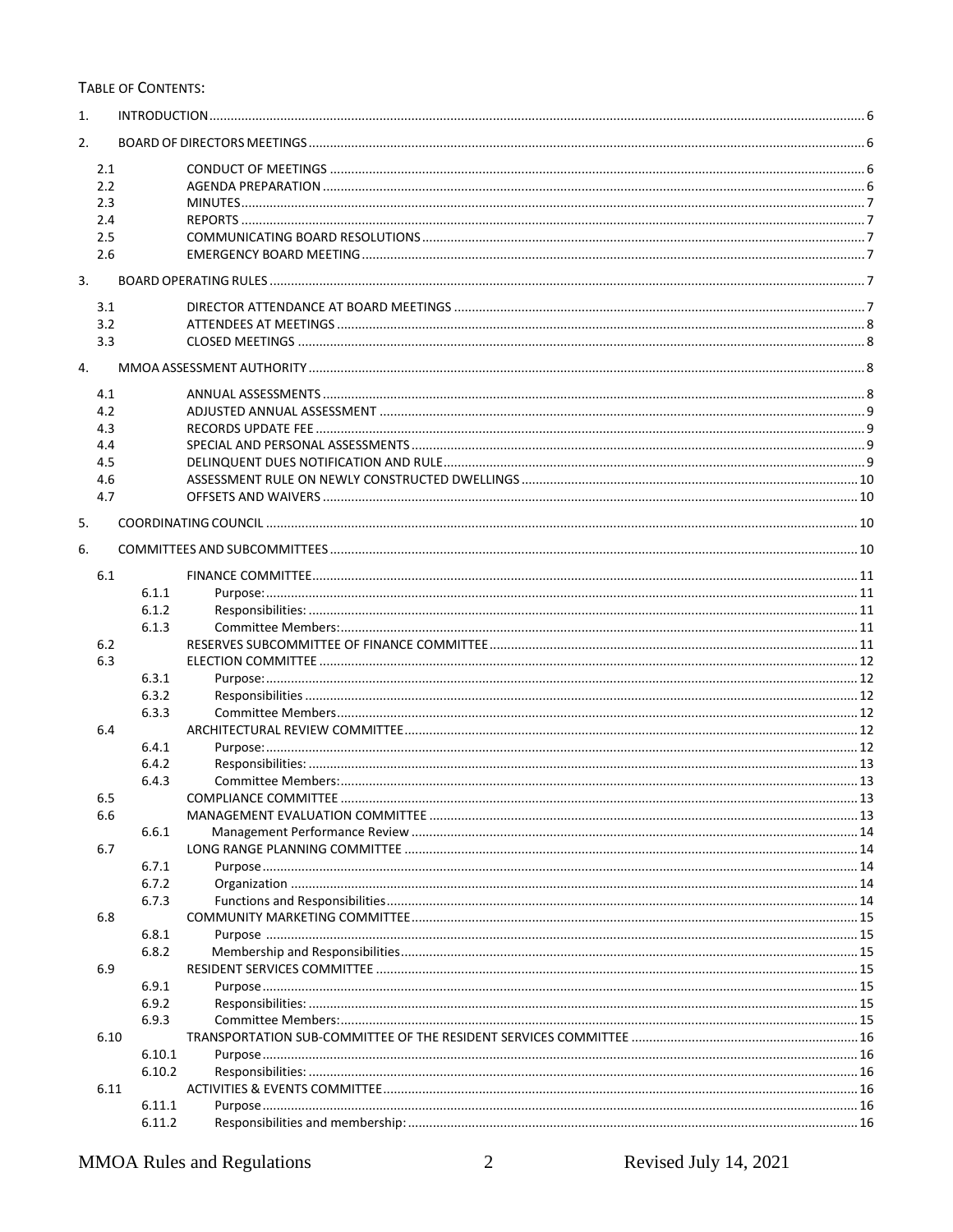| 6.12 |        |            |
|------|--------|------------|
|      | 6.12.1 |            |
|      | 6.12.2 |            |
| 6.13 |        |            |
|      | 6.13.1 |            |
|      | 6.13.2 |            |
|      | 6.13.3 |            |
| 6.14 |        |            |
|      |        |            |
|      | 6.14.1 |            |
|      | 6.14.2 |            |
|      | 6.14.3 |            |
| 6.15 |        |            |
|      | 6.15.1 |            |
|      | 6.15.2 |            |
|      | 6.15.3 |            |
| 6.16 |        |            |
|      | 6.16.1 |            |
|      | 6.16.2 |            |
|      |        |            |
|      | 6.16.3 |            |
| 6.17 |        |            |
|      | 6.17.1 |            |
|      | 6.17.2 |            |
|      | 6.17.3 |            |
|      | 6.17.4 |            |
| 6.18 |        |            |
|      |        |            |
|      | 6.18.1 |            |
|      | 6.18.2 |            |
|      | 6.18.3 |            |
|      | 6.18.4 |            |
| 6.19 |        |            |
|      | 6.19.1 |            |
|      | 6.19.2 |            |
|      | 6.19.3 |            |
|      |        |            |
|      | 6.19.4 |            |
| 7    |        |            |
| 7.1  |        |            |
|      | 7.1.1  |            |
|      | 7.1.2  |            |
|      |        |            |
|      | 7.1.3  |            |
|      | 7.1.4  | $\dots$ 22 |
| 7.2  |        |            |
|      | 7.2.1  |            |
|      | 7.2.2  |            |
| 7.3  |        |            |
|      | 7.3.1  |            |
|      | 7.3.2  |            |
|      |        |            |
|      | 7.3.3  |            |
| 7.4  |        |            |
|      | 7.4.1  |            |
|      | 7.4.2  |            |
| 7.5  |        |            |
|      | 7.5.1  |            |
|      | 7.5.2  |            |
|      |        |            |
| 8.   |        |            |
| 8.1  |        |            |
|      | 8.1.2  |            |
|      | 8.1.3  |            |
|      | 8.1.4  |            |
|      | 8.1.5  |            |
|      |        |            |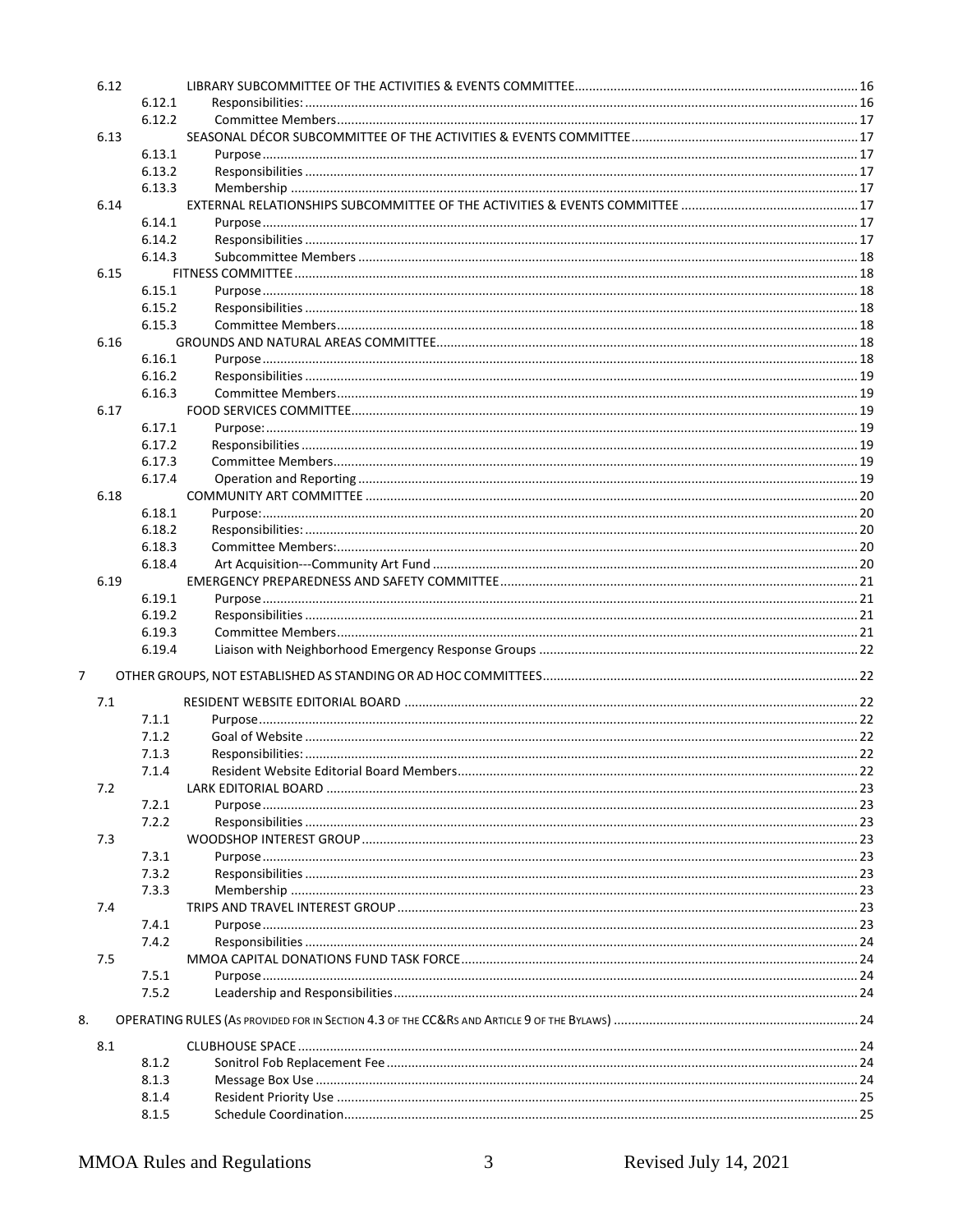|      | 8.1.6   |                                                                                                         |  |
|------|---------|---------------------------------------------------------------------------------------------------------|--|
|      | 8.1.7   |                                                                                                         |  |
|      | 8.1.8   |                                                                                                         |  |
|      | 8.1.9   |                                                                                                         |  |
|      | 8.1.10  |                                                                                                         |  |
|      | 8.1.11  |                                                                                                         |  |
| 8.2  |         |                                                                                                         |  |
|      | 8.2.1   |                                                                                                         |  |
|      | 8.2.2   |                                                                                                         |  |
|      | 8.2.3   |                                                                                                         |  |
|      | 8.2.3.1 |                                                                                                         |  |
|      | 8.2.3.2 |                                                                                                         |  |
|      | 8.2.3.3 |                                                                                                         |  |
|      | 8.2.3.4 |                                                                                                         |  |
|      | 8.2.4   |                                                                                                         |  |
|      | 8.2.5   |                                                                                                         |  |
|      | 8.2.6   |                                                                                                         |  |
|      | 8.2.7   |                                                                                                         |  |
|      | 8.2.8   |                                                                                                         |  |
|      | 8.2.9   |                                                                                                         |  |
| 8.3  |         |                                                                                                         |  |
|      | 8.3.1   |                                                                                                         |  |
|      | 8.3.2   |                                                                                                         |  |
|      | 8.3.3   |                                                                                                         |  |
|      | 8.3.4   |                                                                                                         |  |
|      | 8.3.5   |                                                                                                         |  |
|      | 8.3.6   |                                                                                                         |  |
|      | 8.3.7   |                                                                                                         |  |
|      | 8.3.8   |                                                                                                         |  |
| 8.4  |         |                                                                                                         |  |
|      | 8.4.2   |                                                                                                         |  |
|      |         |                                                                                                         |  |
| 8.5  |         |                                                                                                         |  |
| 8.6  |         |                                                                                                         |  |
|      | 8.6.1   |                                                                                                         |  |
|      | 8.6.2   |                                                                                                         |  |
|      | 8.6.3   |                                                                                                         |  |
| 8.7  |         |                                                                                                         |  |
|      | 8.7.1   |                                                                                                         |  |
|      | 8.7.2   |                                                                                                         |  |
|      | 8.7.3   |                                                                                                         |  |
|      | 8.7.4   |                                                                                                         |  |
|      | 8.7.5   |                                                                                                         |  |
|      | 8.7.6   | Major Capital Improvements Account (Reference CC&Rs Sections 2.3, 11.1 a2, 11.6, 11.7, 11.10, 11.11) 35 |  |
|      | 8.7.7   |                                                                                                         |  |
|      | 8.7.8   |                                                                                                         |  |
|      | 8.7.9   |                                                                                                         |  |
| 8.8  |         |                                                                                                         |  |
|      | 8.8.1   |                                                                                                         |  |
|      | 8.8.2   |                                                                                                         |  |
|      | 8.8.3   |                                                                                                         |  |
|      | 8.8.4   |                                                                                                         |  |
|      | 8.8.6   |                                                                                                         |  |
|      | 8.8.7   |                                                                                                         |  |
|      | 8.8.8   |                                                                                                         |  |
| 8.9  |         |                                                                                                         |  |
|      | 8.9.1   |                                                                                                         |  |
| 8.10 |         | LANDSCAPING AND MAINTENANCE OF THE MMOA GROUNDS (REFERENCE CC&RS ARTICLE 10)  41                        |  |
|      | 8.10.1  |                                                                                                         |  |
|      | 8.10.2  |                                                                                                         |  |
|      | 8.10.3  |                                                                                                         |  |
|      | 8.10.4  |                                                                                                         |  |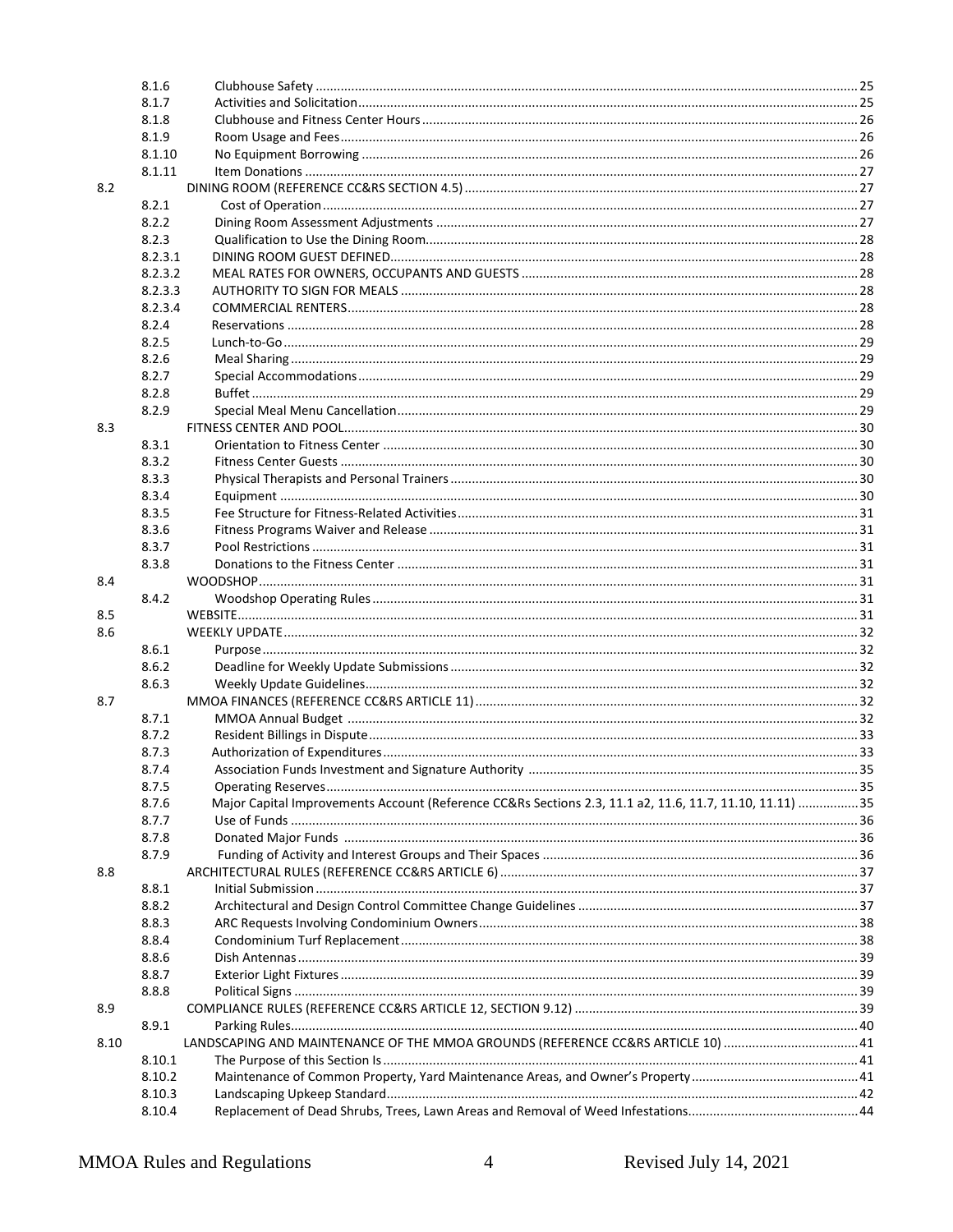|      | 8.10.5  |                                                                                 |  |
|------|---------|---------------------------------------------------------------------------------|--|
|      | 8.10.6  |                                                                                 |  |
|      | 8.10.7  |                                                                                 |  |
|      | 8.10.8  |                                                                                 |  |
|      | 8.10.9  |                                                                                 |  |
|      | 8.10.10 |                                                                                 |  |
|      | 8.10.11 |                                                                                 |  |
| 8.11 |         |                                                                                 |  |
| 8.12 |         |                                                                                 |  |
| 8.13 |         |                                                                                 |  |
| 8.14 |         |                                                                                 |  |
| 8.15 |         |                                                                                 |  |
| 8.16 |         |                                                                                 |  |
|      | 8.16.1  |                                                                                 |  |
| 8.17 |         |                                                                                 |  |
| 8.18 |         |                                                                                 |  |
| 8.19 |         |                                                                                 |  |
| 8.20 |         |                                                                                 |  |
| 8.21 |         | GIFTS BY OWNERS OR OCCUPANTS TO STAFF OF CONTRACTORS OR PROFESSIONAL MANAGEMENT |  |
| 8.22 |         |                                                                                 |  |
| 8.23 |         |                                                                                 |  |
| 8.24 |         |                                                                                 |  |
|      | 8.24.1  |                                                                                 |  |
| 8.25 |         |                                                                                 |  |
| 9.   |         |                                                                                 |  |
|      |         |                                                                                 |  |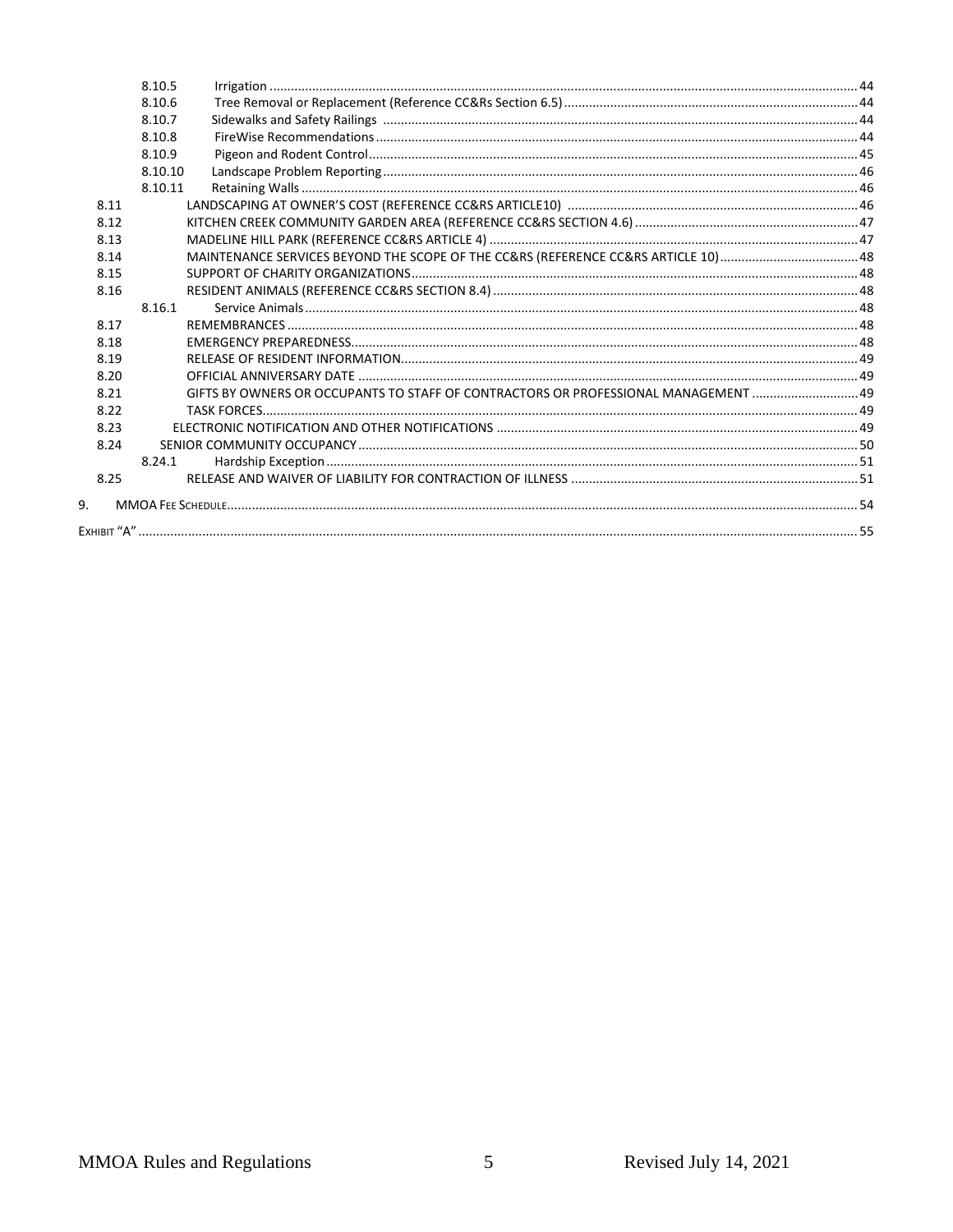## <span id="page-5-0"></span>**1. INTRODUCTION**

Mountain Meadows was conceived as an independent 55+ community providing limited basic services for residents. The owners' association is dedicated to providing an environment that will continue to attract, retain and nurture independent residents during the aging process while maintaining property values and controlling cost growth.

Our unique community consists of privately owned homes and jointly owned common property with numerous committees, clubs, classes and activities that offer residents a wide range of opportunities for activity and volunteer participation. Participation by new residents is essential to maintaining our community as long-term residents age in place. The City of Ashland provides for our residents extraordinary cultural, educational and entertainment opportunities while the breathtaking beauty of the Southern Oregon–Northern California region provides a bounty of nature and outdoor recreational opportunities for our residents.

The community is controlled in accordance with standing Covenants, Conditions and Restrictions (CC&Rs) and Bylaws through an owner-elected board of directors. An on-site Community Director contracted through the Professional Manager provides day-to-day management of administrative, maintenance and basic resident services. We are committed to preserving the unique features of Mountain Meadows that ensure the long-term success and vitality of the community.

## <span id="page-5-1"></span>**2. BOARD OF DIRECTORS MEETINGS**

## <span id="page-5-2"></span>**2.1 Conduct of Meetings**

- 1. The Board President is in charge of the agenda and determines what items can be added to the agenda at the meeting.
- 2. All Board actions will be by motion.
- 3. The only way a motion may be made is for the maker to begin it with the words "I move…."
- 4. The Committee chair/representative giving a report to the Board that includes a committeerecommended action becomes the maker of the motion with the committee's recommendation and no second is required.
- 5. All motions must be passed by a majority vote of Board members present at the meeting.
- 6. Silence by a member when the vote is called is assumed to be a vote in favor of the motion.
- 7. If the vote is not unanimous, the recording secretary will keep a record of all members' votes.

## <span id="page-5-3"></span>**2.2 Agenda Preparation**

- 1. All items to be placed on the agenda must be submitted to the recording secretary by 5:00 PM five working days before the meeting.
- 2. The recording secretary will draft the agenda, incorporating items from the minutes of the previous meeting and the requested items submitted by the deadline.
- 3. The President will meet with the recording secretary and the Community Director to review and finalize the agenda.
- 4. The agenda and any written reports will be distributed to the Board members at least three days before the meeting.
- 5. The agenda item titled "additions to the agenda" is reserved for items that were not known at the time the agenda was closed and require action before the next regularly scheduled Board meeting.
- 6. Action items from the previous meeting will be listed under "Unfinished Business" on the subsequent meeting agenda.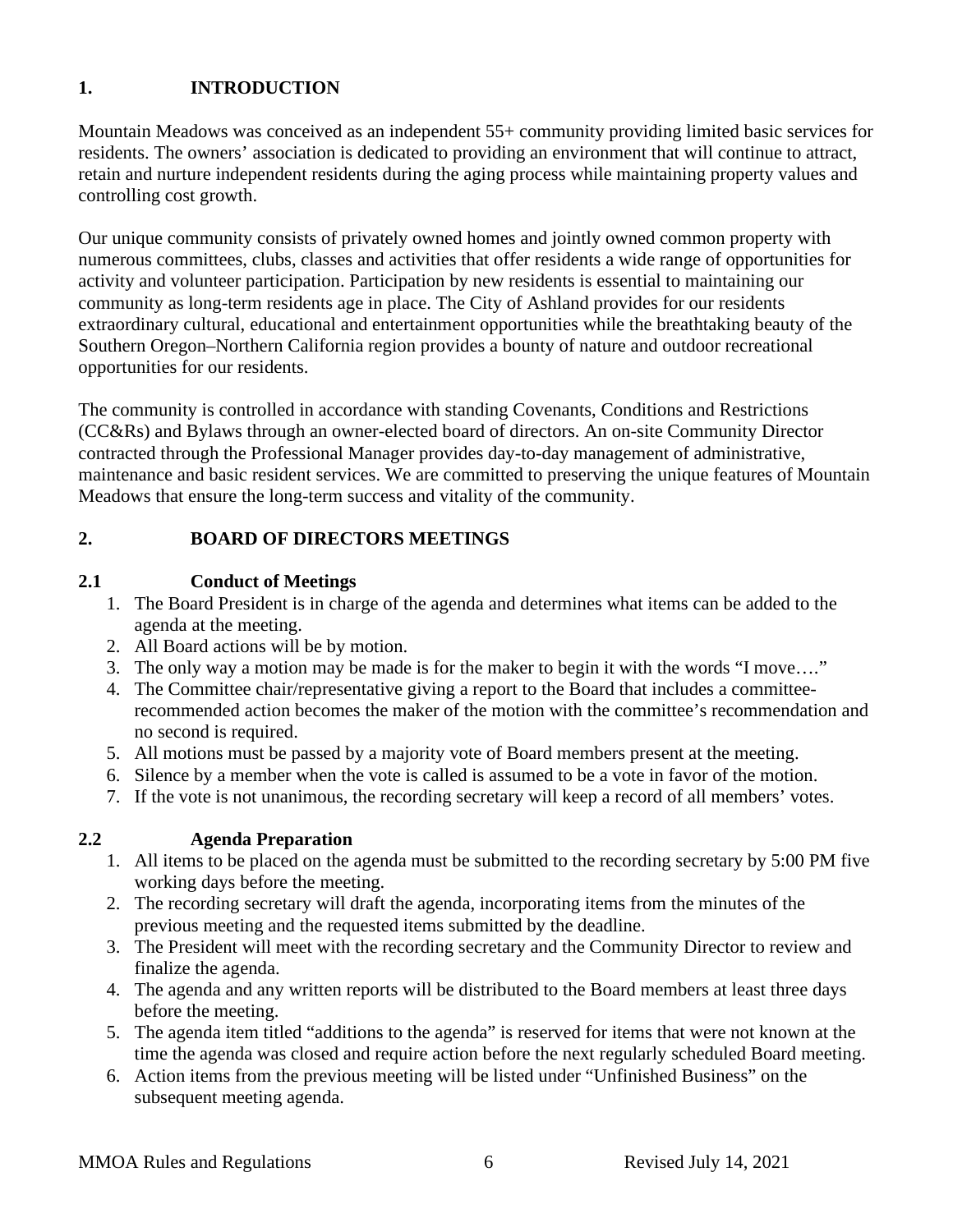- 7. The President is responsible for having the agenda posted on the Clubhouse bulletin board by 10:00 AM three days before the meeting.
- 8. The recording secretary is not necessarily the Board Secretary. The recording secretary may be an employee of the Professional Manager.

## <span id="page-6-0"></span>**2.3 Minutes**

Board minutes contain:

- 1. Board actions made by motion or by resolution from a committee with a brief description of the discussion on the motion. Comments by members opposed to the motion are included.
- 2. Brief summary of information presented under each section of the agenda, e.g. President's Report, Treasurer's Report, committee reports.
- 3. References to Board members will be by last name only, unless there are two or more Board members with the same last name.

## <span id="page-6-1"></span>**2.4 Reports**

- 1. Anyone having an item on the agenda, including committees, is encouraged to have a written report with any recommendation clearly stated prepared in time for distribution to the Board with the agenda.
- 2. Reports distributed with the agenda will be marked with the agenda item number in the upper right hand corner of the first page of the report.

## <span id="page-6-2"></span>**2.5 Communicating Board Resolutions**

When Resolutions are passed creating new rules and regulations, the rule/regulation will be communicated to the Board and appropriate committees, entered into the Mountain Meadows Rules and Regulations binder, posted on the MMOA website, communicated to all Occupants through the Mountain Meadows Weekly Update, and distributed promptly to all Owners in accordance with Rule 8.24 and Section 13.1 of the Bylaws if subject to Section 9.3 of the Bylaws.

## <span id="page-6-3"></span>**2.6 Emergency Board Meeting (Effective 2/2/18)**

If a matter requires the Board to meet on an emergency basis, without following the seven-day notice requirements of Bylaw 5.2(b)(2) for special meetings, pursuant to Bylaw 5.2(b)(3), the President, or in his or her absence or unavailability, the Vice-President or Secretary may call an emergency meeting of the Board with at least two hours' notice by giving notice personally or by mail, telephone or other means, including, without limitation, electronic communication to each Director. The notice must state the date, time, place, and purpose of the meeting together with the reasons why an emergency exists. The minutes of the meeting shall recite the reasons for the emergency.

## <span id="page-6-4"></span>**3. BOARD OPERATING RULES**

## <span id="page-6-5"></span>**3.1 Director Attendance at Board Meetings**

- 1. All Board members must commit to being able to attend meetings regularly and actively participate in the business of the Board. A Board member will be automatically removed from office under the circumstances set forth in Section 4.4(d) of the Bylaws for failure to attend Board meetings.
- 2. It will be the Secretary's duty to keep a running tally of Board members' absences and notify the Board when a member is one meeting away from automatic resignation.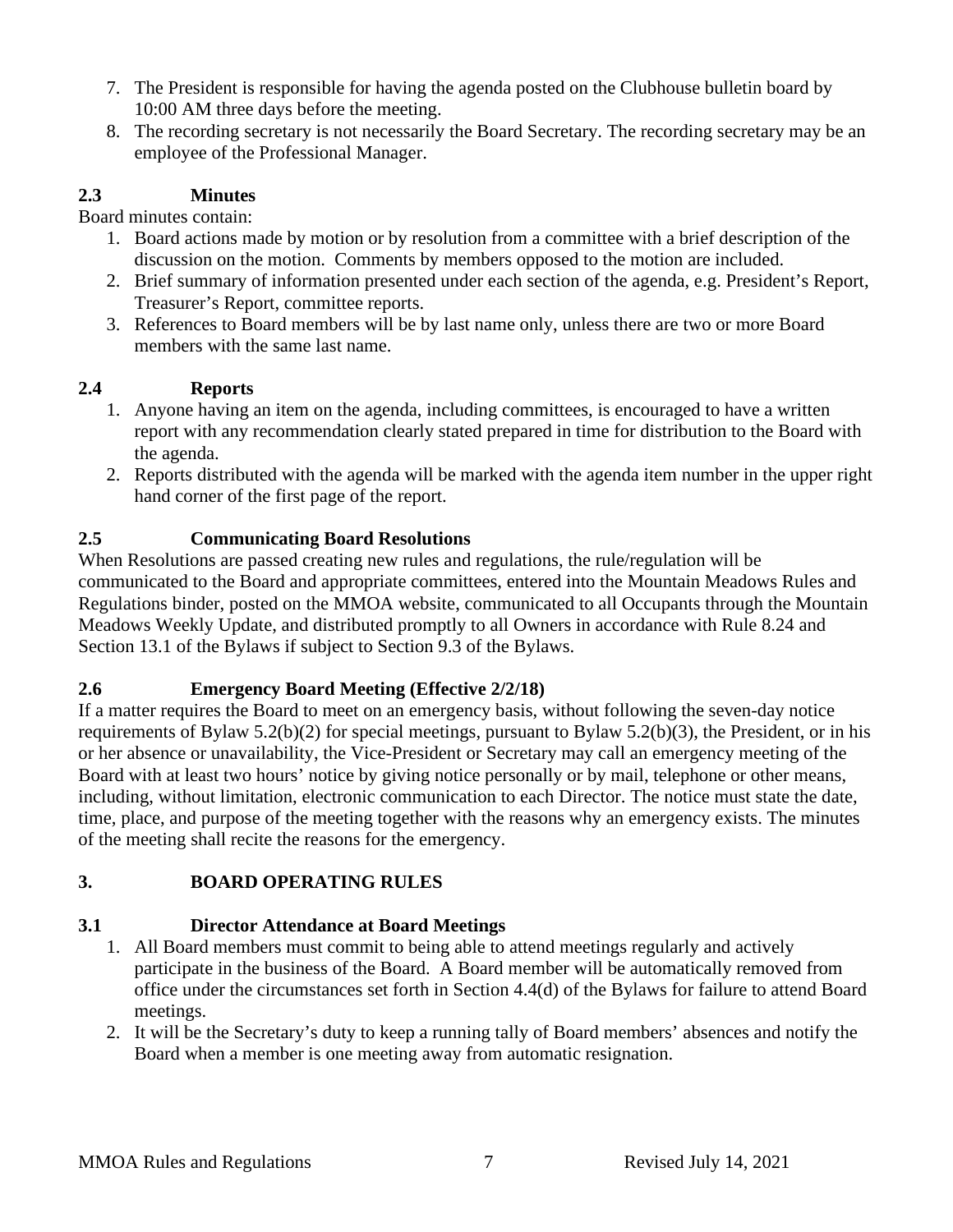## <span id="page-7-0"></span>**3.2 Attendees at Meetings**

Attendance at the following meetings:

- 1. Annual Meeting of Owners as defined in Bylaw Section 3.2(a)
- 2. Special Meeting of Owners called by the Board President or a majority of Board members as defined in Bylaw Section 3.2(b)
- 3. Regular and Special Meetings of the Board of Directors as defined in Bylaw Section 5.2 and
- 4. Finance Committee Meetings as called by the Chair.

Is restricted to the following attendees:

- 1. Owners and Occupants as defined by CC&R Sections 1.35 and 1.38,
- 2. Relatives assisting Owners and Occupants on financial or related matters,
- 3. Executors, administrators, conservators, guardians, and trustees holding a Dwelling in such capacity, as defined in Bylaw Section 3.10,
- 4. Caregivers of Owners and Occupants receiving physical assistance,
- 5. Bona fide potential owners endorsed by their real estate company,
- 6. Management and staff,
- 7. Guests invited by the Board or Finance Chair to participate in a meeting,
- 8. Any other person who has prior written approval by the Board or Finance Chair for the attendance at a specific meeting.

Enforcement of this rule shall be the responsibility of the Community Director.

This rule does not restrict attendance at any other committee, group or club meetings authorized by the Mountain Meadows Owners' Association. Attendance by a quorum of Board members at properly noticed meetings of standing committees, subcommittees, ad hoc committees, task forces, or other dulyconstituted bodies of MMOA, whether as members of such groups or as interested observers, shall not be construed as a meeting of the Board. None of the discussion at any such meetings shall be construed as, or is intended as, a discussion by Board members of Board business, but is instead discussion of matters before the group which noticed the meeting.

## <span id="page-7-1"></span>**3.3 Closed Meetings**

- 1. Meetings of the Board of Directors will be open to all Owners and Occupants except at the discretion of the Board in accordance with Section 5.6 of the Bylaws.
- 2. All meetings of standing committees will be open to all Owners and Occupants, with the exception of the Compliance Committee in matters where individual privacy is to be protected.
- 3. Closed meetings of the Board will be held in compliance with Oregon Act ORS 94.640.
- 4. All meetings of special committees, ad hoc committees or task forces may announce open hearings where all Owners and Occupants may appear and present their views on the subject. These hearings will take place at a time scheduled by the committee or task force. During actual deliberations of the committee or task force, only committee or task force members have the right to be present if previously approved by the Board. The committee or task force must come before the Board and ask for a specified period of time which they request for closed meetings along with justification on why a closed meeting is needed.

## <span id="page-7-2"></span>**4. MMOA ASSESSMENT AUTHORITY**

The MMOA Board of Directors will determine assessments in accordance with Article 11 of the CC&Rs.

## <span id="page-7-3"></span>**4.1 Annual Assessments**

The Association shall have the authority to levy annual assessments (for Expenses and Reserve Account) in such amount as may be deemed appropriate by the Board under Section 11.10 of the CC&Rs.

#### MMOA Rules and Regulations 8 Revised July 14, 2021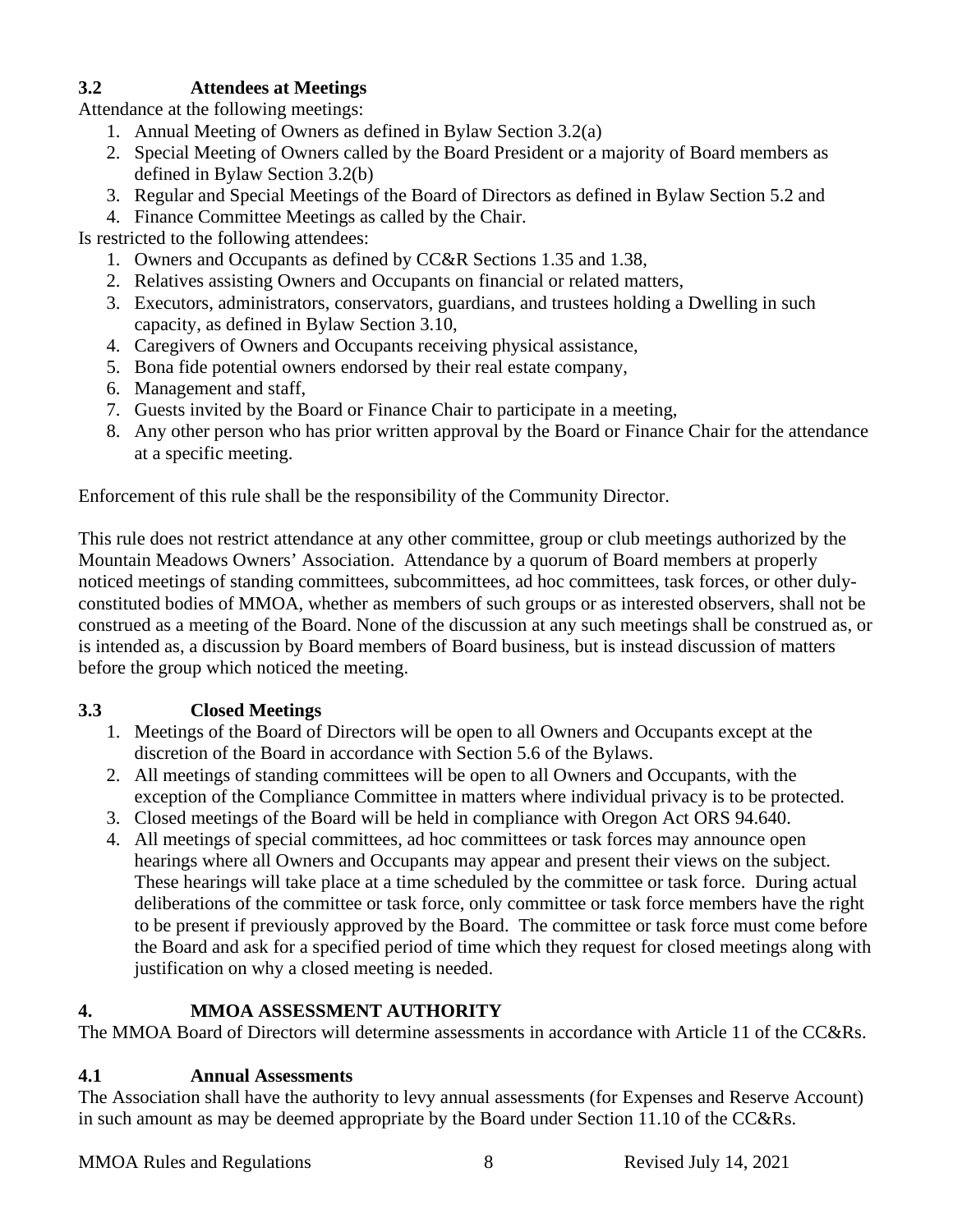## <span id="page-8-0"></span>**4.2 Adjusted Annual Assessment**

At any time during a calendar year, the Board may adjust the assessment for the remainder of such year based upon modifications to the Association's budget for such year. (CC&R Section 11.10(b))

## <span id="page-8-1"></span>**4.3 Records Update Fee (Effective 3/5/21)**

Upon the sale of any Dwelling, a Records Update Fee shall be paid to the Mountain Meadows Owners' Association (MMOA) in the amount of \$300.00. An additional \$50.00 rush fee will be charged if services are requested within a 24-hour turnaround time. The Records Update Fee shall include in addition reimbursement of any fees charged to the Association by contract for services provided during the sale that are not directly paid for by seller or purchaser.

The purpose of this fee is to cover the costs incurred by the Association whenever a Dwelling is sold and a new Owner comes into the community, including without limitation the cost of bookkeeping services to update records and files, the time, effort and cost to check status of any maintenance or other issues that may be outstanding on the Dwelling, and the cost involved to produce governing documents and other materials helpful to the new Owner.

The seller and purchaser are equally responsible for payment of this fee. The fee shall be paid at the time of closing and directly from closing proceeds collected by the Escrow or Title Company handling such closing. If the MMOA is not paid this fee at time of closing, then the purchaser is required to pay the fee. Such fee is in addition to any annual assessment or any other assessments provided for under the Declaration of Covenants, Conditions and Restrictions (CC&R's) which may be due and owing against the Dwelling at time of closing.

For any title transfer due to bankruptcy, mortgage foreclosure, or any reason other than voluntary sale and purchase, the fee shall be paid by the person or entity acquiring title ownership, as new Owner of the Dwelling, within the deadlines and subject to the same remedies as provided for in the governing documents of the Association.

## <span id="page-8-2"></span>**4.4 Special and Personal Assessments**

The MMOA Board may levy Special Assessments and Personal Assessments under the circumstances and in accordance with the provisions of Article 11 of the CC&Rs.

## <span id="page-8-3"></span>**4.5 Delinquent Dues Notification and Rule**

In accordance with CC&Rs Section 11.11, assessments are due on the  $25<sup>th</sup>$  of the month in which the Owner or Occupant receives a statement setting forth the amount due. If not paid by the due date, interest at eighteen percent (18%) per annum will be assessed on the amount due. In addition, the assessment is delinquent if not paid within thirty (30) days of the due date and late payment charges of five percent (5%) will be owed from the delinquency date of the assessment in accordance with Section 12.3 of the CC&R<sub>s</sub>

The following letter will be sent by the Community Director to Owners and Occupants whose dues are not received by the due date:

"Although the Association receives most payments of assessments and other charges from Owners when they are due, sometimes payments are made late, sometimes even significantly late. Late payments are costly to your Association. Notices have to be mailed out and calls have to be made to late payers, increasing administrative costs to the Association. In addition, late payments from members can make it difficult for the Association to pay its own bills on time.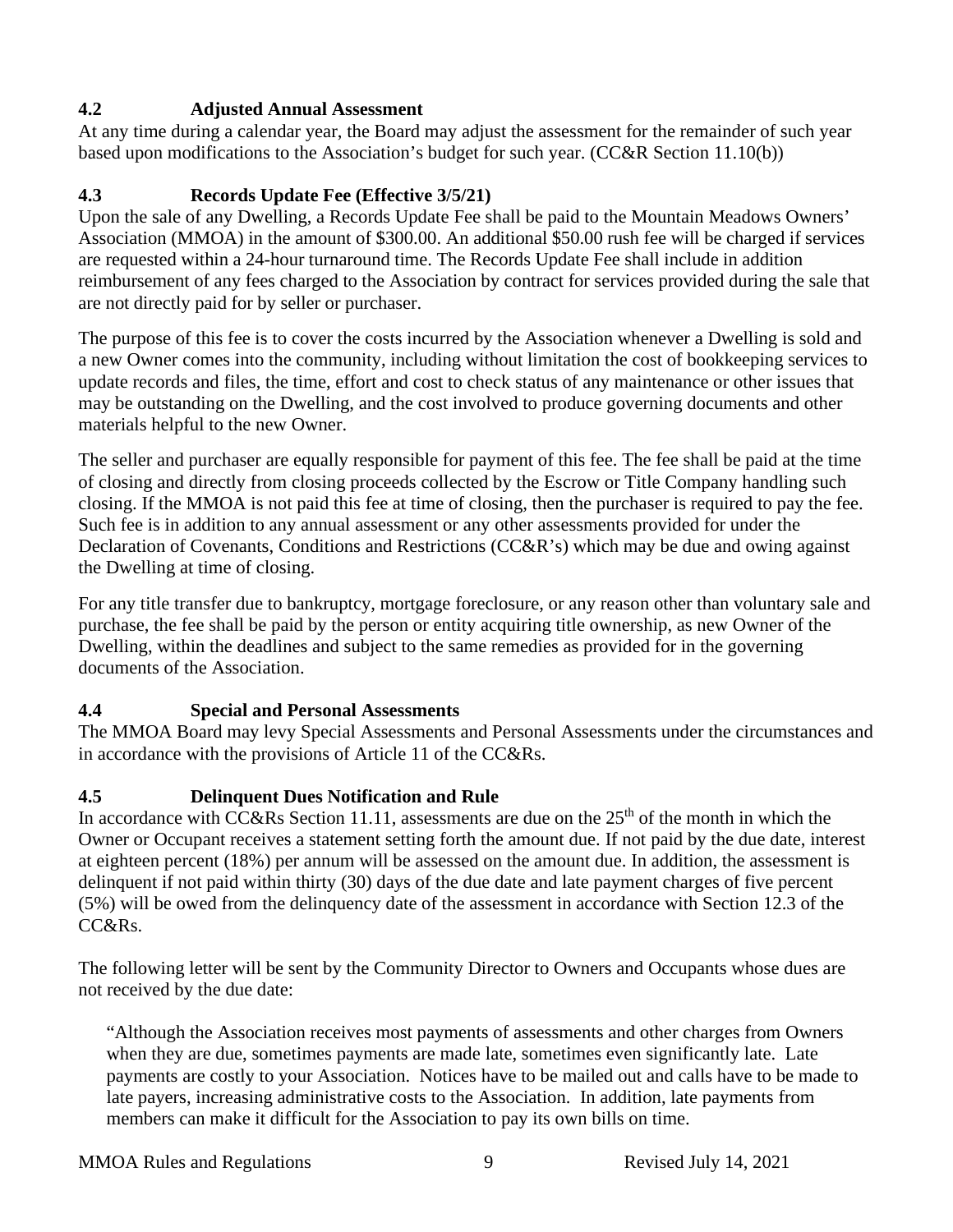"In order to recover some of its costs for late payments and to encourage late payers to be more conscientious about sending payment on time, your Association is required to charge interest and is empowered to assess penalties for late payments in accordance with Section 12.3 of the Covenants, Conditions, and Restrictions. In addition, you are obligated to pay any collection costs incurred by the Association, and a lien exists against your Dwelling for unpaid assessments. The lien secures payment of the assessment or other sum due plus costs and legal fees incurred by the Association if it is necessary to foreclose on the lien. Although the foreclosure of a lien would most likely be a rare occurrence, the Association is prepared to enact its power to foreclose if it is necessary to protect the interests of Association owners who make their payments on time.

"Your Board of Directors has instructed us, the management company, to begin assessing five percent (5%) late payment penalties on all payments 30 days past due, and interest at eighteen percent (18%) per annum from the due date on the amount due. The Board regrets the necessity to assess penalties."

## <span id="page-9-0"></span>**4.6 Assessment Rule on Newly Constructed Dwellings**

All newly constructed Dwellings or resale Dwellings will be assessed monthly dues upon certification of occupancy, except that in the case of Mountain Hill Estates (reference CC&Rs Section 1.33), monthly dues will be assessed upon first occupancy or upon first sale to the initial Owner, whichever occurs first.

## <span id="page-9-1"></span>**4.7 Offsets and Waivers**

Except as provided in Section 4.5(c) of the CC&Rs, there shall be no offsets or waivers to the monthly assessments, including when an Owner:

- 1. Assumes maintenance and/or irrigation of their front yard.
- 2. Modifies or upgrades the furnace and/or the air to air heat exchange systems in a way that requires different filters from those supplied by the Association. This applies to existing Dwellings or newly constructed Dwellings.
- 3. Adds additional exterior light fixtures.

## <span id="page-9-2"></span>**5. COORDINATING COUNCIL**

This council has been created by Section 5.6 of the CC&Rs to coordinate the obligations and duties and address joint concerns of the Association and the four Condominium Associations. Membership, meetings and procedure are as set forth in Section 5.6.

## <span id="page-9-3"></span>**6. COMMITTEES AND SUBCOMMITTEES (Effective 5/2/17)**

Each standing committee and other committees established by the Board under Section 8.2 of the Bylaws will comply with these general rules.

- 1. A Chair and Vice-Chair will be elected annually with the understanding that the Vice-Chair will assume all duties of the Chair in his or her absence or unavailability.
- 2. Except where the CC&Rs provide otherwise, committee members will be appointed by the Board upon recommendation by the respective committee which has voted on the nomination. Except as otherwise noted below for specific committees, standing committee members may be either Owners or Occupants.
- 3. All standing committees shall follow Roberts Rules of Order, take minutes of their meetings, establish meeting schedules, and prescribe the manner and method of providing notice of committee meetings to members and the Board.
- 4. Failure by a committee member to attend three (3) successive committee meetings, or one-third of committee meetings during a twelve (12) month period ("absentee limit"), shall result in termination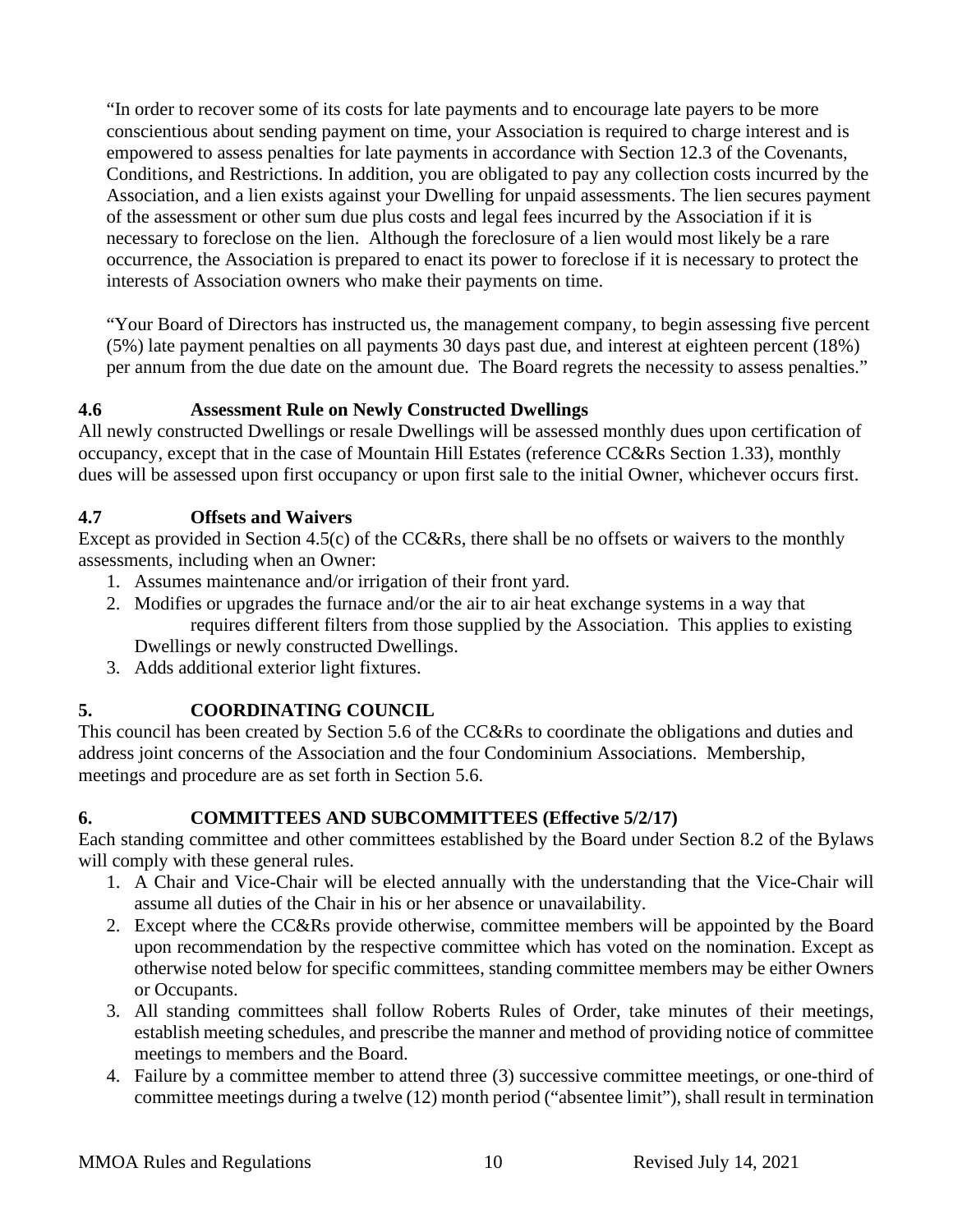of committee membership as of the meeting that triggers the absentee limit, and the committee shall recommend a replacement to the Board for consideration.

5. The Board may temporarily add to the membership or associate membership of a committee with no current vacancies under these Rules where it determines that a candidate or candidates are wellqualified and very interested in contributing to the work of the committee, provided that no subsequent committee vacancies may be filled until the committee drops back to its authorized level under these Rules except pursuant to this Rule.

## <span id="page-10-0"></span>**6.1 Finance Committee**

The Finance Committee is a standing committee of the Board pursuant to Section 8.1(c) of the Bylaws.

## <span id="page-10-1"></span>**6.1.1 Purpose:**

To review all financial summaries, documents and reports, and make recommendations to the Board regarding financial matters.

#### <span id="page-10-2"></span>**6.1.2 Responsibilities:**

In accordance with Section 8.1(c) of the Bylaws, the Committee:

- 1. Monitors financial statements for the budgets.
- 2. Monitors management of the Reserve Fund for compliance with applicable laws. See Section 6.2 Reserve Subcommittee.
- 3. Manages investments to assure liquidity to meet funding forecasts established by the latest reserve study.
- 4. Reviews data regarding the cost of living index and recommends the percentage adjustment in the annual dues to the Board as provided in Article 11 of the CC&Rs.
- 5. Reviews budget data as presented by the Professional Manager.
- 6. Drafts the annual operating and reserve budgets and recommends them to the Board.
- 7. Reviews requests for Owners' Association funds outside the approved budget and makes recommendations to the Board regarding such requests in accordance with Rule 8.7.3.
- 8. Analyzes data and recommends the appropriate amount of user fees to the Board.

## <span id="page-10-3"></span>**6.1.3 Committee Members:**

There shall be seven voting members including six Owners and the Board Treasurer. The Board Treasurer will be a voting member of the Committee and may be chair. The Committee may appoint up to three (3) non-voting associate members. Until such time as a vacancy occurs, a newly-elected Treasurer may become the eighth voting member of the Committee, if the retiring Treasurer remains on the Committee as a seventh Owner.

## <span id="page-10-4"></span>**6.2 Reserves Subcommittee of Finance Committee (Effective 2/2/18)**

The three-member Reserves Subcommittee consists of three Owners appointed by the Finance Committee, one of whom shall be selected as chair by the Finance Committee. It is responsible for the annual review and update of the Reserve Fund required by Oregon law. A professional reserves consultant provides services for the annual update.

Reserves Subcommittee responsibilities:

1. As soon as possible prior to the beginning of each calendar year, investigate by personal on-site inspection and evaluate each recommended expenditure in the latest reserve study which is scheduled for repair or replacement within the following year. Ratify the professional reserves consultant's recommendations, or, if deemed appropriate, recommend either a delay or elimination of suggested reserves items. For those items approved to go forward by this process, once the reserves budget has been approved, initiate action leading to the procurement of appropriate

#### MMOA Rules and Regulations 11 Revised July 14, 2021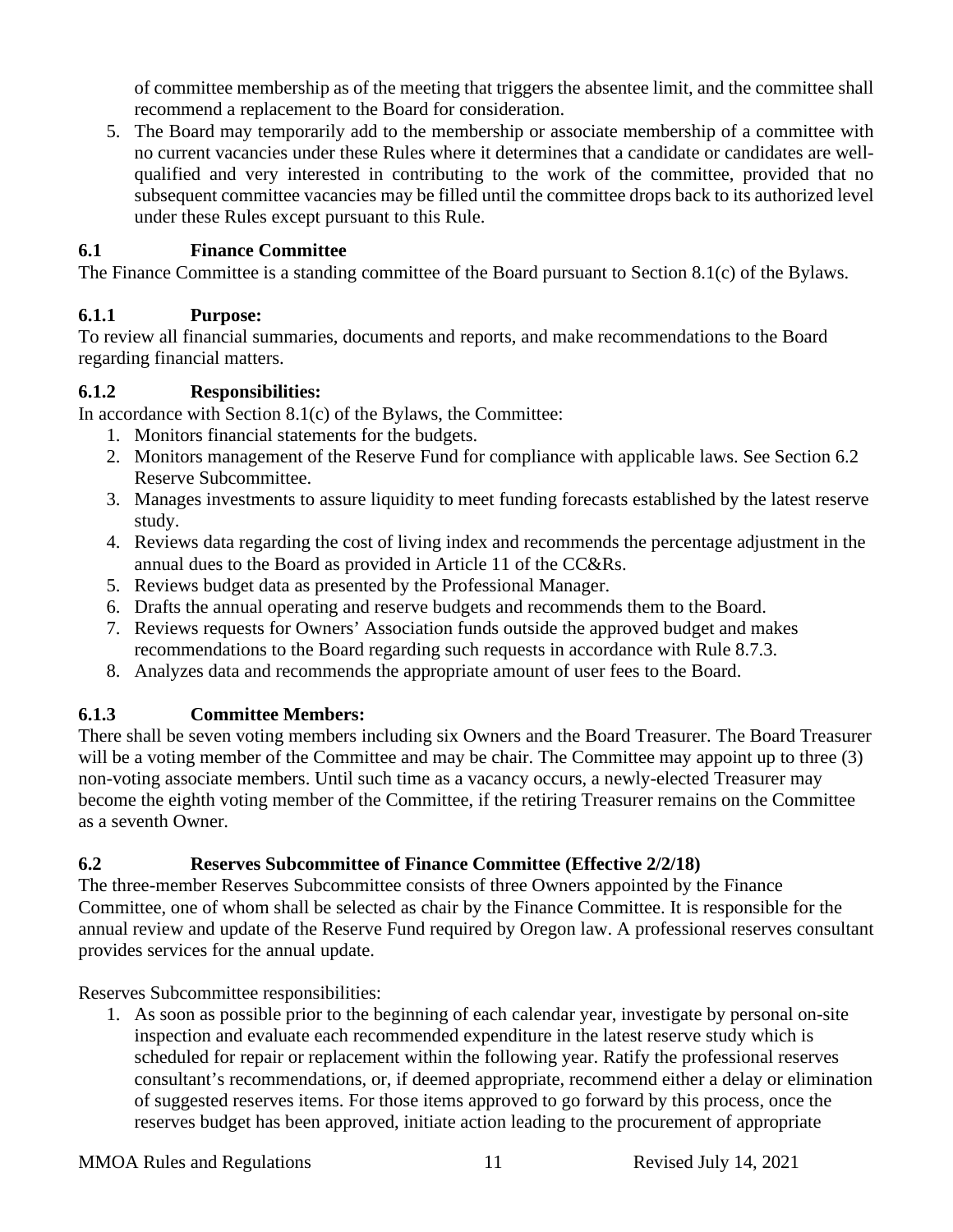equipment and services provided that the cost is under \$5000 and within the limits set forth in the reserves budget. Community management personnel inputs, as well as resident expertise, may be requested for evaluation of items of broad interest such as carpeting and fitness equipment.

- 2. Throughout the year, identify any periodic unscheduled equipment, facility, or landscaping expenditures involving Reserve Fund assets; initiate action leading to the procurement of needed equipment, maintenance and services in accordance with Rule 8.7.3.
- 3. Provide the professional reserves consultant with information to prepare a revised reserves study for use in the next annual budget. Information to be communicated includes all changes in, eliminations from, and additions to common property assets made during the current budget year and all common property assets whose scheduled maintenance or repair was delayed, eliminated or accelerated by action of the Reserves Subcommittee during the year.
- 4. Incorporate appropriate material from revised reserve study into the reserves budget preparation for the following year.

## <span id="page-11-0"></span>**6.3 Election Committee**

The Election Committee is a standing committee of the Board pursuant to Section 8.2(a) of the Bylaws.

## <span id="page-11-1"></span>**6.3.1 Purpose:**

The Election Committee is charged with the responsibility of conducting regular and special elections of the Board. The committee may enlist the help of other Occupants on details of any given election.

## <span id="page-11-2"></span>**6.3.2 Responsibilities**

- 1. Determine the format of an election consistent with MMOA Bylaws and State law.
- 2. Develop the ballot and proxy with information and wording consistent with our MMOA Bylaws and State law.
- 3. Approve all published information to Owners concerning the election including arguments in favor/against any proposal.
- 4. Determine the eligibility to vote consistent with Section 5.3 of the CC&Rs and using the latest list of Owners from Management.
- 5. Propose to the Board any policy or rule interpretation regarding details of an election. Legal counsel will be requested as appropriate.
- 6. Conduct the campaign and supervise all activities of the election.

## <span id="page-11-3"></span>**6.3.3 Committee Members**

There will be seven voting members appointed by the Board, six Owners and the Board Secretary. The Committee may appoint up to three (3) non-voting associate members. Until such time as a vacancy occurs, a newly-elected Board Secretary may become the eighth voting member of the Committee, if the retiring Secretary remains on the Committee as a seventh Owner.

## <span id="page-11-4"></span>**6.4 Architectural Review Committee**

The Architectural Review Committee is a standing committee of the Board pursuant to Section 8.1(a) of the Bylaws.

## <span id="page-11-5"></span>**6.4.1 Purpose:**

To review and approve or disapprove plans, specifications, design, construction, and alterations to all improvements built within Mountain Meadows, limited to exterior elements.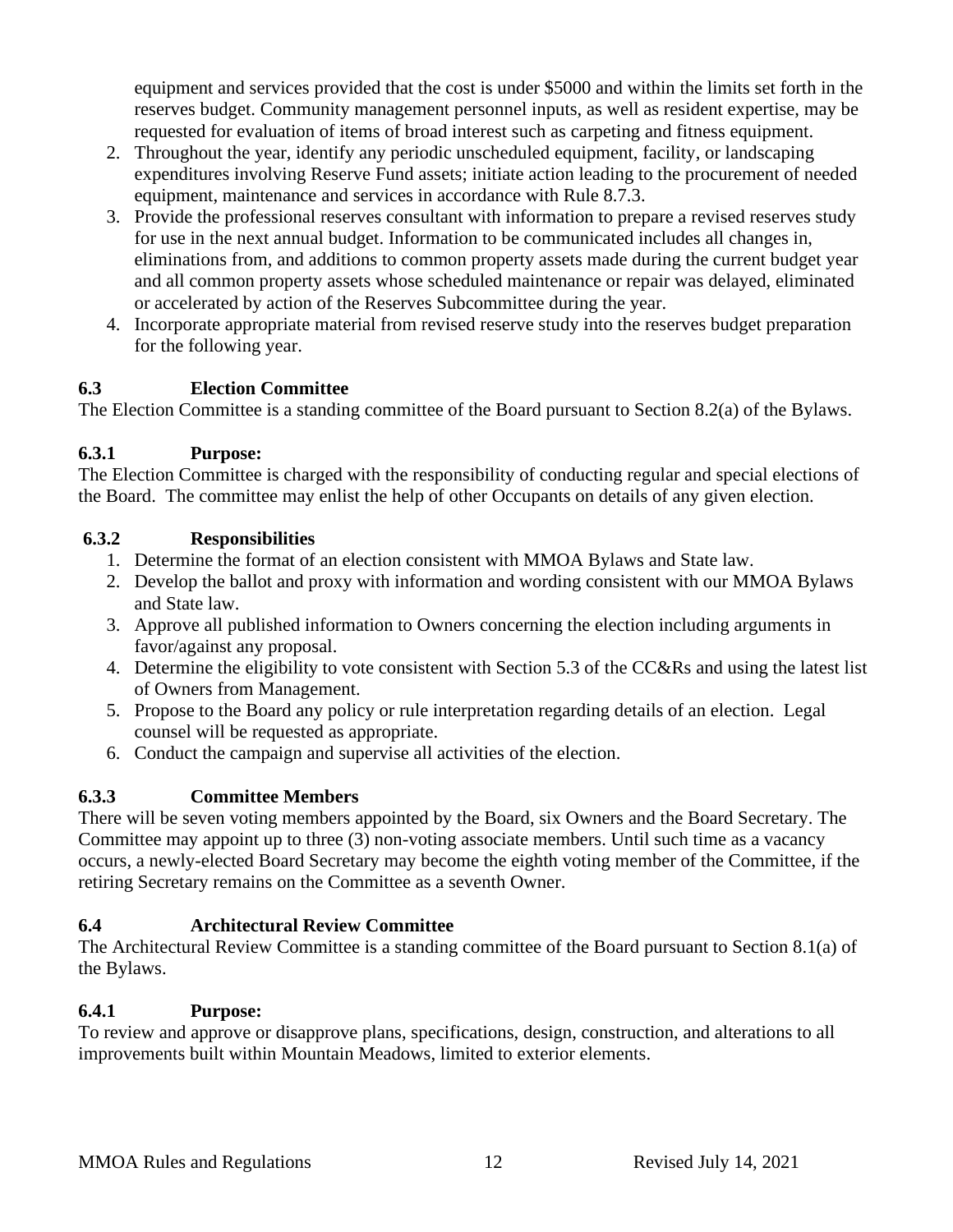## <span id="page-12-0"></span>**6.4.2 Responsibilities:**

- 1. In accordance with Articles 6 and 9 of the CC&Rs, the Committee:
	- a. Provides oversight and policy development with the Community Director.
	- b. Monitors all requests from Owners for construction and alteration of exterior elements submitted for consideration to the Community Director.
	- c. Provides notice to all Owners within approximately 300 feet of the proposed modification as required by Section 9.4(a) of the CC&Rs.
	- d. Insures submissions provide sufficient detail to insure compliance with Article 9 of the CC&Rs and existing design guidelines.
	- e. Makes plans and specifications available to interested Owners during normal business hours.
	- f. Provides notice in writing of approval or disapproval to the requesting Owner within 45 days of receipt of all required information as determined by committee members.
	- g. Promulgates and issues design guidelines as needed.
	- h. Assures that the applicant Owner has shown that any improvements are in conformance with the local ordinances, rules, regulations, Article 6 of the CC&Rs and design guidelines.
	- i. Recommends rules and rule revisions to the Board as needed.
- 2. The Community Director will:
	- a. Hold copies of all requests and written responses for historical record-keeping.
	- b. Inspect each completed project to insure compliance with approval conditions and expectations in accordance with Section 9.11(b) of the CC&Rs.
	- c. Provide a monthly report of approved and denied applications to the Board.

#### <span id="page-12-1"></span>**6.4.3 Committee Members:**

The Committee will be composed of not more than five Owner members appointed by the Board with members serving a term of two years unless lengthened or shortened by the Board. Committee members serving as of the effective date of these Rules may continue serving without any expiration to their terms. One member will be an architect, building designer or contractor or shall have such other similar qualifications as the Board may deem appropriate. In addition to the Committee's regular members, a member of the Board shall serve as a voting Representative if no member of the Committee is also a member of the Board. The Committee may appoint up to three (3) non-voting associate members.

#### <span id="page-12-2"></span>**6.5 Compliance Committee**

The Compliance Committee is a standing committee of the Board pursuant to Section 8.1(b) of the Bylaws, and its membership and duties are as set forth in Section 12.10 of the CC&Rs.

#### <span id="page-12-3"></span>**6.6 Management Evaluation Committee**

The Management Evaluation Committee is created as a standing committee pursuant to Section 8.2 of the Bylaws. The committee is composed of three members of the Board and one member appointed by the Co-Council.

Duties include

- 1. Development of a performance evaluation instrument to be completed by Board members, condominium association boards, and standing committee chairs.
- 2. Preparation of initial draft of the Professional Manager's performance evaluation, based on the compilation of responses from the evaluation instrument. Evaluation includes the Community Director's performance.

It is not empowered to supervise management or food service management personnel.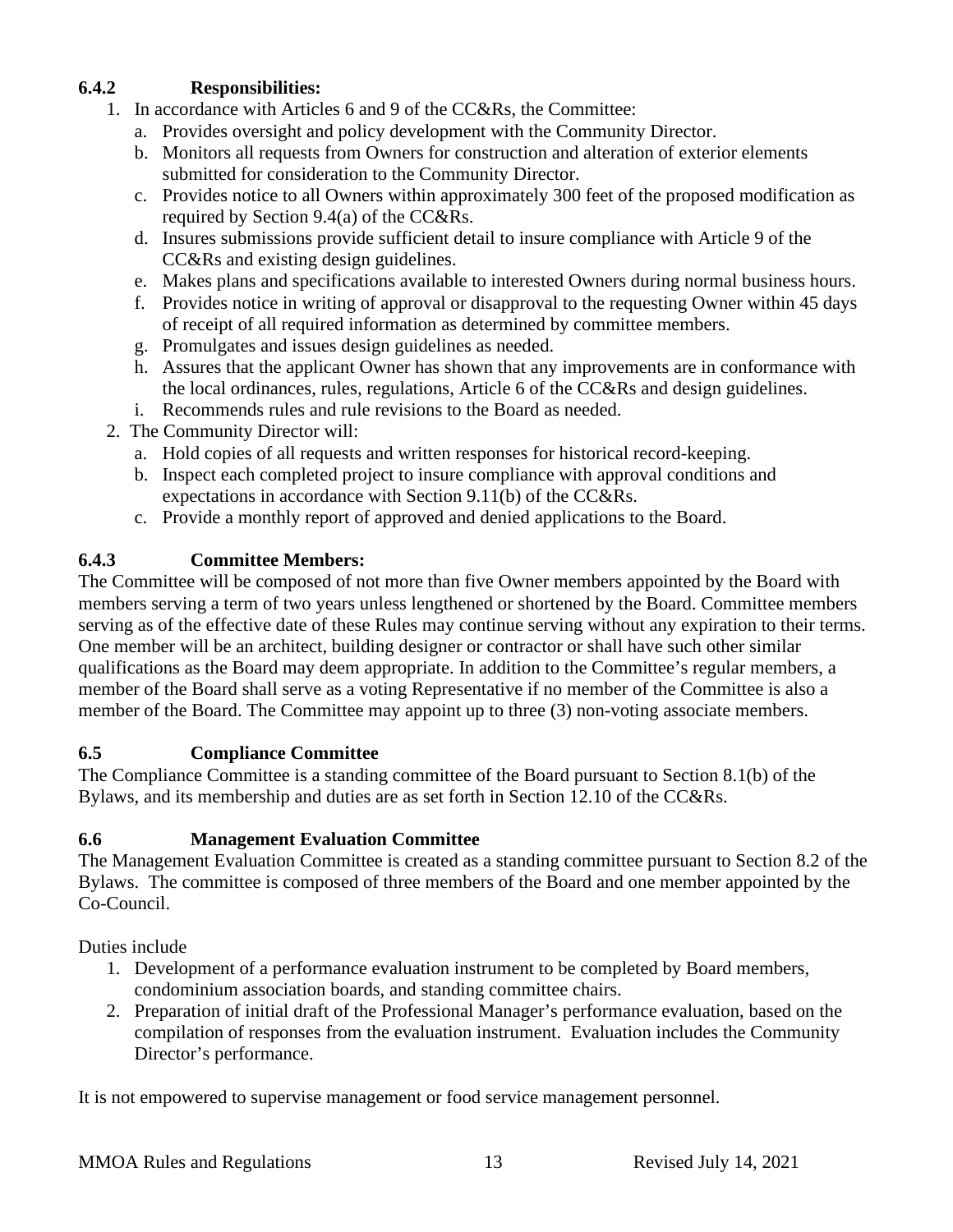## <span id="page-13-0"></span>**6.6.1 Management Performance Review**

- 1. The Management Evaluation Committee will communicate the results of the performance evaluation to the Board and the condominium association presidents in closed session.
- 2. The Board and condominium association presidents will evaluate each performance item with budget limitations and manpower in mind.
- 3. After completion and approval by the Board and condominium association presidents, the review will be presented to the Professional Manager and the Community Director by the Management Evaluation Committee. The review will be given to the Professional Manager and Community Director prior to the formal presentation of the review.
- 4. Any deficiencies identified will be reviewed after three months for further action if necessary.
- 5. The Professional Manager may also be invited to provide feedback to the Management Evaluation Committee at the time of the evaluation.

## <span id="page-13-1"></span>**6.7 Long Range Planning Committee**

The Long Range Planning Committee is created as a standing committee pursuant to Section 8.2 of the Bylaws.

#### <span id="page-13-2"></span>**6.7.1 Purpose**

- 1. Assist the Mountain Meadows Community and the Board of Directors in developing and implementing a plan ("Plan"), consistent with the MM vision statement, which seeks to maintain MM as a highly regarded independent-living, age 55+ community.
- 2. Undertake specific planning assignments as directed by the Board.
- 3. Act as a resource for the Board when issues arise that pertain to the Plan.

## <span id="page-13-3"></span>**6.7.2 Organization**

- 1. The Committee will be composed of seven (7) to nine (9) members who represent a cross-section of Occupants or Owners.
- 2. In addition to the Committee's regular members, a member of the Board shall serve as a voting Representative if no member of the Committee is also a member of the Board. Up to three (3) nonvoting associate members may represent other entities such as Owners and Occupants, Developer, a Mountain Meadows Realty Representative, and the Community Director.

#### <span id="page-13-4"></span>**6.7.3 Functions and Responsibilities**

The Committee shall:

- 1. Involve the Mountain Meadows community in the planning process through presenting information in the Weekly Update, the Owners and Occupants website, and other media; holding town halls and other meetings with Owners and Occupants; and conducting surveys as appropriate.
- 2. Obtain information on Mountain Meadows and other groups and organizations regarding demographic changes, interests, concerns, and other factors which may influence Mountain Meadows planning. Maintain a database of this information to support planning activities.
- 3. Communicate with other Mountain Meadows committees, the Professional Manager and Community Director, the Developer, and others as appropriate, on the development and implementation of the Plan.
- 4. Serve as a motivator for the execution of the Plan. Monitor the results being obtained.
- 5. Periodically evaluate existing and potential conditions, both internal and external, which could affect the Plan.
- 6. Regularly maintain and update the Plan. Make recommendations to the MMOA Board on changes for their consideration and adoption.

MMOA Rules and Regulations 14 Revised July 14, 2021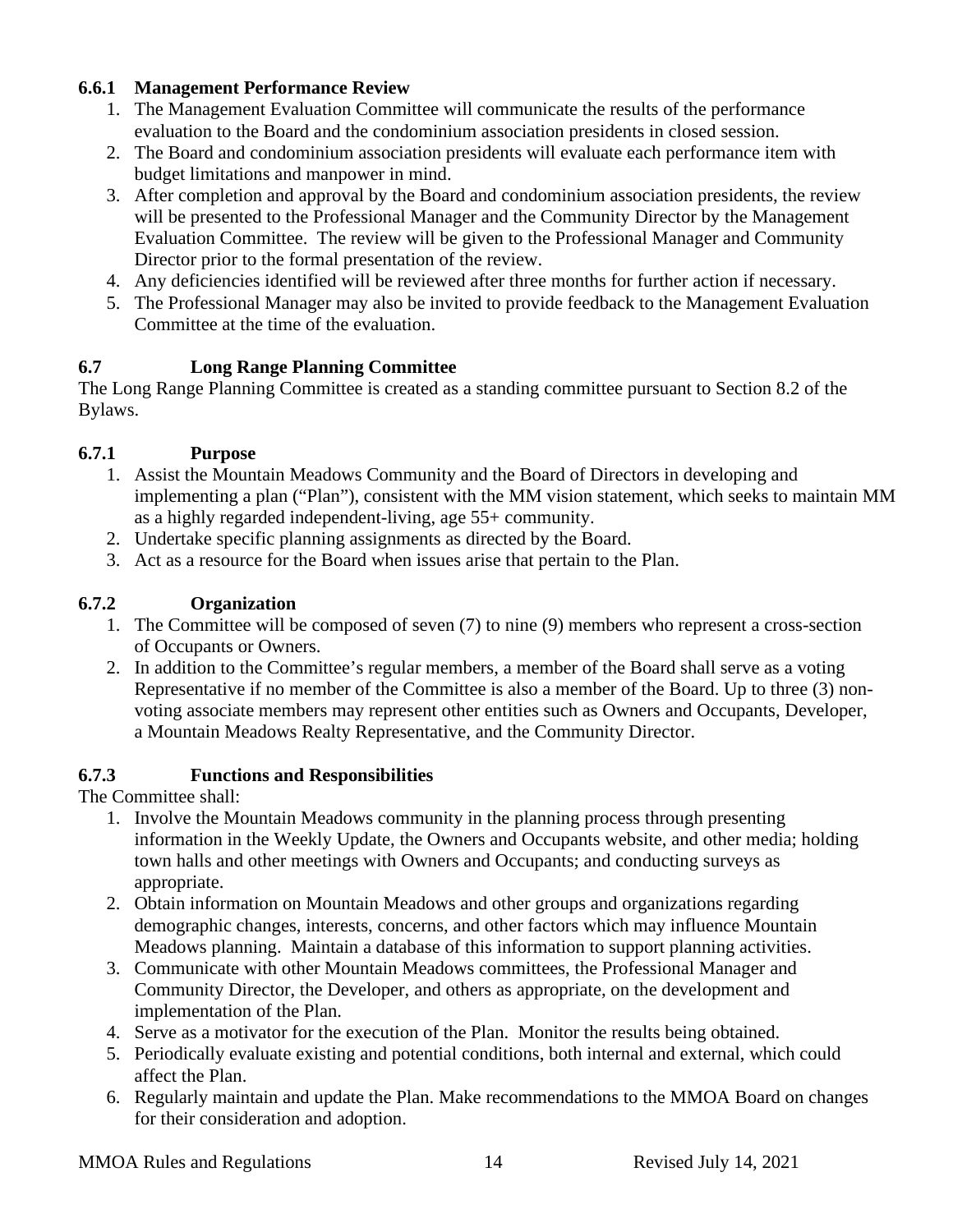7. Report annually to the Community on the status of the Plan and its implementation.

## <span id="page-14-0"></span>**6.8 Community Marketing Committee**

The Community Marketing Committee is created as a standing committee of the Board pursuant to Section 8.2 of the Bylaws.

## <span id="page-14-1"></span>**6.8.1 Purpose (Effective 4/2/21)**

The committee's purpose is to establish, and keep updated, branding and other marketing strategies designed to promote the strong sense of community existing at Mountain Meadows. These include strategies that will attract people to Mountain Meadows as potential residents, publicize the benefits of life in the Mountain Meadows community, and, through outreach to the Rogue Valley community and elsewhere, encourage people to experience our community. In order to further this purpose and maintain a high level of demand for the values represented by the Mountain Meadows community, the committee may assist, within the limits of state law, licensed real-estate brokers in marketing the community. The committee is also tasked with developing and managing the Mountain Meadows marketing (external) website.

## <span id="page-14-2"></span>**6.8.2 Membership and Responsibilities (Effective 4/2/21)**

- 1. The committee is comprised of up to nine voting members. In addition to the Committee's regular members, a member of the Board shall serve as a voting Representative if no member of the Committee is also a member of the Board. A representative of any licensed real estate broker maintaining an office at Mountain Meadows may attend the Committee meetings.
- 2. Rule 7.1, including all subsections thereof, is hereby enacted as set forth below, effective upon adoption by the Board.
- 3. The committee may propose and implement, after any required approvals, marketing initiatives consistent with the above-stated purpose.
- 4. The committee shall meet monthly, or otherwise at the call of the chair, to oversee policy and procedure related to the above-stated purpose.

## <span id="page-14-3"></span>**6.9 Resident Services Committee**

The Resident Services Committee (RSC) is created as a standing committee of the Board pursuant to Section 8.2 of the Bylaws**.**

## <span id="page-14-4"></span>**6.9.1 Purpose**

The RSC is an advisory group for MMOA that promotes the successful integration of new Occupants into Mountain Meadow's community life and provides social and educational events for all Occupants.

## <span id="page-14-5"></span>**6.9.2 Responsibilities:**

- 1. RSC hosts and welcomes new Occupants to the Mountain Meadows community.
- 2. RSC organizes programs and presentations relevant to the well-being, safety, and interests of the community.
- 3. RSC hosts social events that bring the community together to celebrate special occasions.

## <span id="page-14-6"></span>**6.9.3 Committee Members:**

- 1. The Committee will have up to nine (9) voting members.
- 2. In addition to the Committee's regular members, a member of the Board shall serve as a voting representative if no member of the Committee is also a member of the Board.
- 3. The Committee may add up to three (3) non-voting Associate members.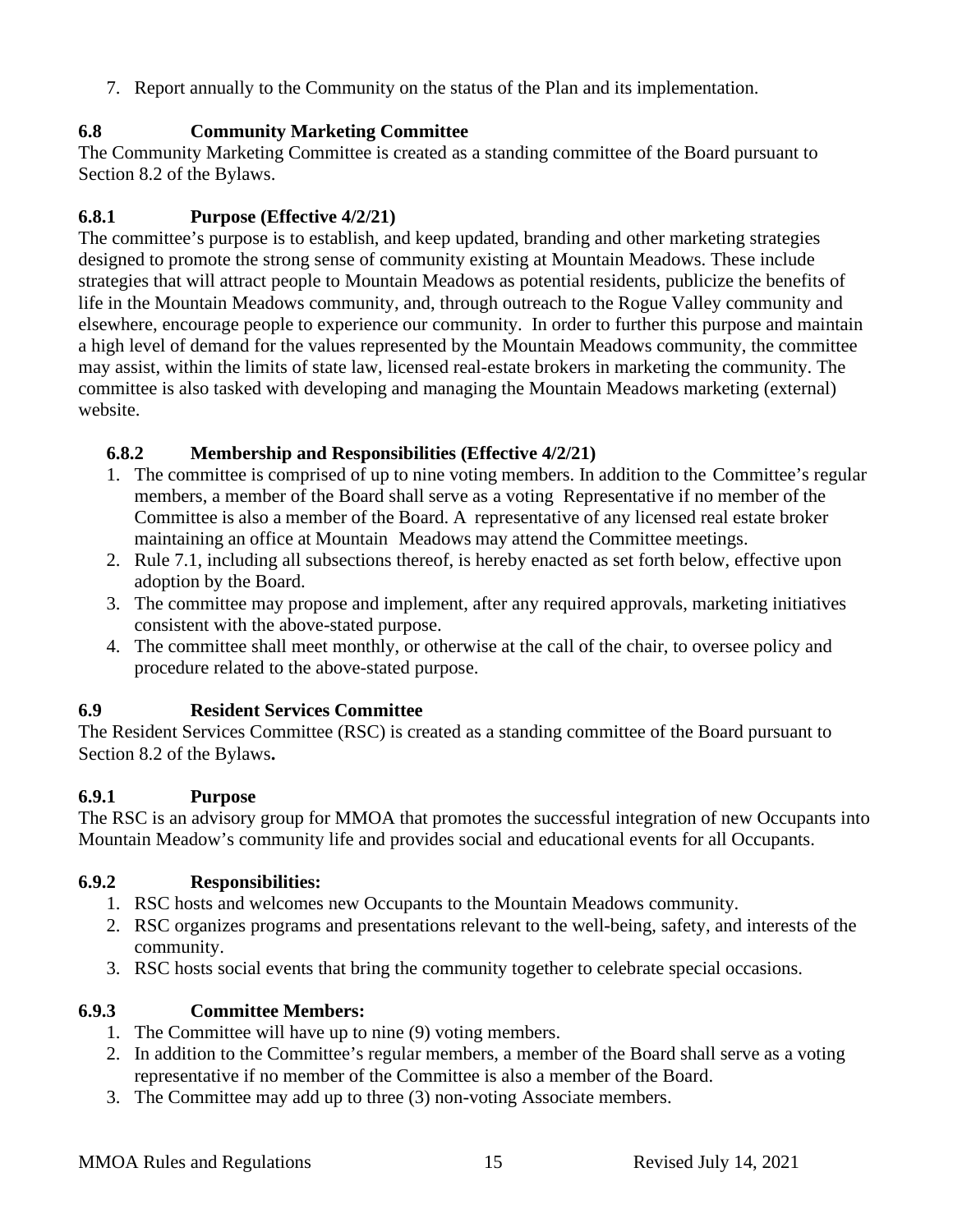## <span id="page-15-0"></span>**6.10 Transportation Sub-Committee of the Resident Services Committee**

## <span id="page-15-1"></span>**6.10.1 Purpose**

The Transportation Subcommittee is an advisory group charged with identifying the transportation needs of the community and the resources available within the greater Rogue Valley to meet those needs. The Subcommittee will have up to seven voting members and the committee members and chair will be appointed by the Resident Services Committee.

## <span id="page-15-2"></span>**6.10.2 Responsibilities:**

- 1. To periodically review and research potential transportation options for the community's ondemand needs.
- 2. To determine the cost and feasibility of potential transportation options and proposed methods of funding, if required.
- 3. To stay current on new or improved transportation options available in Ashland and Jackson County.
- 4. To identify current transportation resources, public and private, and inform Occupants of their availabilities.
- 5. To make pertinent information available to the community.

## <span id="page-15-3"></span>**6.11 Activities & Events Committee**

The Activities & Events Committee is created as a standing committee of the Board pursuant to Section 8.2 of the Bylaws.

## <span id="page-15-4"></span>**6.11.1 Purpose**

The Activities & Events Committee is established in order to foster activities in the Clubhouse (other than dining); to oversee the use of the Clubhouse space by resident interest groups (e.g., Library, Arts, Woodworking, Seasonal Décor, etc.), as well as individuals, and to review donation offers to make recommendations to the MMOA Board (see Section 8.1.11).

#### <span id="page-15-5"></span>**6.11.2 Responsibilities and membership**:

The Committee is comprised of up to seven voting members. In addition to the Committee's regular members, a member of the Board shall serve as a voting Representative if no member of the Committee is also a member of the Board. Additionally, the Committee may add up to three (3) non-voting associate members. (Library representative is ex-officio).

## <span id="page-15-6"></span>**6.12 Library Subcommittee of the Activities & Events Committee**

The Library Subcommittee of the Activities and Events Committee is responsible for organizing and maintaining a Library of books, magazines, newspapers and audio visual materials (e.g., DVDs and CDs) for the use of Owners and Occupants of Mountain Meadows.

#### <span id="page-15-7"></span>**6.12.1 Responsibilities:**

- 1. To select and purchase new books and audio visual materials for the Library as well as receiving suitable donations from Owners or Occupants.
- 2. To process and catalog library items.
- 3. To receive donated magazines, displaying them and discarding back issues as needed.
- 4. To subscribe to certain newspapers, displaying them and recycling old issues.
- 5. To determine policies that provide for an up-to-date library for the Owners and Occupants.
- 6. To prepare an annual budget for operating expenses.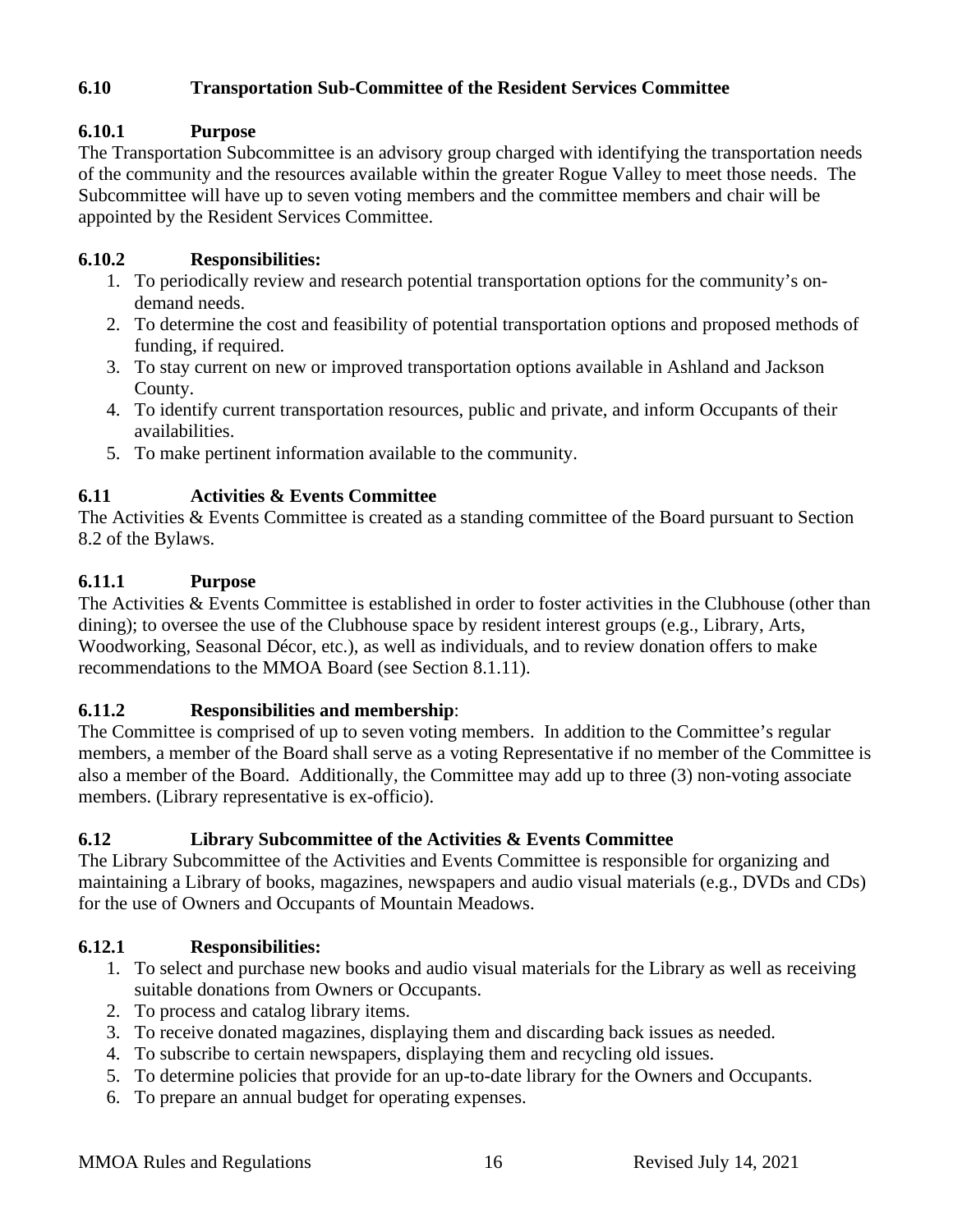## <span id="page-16-0"></span>**6.12.2 Committee Members**

The Subcommittee shall consist of volunteer members. Chair shall be elected by the subcommittee members.

## <span id="page-16-1"></span>**6.13 Seasonal Décor Subcommittee of the Activities & Events Committee**

Displays of decorative items are desired at central and high-use places in the Clubhouse and Dining Room

#### <span id="page-16-2"></span>**6.13.1 Purpose**

- 1. To enhance the permanent decor,
- 2. To engage persons visually.
- 3. To recognize the passing seasons and some holidays.

#### <span id="page-16-3"></span>**6.13.2 Responsibilities**

- 1. To use items and/ or materials that will last, are not allergenic, and are not offensive.
- 2. To stay within the budget determined by the Activities and Events Committee.
- 3. To put up and remove/ replace décor in a seasonally timely manner.

## <span id="page-16-4"></span>**6.13.3 Membership**

Individuals appointed by Activities and Events Committee.

#### <span id="page-16-5"></span>**6.14 External Relationships Subcommittee of the Activities & Events Committee (as of 9/9/18)**

The External Relationships Subcommittee is established as a subcommittee of the Activities and Events Committee of the Board pursuant to Section 8.2 of the Bylaws

## <span id="page-16-6"></span>**6.14.1 Purpose**

The External Relationships Subcommittee of the Activities and Events Committee is responsible for reaching out to organizations in Ashland and the Rogue Valley to enhance Mountain Meadows external relationships by:

- 1. making the organizations aware of what Mountain Meadows contributes to their success, and
- 2. finding opportunities for Mountain Meadows residents to make connections with the external community.

## <span id="page-16-7"></span>**6.14.2 Responsibilities**

- 1. Identify external organizations with which Mountain Meadows would like to establish or enhance a relationship
- 2. Engage with these community organizations to determine:
	- a. What involvement by Mountain Meadows would be attractive or most helpful to them
	- b. What potential engagement with these organizations would be attractive to the Mountain Meadows community
- 3. Develop opportunities (e.g. events, volunteer activities, collaborative experiences) for connection with these organizations
- 4. Periodically survey Mountain Meadows residents to assure that the Subcommittee is making connections with organizations that are of interest our community.
- 5. Regularly inform the Activities and Events Committee of plans and activities.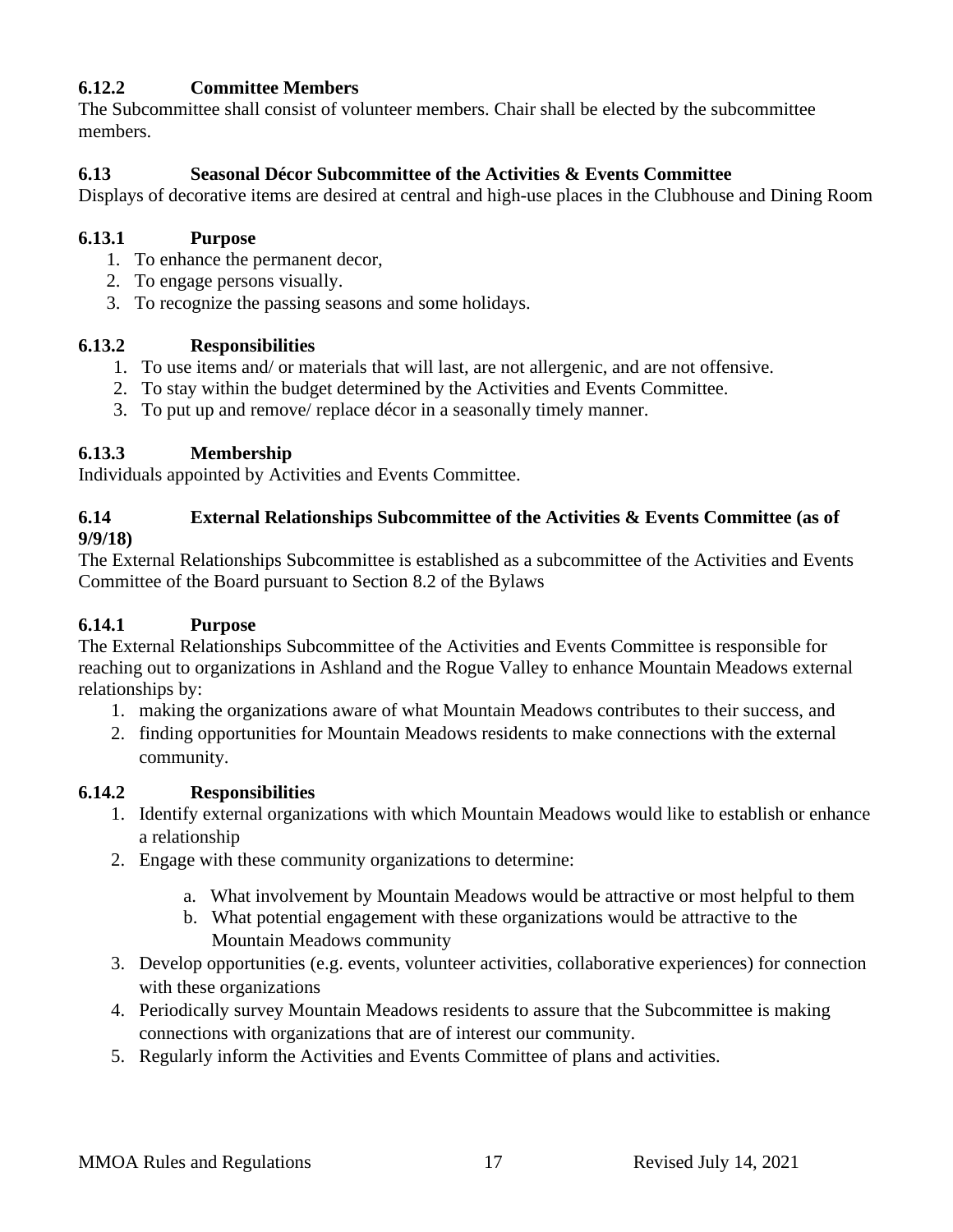### <span id="page-17-0"></span>**6.14.3 Subcommittee Members**

- 1. The Subcommittee will have up to 7 (seven) volunteer members. Additional, temporary members may be added for specific projects. Membership will be recruited by the Subcommittee.
- 2. Chair shall be elected by the members.

## <span id="page-17-1"></span>**6.15 Fitness Committee**

The Fitness Committee is created as a standing committee of the Board pursuant to Section 8.2 of the Bylaws.

#### <span id="page-17-2"></span>**6.15.1 Purpose**

- 1. To propose to the Board rules and regulations governing the operation of the Fitness Center and fitness programs.
- 2. To review and evaluate programs or modifications to existing programs, and submit recommendations to the MMOA Board.
- 3. To monitor fitness activities to ensure compliance with the Mountain Meadows Vision Statement and the overall interest of persons in cooperation with the Community Director.
- 4. To provide fitness programs for Occupants, Owners, and guests to maintain or improve their physical fitness.

## <span id="page-17-3"></span>**6.15.2 Responsibilities**

- 1. Assist the Finance Committee and Community Director on budget formulation.
- 2. Review guest policy and user fees and suggest changes to the MMOA Board as needed.
- 3. Review and evaluate all existing and proposed fitness programs. Each program shall be reviewed for the number of persons who participate and the program's value for promoting fitness. Based on the evaluation, the Committee may recommend that a program be added or deleted. The recommendation, with a cost impact and benefit potential, shall be submitted to the Finance Committee and then to the MMOA Board for review and approval.
- 4. With oversight by the Fitness Committee, the Community Director will supervise daily operations and staff issues.
- 5. Oversee maintenance of fitness equipment, pool, and hot tub. Recommend changes when needed.

## <span id="page-17-4"></span>**6.15.3 Committee Members**

- 1. The Committee shall be comprised of seven (7) voting members.
- 2. In addition, the Committee may appoint up to three (3) non-voting associate members.
- 3. If no regular member of the Committee is a MMOA Board member, a member of the Board shall serve as an additional voting member.

## <span id="page-17-5"></span>**6.16 Grounds and Natural Areas Committee**

The Grounds and Natural Areas Committee is created as a standing committee of the Board pursuant to Section 8.2 of the Bylaws.

#### <span id="page-17-6"></span>**6.16.1 Purpose**

- 1. Provide general oversight and guidance regarding the common outdoor grounds of MMOA, including landscaping, new planting, irrigation, and Kitchen Creek and its riparian areas.
- 2. Provide outreach and assistance to other committees and resident groups whose interests include the aesthetics of the common outdoor areas of MMOA.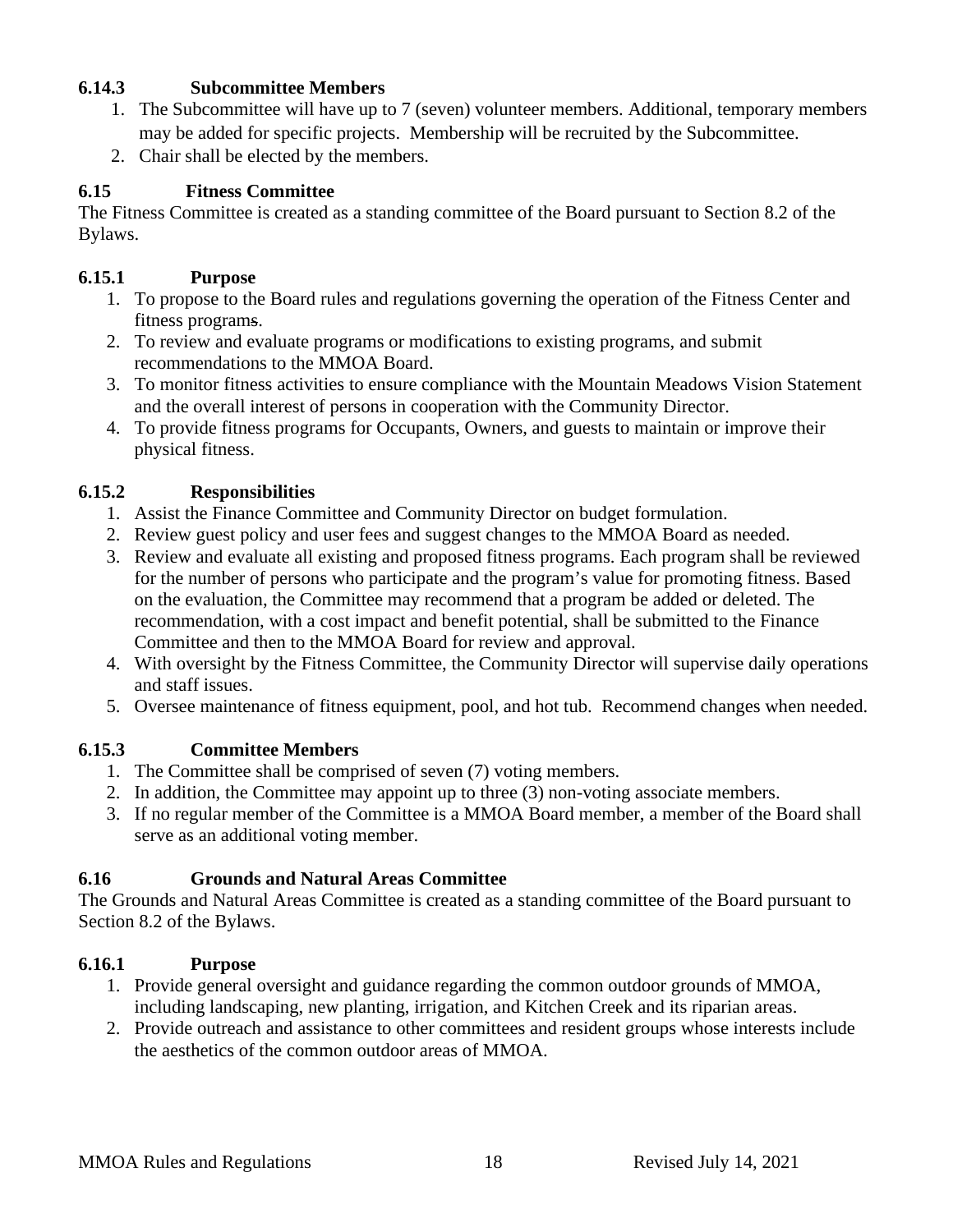### <span id="page-18-0"></span>**6.16.2 Responsibilities**

- 1. Meet at least bimonthly to discuss issues related to the Committee's stated purposes.
- 2. Working through the Community Director, provide general oversight and direction to the landscaping company.
- 3. Provide recommendations to the Finance Committee regarding budget issues relating to the Committee's stated purposes.
- 4. Provide short- and long-term options for enhancement of the common outdoor areas of Mountain Meadows.

## <span id="page-18-1"></span>**6.16.3 Committee Members**

The Committee will be comprised of up to seven (7) voting members plus three (3) associates. In addition to the Committee's regular members, a member of the Board shall serve as a voting representative if no member of the Committee is also a member of the Board.

## <span id="page-18-2"></span>**6.17 Food Services Committee**

The Food Services Committee is created as a standing committee of the Board pursuant to Section 8.2 of the Bylaws.

## <span id="page-18-3"></span>**6.17.1 Purpose:**

To advise and recommend to the MMOA Board on matters related to food services on the Mountain Meadows campus. This shall include but not be limited to the Dining Room, alternative dining venues, food trucks, and vending machines.

## <span id="page-18-4"></span>**6.17.2 Responsibilities**

- 1. Monitor the applicability and viability of all policies and rules for the food services outlined in paragraph 6.16.1 and make recommendations to the MMOA Board for changes and updates as appropriate.
- 2. Solicit opinions and suggestions from the community for the enhancement of the dining experience.
- 3. Act as Occupants' interface to the Dining Room staff, fielding and consolidating comments and suggestions to maximize Occupant input within contractual and cost limitations.
- 4. Monitor management reports regarding costs, meals served, etc., and provide summary evaluations to the Finance Committee and the MMOA Board at least annually.
- 5. Periodically review menu pricing and make recommendations to the Finance Committee and the MMOA Board.
- 6. Continually assess the changing needs of the community and investigate supplemental and alternative solutions, making recommendations to the MMOA Board as appropriate.

## <span id="page-18-5"></span>**6.17.3 Committee Members**

The committee shall consist of seven (7) voting members plus three (3) associates. In addition to the Committee's regular members, a member of the Board shall serve as a voting representative if no member of the Committee is also a member of the Board. Representatives of the Management Company and Dining Room management will be invited to participate as non-voting partners.

## <span id="page-18-6"></span>**6.17.4 Operation and Reporting**

Recommendations to the MMOA Board shall be adopted by formal vote of the committee in meeting, and shall be stated in the meeting minutes. In addition to formal minutes, the chair or designated committee member will summarize meeting actions, including recommendations to the Board, and report this to the Board and the community in a timely article in the Weekly Update and the website.

MMOA Rules and Regulations 19 Revised July 14, 2021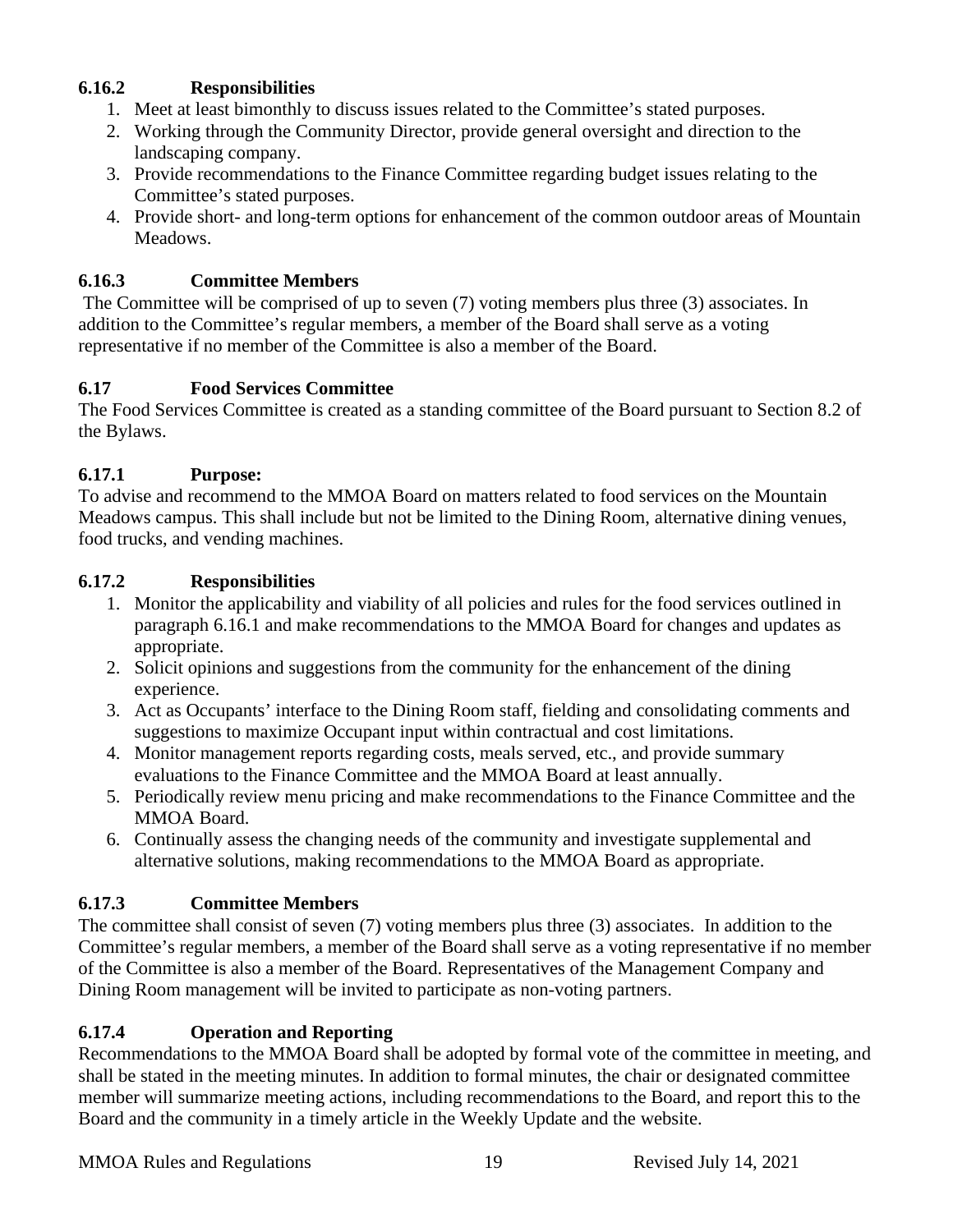## <span id="page-19-0"></span>**6.18 Community Art Committee**

The Community Art Committee (CAC) is created as a standing committee of the Board pursuant to Section 8.2 of the Bylaws.

## <span id="page-19-1"></span>**6.18.1 Purpose:**

To advise the Board of Directors regarding the choice, purchase and placement of artworks or other aesthetic elements within the interior and exterior common area of Mountain Meadows, such as the Clubhouse, the Dining Room, the Fitness Center, and the common-element parks and grounds.

## <span id="page-19-2"></span>**6.18.2 Responsibilities:**

- 1. To consult with the Activities & Events Committee regarding artwork placement within the Clubhouse.
- 2. To formulate a plan to involve Occupant or Owner input when purchases of outdoor artwork are considered.
- 3. To consult with the Architectural Review Committee regarding placement of outdoor artwork.
- 4. To recommend future artwork acquisitions, based on the results of 1 and 2 or 3 above.
- 5. To review existing artwork and placement, identifying areas perceived as needing enhancement or modification e.g. the stairway gallery and the display case.
- 6. To create and administer a community art fund to support all the arts within the community.
- 7. To create and administer a Remembrance Tree program and fund.
- 8. To consider surrounding physical environment and landscape features when recommending outdoor art work or other aesthetic objects like park furniture.
- 9. To review all offered art donations made to Mountain Meadows and make a recommendation to the appropriate Committee. If approved by the appropriate Committee the chair of CAC brings the matter to the MMOA Board. The CAC sends out a thank-you card when a donation has been approved or regretfully declined. (See Donation policy, section 8.1.11.2).

## <span id="page-19-3"></span>**6.18.3 Committee Members:**

- 1. The Committee will have up to seven voting members, augmented by up to three (3) non-voting associate members. In addition to the Committee's regular members, a member of the Board shall serve as a voting representative if no member of the Committee is also a member of the Board. The Committee members will include professional artists and non-artists.
- 2. To ensure that the surrounding physical environment, landscaping, and artwork are viewed as a whole when considering outdoor art, the committee will appoint a landscape subcommittee consisting of three members with landscaping expertise. The sole responsibility of the subcommittee will be, when called upon, to ensure that outdoor artwork being considered by the CAC is compatible with the existing landscape. This responsibility will involve researching and recommending improvements in design and usage − or even withdrawal − of a proposal.

## <span id="page-19-4"></span>**6.18.4 Art Acquisition---Community Art Fund**

- 1. Donations are covered by Sections 8.1.11 Item Donations and 6.17.2 Community Art Committee Responsibilities.
- 2. Purchase of new works for common areas (internal and external)
	- (a) The Community Art Fund has been established and can be added to through the MMOA budget, individual gifts, grants and fundraisers.
	- (b) When sufficient funds are available for the purchase of art, or materials or equipment supporting the arts, the CAC researches possible purchases and makes decisions based on (where appropriate) community suggestions, potential location, aesthetics, budgetary and

MMOA Rules and Regulations 20 Revised July 14, 2021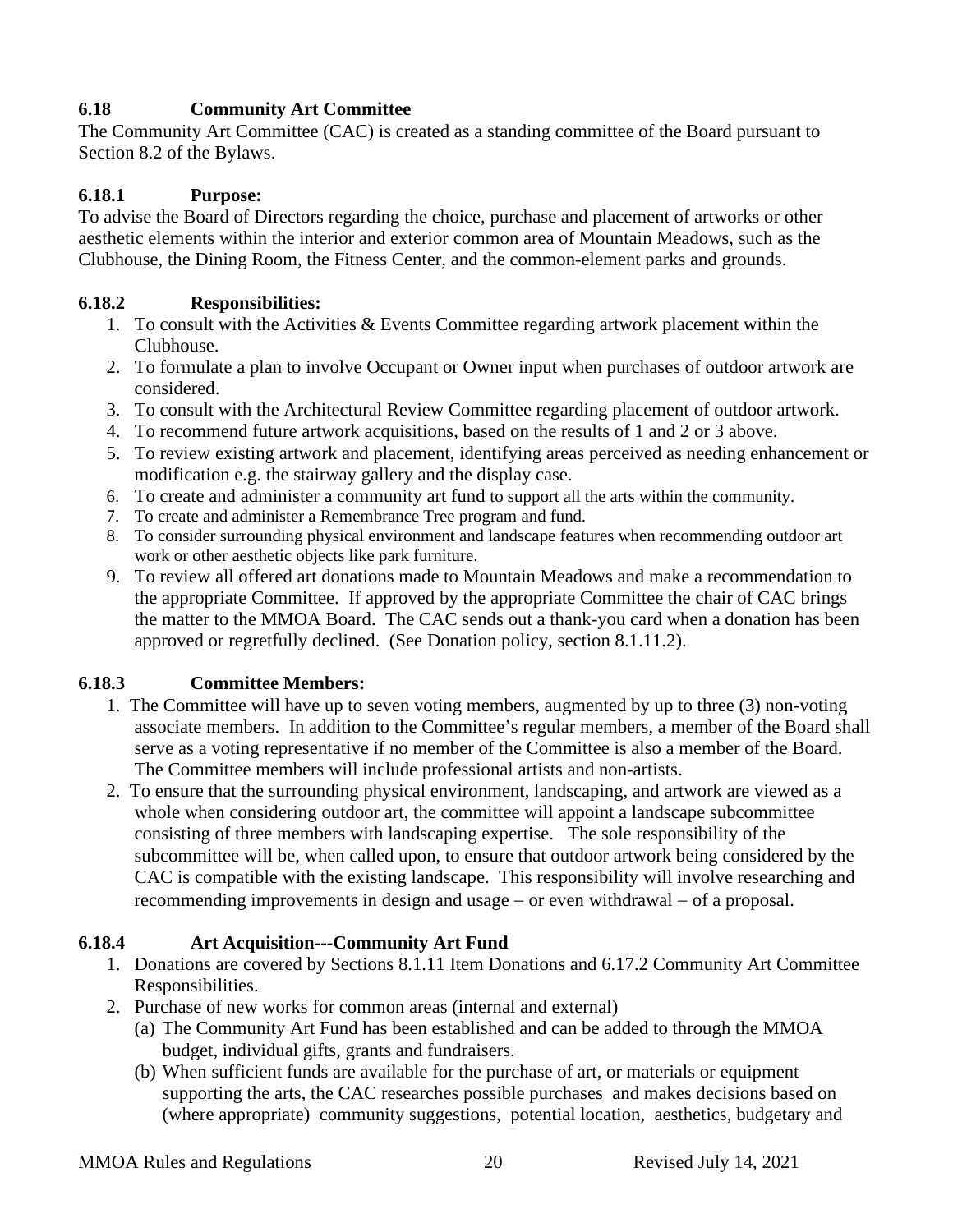physical concerns (ex. safety, traffic patterns, landscape needs.) The CAC will consult with the ARC with regard to external works such as sculptures, etc.

(c) The CAC will seek or give input through some of the following means: an open meeting of the committee, a report to the A and E committee, newsletter articles which solicit written comments, and/or a photographic display providing a means for Owners and Occupants to provide comments. The CAC then evaluates feedback from the community to determine if it will make a recommendation to the appropriate committee and the Board of a specific purchase. All comments, pro and con, need to be put in writing and sent directly to either the Chair or a committee member to be considered valid.

## <span id="page-20-0"></span>**6.19 Emergency Preparedness and Safety Committee**

The Committee is created as a standing committee pursuant to Section 8.2 of the Bylaws.

## <span id="page-20-1"></span>**6.19.1 Purpose**

To design, implement, and maintain emergency preparedness and safety measures for the Mountain Meadows community, including Occupants, staff, and other persons on-site in Mountain Meadows. This includes education and training of personnel, and advising the Board of Directors on recommended measures to enhance safety and ensure improved protection of life and well-being in the event of emergency conditions. See Section 8.18.

## <span id="page-20-2"></span>**6.19.2 Responsibilities**

- 1. To develop emergency response procedures appropriate for the Mountain Meadows environment.
- 2. To coordinate obtaining and maintaining information on Occupant needs in the event of an emergency. Information will be held and maintained by the neighborhood Emergency Response Coordinators.
- 3. To organize and manage Emergency Response Teams for each Mountain Meadows neighborhood.
- 4. To organize an overall Mountain Meadows Emergency Response group to coordinate activities across the entire Mountain Meadows community.
- 5. To develop and distribute Emergency Response Handbooks for all Emergency Response Team members.
- 6. To maintain coordination with City of Ashland and Jackson County government emergency response resources.
- 7. To organize training of Occupants and Emergency Response Teams for emergency response actions.
- 8. To keep documentation, training, and organization for emergency response current.
- 9. To examine safety issues in the Mountain Meadows environment and make recommendations to the Board of Directors for action.
- 10. To keep the Board of Directors informed about the status of emergency preparedness, at least semi-annually.
- 11. To assist Mountain Meadows Occupants in implementing personal emergency preparedness.

## <span id="page-20-3"></span>**6.19.3 Committee Members**

The Committee will have five to seven voting members, augmented by up to three non-voting associate members. In addition to the Committee's regular members, a member of the Board shall serve as a voting representative if no member of the Committee is also a member of the Board.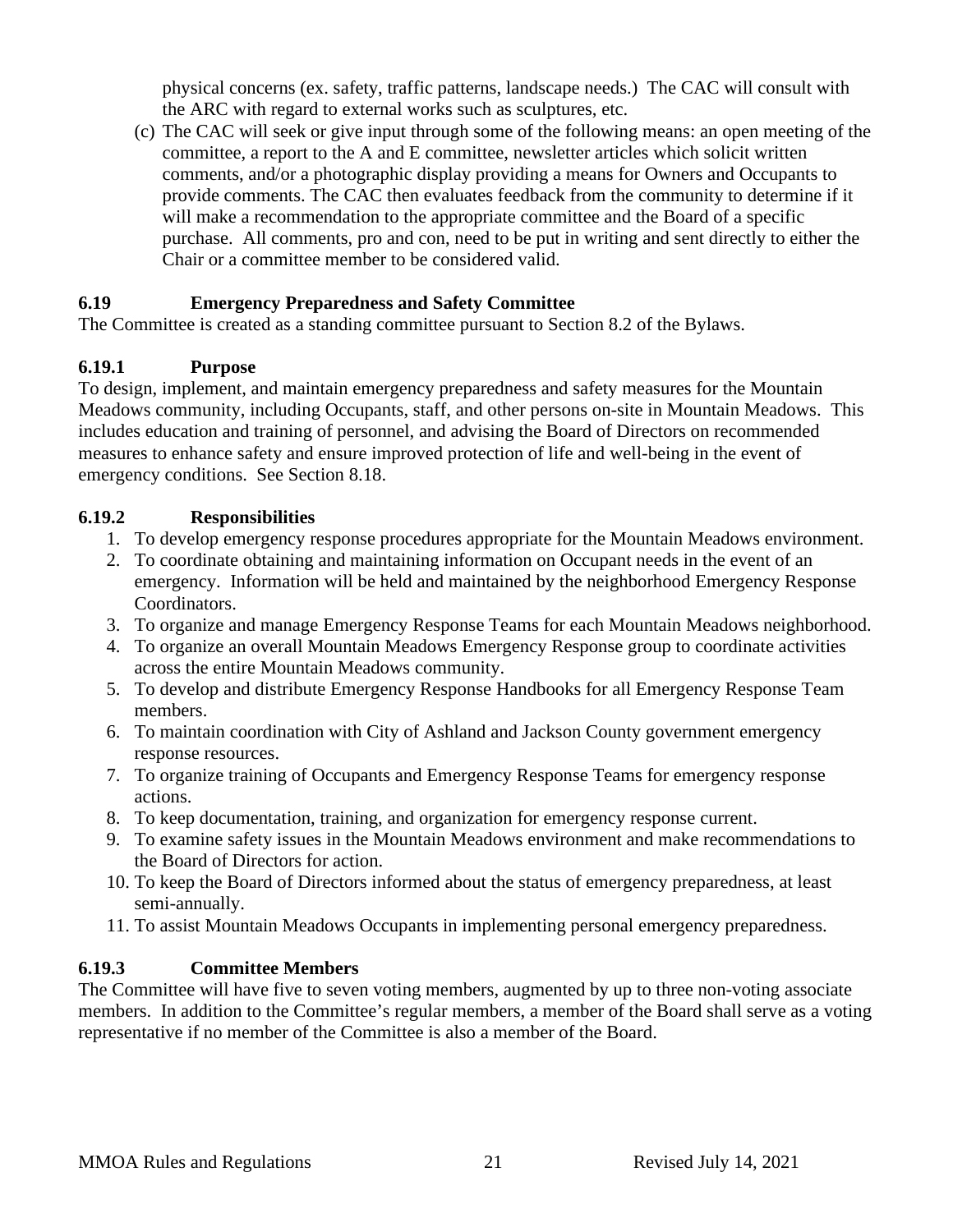## <span id="page-21-0"></span>**6.19.4 Liaison with Neighborhood Emergency Response Groups**

Each Mountain Meadows neighborhood (both condominium associations and house neighborhoods) will establish and maintain emergency response groups focused on the needs of their neighborhood. The Emergency Preparedness and Safety Committee will maintain regular liaison with the neighborhood emergency response groups and help coordinate capabilities across the entire Mountain Meadows campus.

## <span id="page-21-1"></span>**7 OTHER GROUPS, NOT ESTABLISHED AS STANDING OR AD HOC COMMITTEES**

## <span id="page-21-2"></span>**7.1 Resident Website Editorial Board (Effective 4/2/2021)**

## <span id="page-21-3"></span>**7.1.1 Purpose**

To oversee and maintain a password-protected website for Mountain Meadows Owners and Residents (Resident Website). The Resident Website Editorial Board (R-WEB) is an advisory group charged with coordinating with Management Staff concerning the maintenance on the Resident Website of governance documents, calendar information, the Weekly Update (WU), and other materials of interest to residents. The development and maintenance of the Resident Website is to be the responsibility of Management with the support of the R-WEB.

## <span id="page-21-4"></span>**7.1.2 Goal of Website**

To provide information regarding governance and activities of Mountain Meadows to Owners and Residents, and to facilitate exchange of ideas and insights among Owners and Residents.

## <span id="page-21-5"></span>**7.1.3 Responsibilities:**

- 1. Determine the layout and content of the Resident Website.
- 2. Work with Management Staff to establish responsibilities for uploading information and documents in a timely manner.
- 3. Maintain residents' privacy by use of appropriate technology such as login and password protection.
- 4. Identify and implement ways to improve and enhance information and resources on the website.
- 5. Establish and implement procedures to assist members of the community with their questions about or problems with use of the website.
- 6. Periodically hold meetings with Owners and Residents to demonstrate new functions and other changes to the website. These meetings may also serve to assess levels of use and usefulness of the website, and revise the website as needed.
- 7. Meeting minutes are not required.

## <span id="page-21-6"></span>**7.1.4 Resident Website Editorial Board Members**

The R-WEB shall consist of three to seven members initially appointed by the MMOA Board. Thereafter, the R-WEB may fill any open position. The R-WEB will select a Website Coordinator from its membership to chair the R-WEB. Members need not have technical knowledge of computers; they should have experience using computers in their lives and a willingness to contribute to improving the website. The R-WEB welcomes participation of residents with an interest in contributing to the website (writers, editors, people experienced with computers, etc.). Meetings with Management Staff assigned to the Resident Website may be held quarterly at the discretion of the R-WEB, and would be open to Owners and Residents. Other meetings may be held on an as-needed basis, without prior announcement to the community.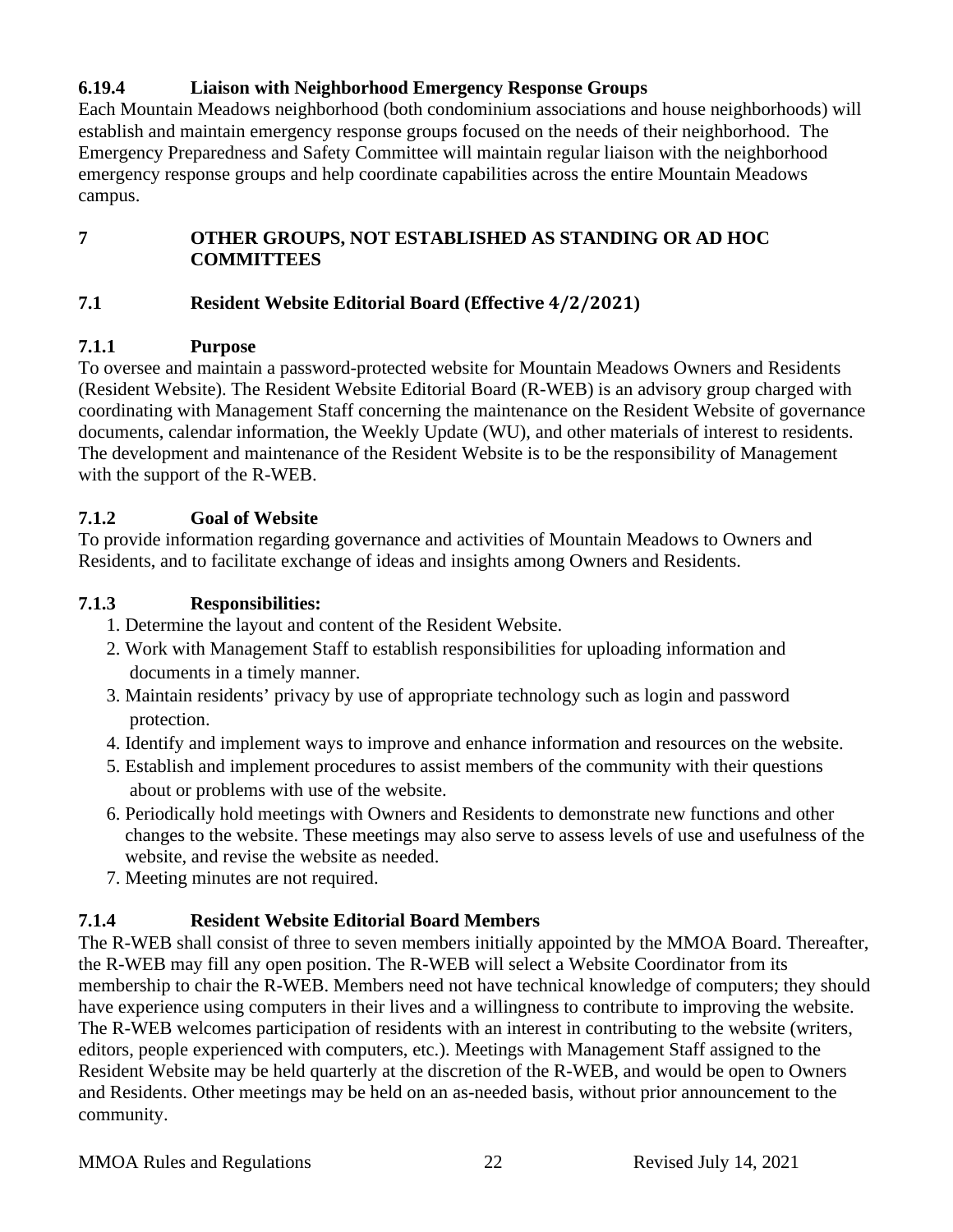## <span id="page-22-0"></span>**7.2 Lark Editorial Board**

## <span id="page-22-1"></span>**7.2.1 Purpose**

*The Lark* Magazine Editorial Board was created to publish original stories, poems, opinion pieces, informative articles, and photography by residents. The Lark Editorial Board is comprised of current and past residents of Mountain Meadows.

## <span id="page-22-2"></span>**7.2.2 Responsibilities**

- 1. Publish the magazine quarterly.
- 2. Receive resident's submissions and review them for editing.
- 3. Work directly with contributors for any required changes.
- 4. Meet as needed during the editing process to discuss format, appropriateness and layout. Proofread copy.
- 5. Coordinate with the clerical staff to print and distribute the final version.
- 6. Submit any articles longer than a page to the Owner and Occupant Website to be posted as "Lark Unlimited."

## <span id="page-22-3"></span>**7.3 Woodshop Interest Group**

The Woodshop Interest Group was established to manage the use of the Mountain Meadows woodshop.

## <span id="page-22-4"></span>**7.3.1 Purpose (Effective 7/6/18)**

The purpose of the Woodshop Interest Group is to provide residents and owners with safe access to woodshop facilities and tools for both personal and community projects

## <span id="page-22-5"></span>**7.3.2 Responsibilities (Effective 7/6/18)**

- 1. Orienting and training member users in the safe and proper use of the facilities and tools of the woodshop. Owners and occupants wishing to join the woodshop must show a working knowledge of the shop tools prior to use. This shall take place at a scheduled woodshop meeting or when special arrangements are made.
- 2. Maintaining woodshop facilities and tools in good condition, including servicing and replacement of worn or broken items.
- 3. Maintaining woodshop equipment manuals and other instructional materials in current condition.
- 4. Maintaining the woodshop in good order and cleanliness, with clear indications of ownership of personal materials, tools, and projects.

## <span id="page-22-6"></span>**7.3.3 Membership (Effective 7/6/18)**

The Woodshop Interest Group will have two member directors. All Owners and Occupants are eligible to be members of the Woodshop Group, at the discretion of the directors. Management's maintenance personnel may also use the woodshop.

## <span id="page-22-7"></span>**7.4 Trips and Travel Interest Group**

## <span id="page-22-8"></span>**7.4.1 Purpose**

In response to the requests of Mountain Meadows residents, Trips and Travel has been established as an Interest Group with the purpose of arranging travel and providing opportunities to share travel experiences for members and guests.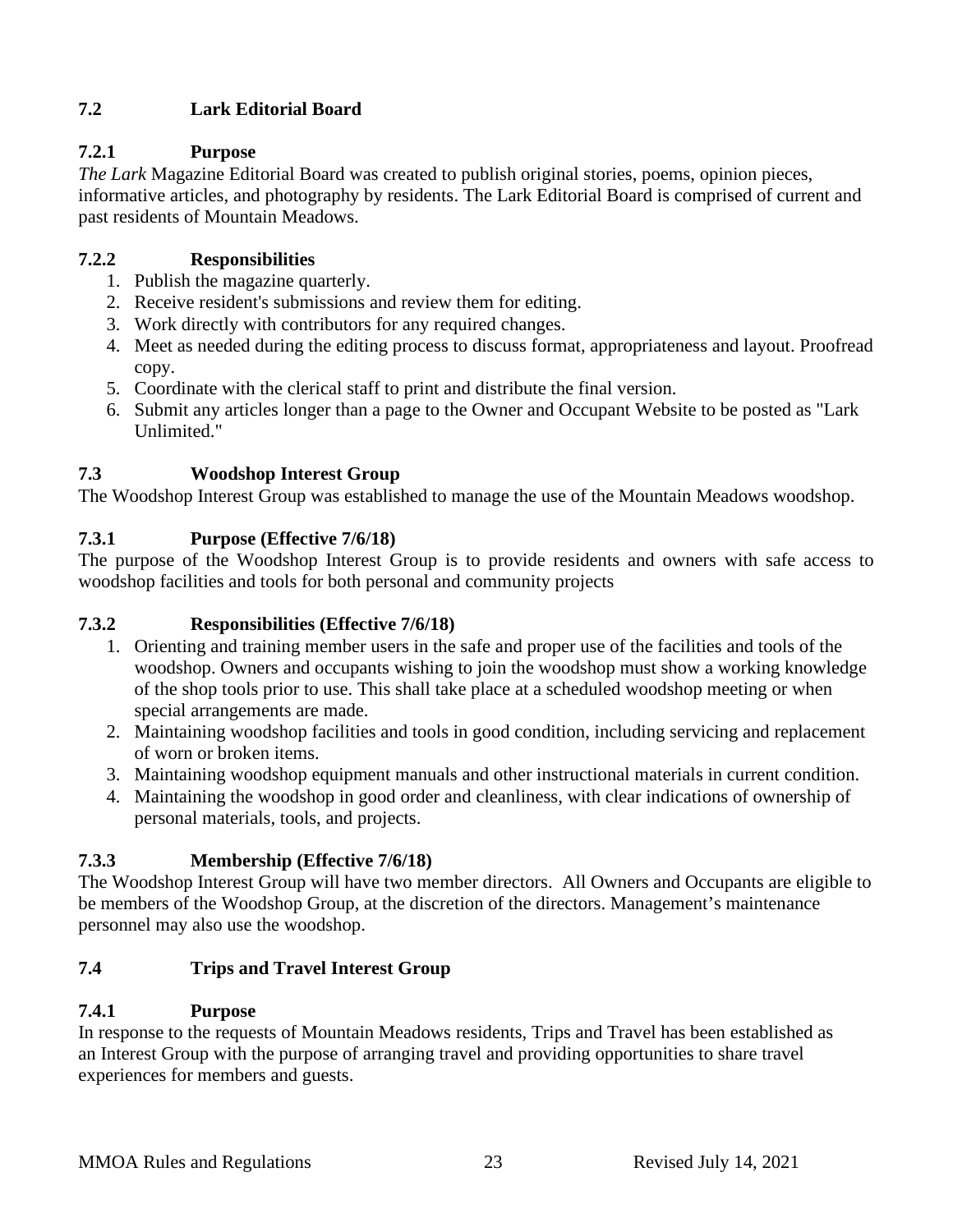## <span id="page-23-0"></span>**7.4.2 Responsibilities**

- 1. Determine travel opportunities the community desires, seek out vendors, publicize the trips to the community and manage the organization of the trips.
- 2. Represent MMOA with vendors seeking to offer trips to Mountain Meadows residents, including publicity and dissemination of information.
- 3. Collection for the costs of the trips which are to be paid for by participants
- 4. Organize opportunities for MMOA and their guests to share stories and visuals of their travels.

This interest group shall be terminated when there is no longer an interest.

## <span id="page-23-1"></span>**7.5 MMOA Capital Donations Fund Task Force**

## <span id="page-23-2"></span>**7.5.1 Purpose**

To raise funds from the Mountain Meadows Community and other sources to accomplish capital improvement projects.

## <span id="page-23-3"></span>**7.5.2 Leadership and Responsibilities**

Capital project fundraising is led by the five-person Capital Donations Fund Task Force appointed by the MMOA Board (including one Board member) and supported by the Community Director. The Task Force will establish and implement plans for raising sufficient funds for major capital projects after surveying the community and gaining approval by the MMOA Board.

#### <span id="page-23-4"></span>**8. OPERATING RULES (As provided for in Section 4.3 of the CC&Rs and Article 9 of the Bylaws)**

## <span id="page-23-5"></span>**8.1 Clubhouse Space**

Clubhouse Space includes all areas of the Clubhouse, including the Dining Room, for purposes of decoration and special MMOA meetings. All space considerations are made with multiple use in mind and subject to reallocation as needs of the community evolve.

## **8.1.1 Sonitrol Fob Issuance (Effective 5/2/17)**

The Sonitrol system in place for the Clubhouse and Fitness Center provides secure access to these facilities during certain hours by Occupants and/or Owners only. ONE Sonitrol access fob will be issued to each Occupant or Owner of Mountain Meadows, as defined in CC&R Sections 1.35 and 1.38, at the time he/she/they take occupancy or acquire ownership. At such time as the Occupant no longer resides at Mountain Meadows or the Owner sells his or her unit in Mountain Meadows, the fob will be de-activated.

## <span id="page-23-6"></span>**8.1.2 Sonitrol Fob Replacement Fee**

Replacement of Sonitrol fobs will be charged a current replacement fee.

## <span id="page-23-7"></span>**8.1.3 Message Box Use**

The message boxes located in the hallway adjacent to the Clubhouse were built by members of the woodshop for the convenient use of Mountain Meadows residents. Residents may use the message boxes as a means of communicating with each other. Residents are advised that the message boxes are not secure, and there is no guarantee that material left in the message box(es) will reach the intended individual(s).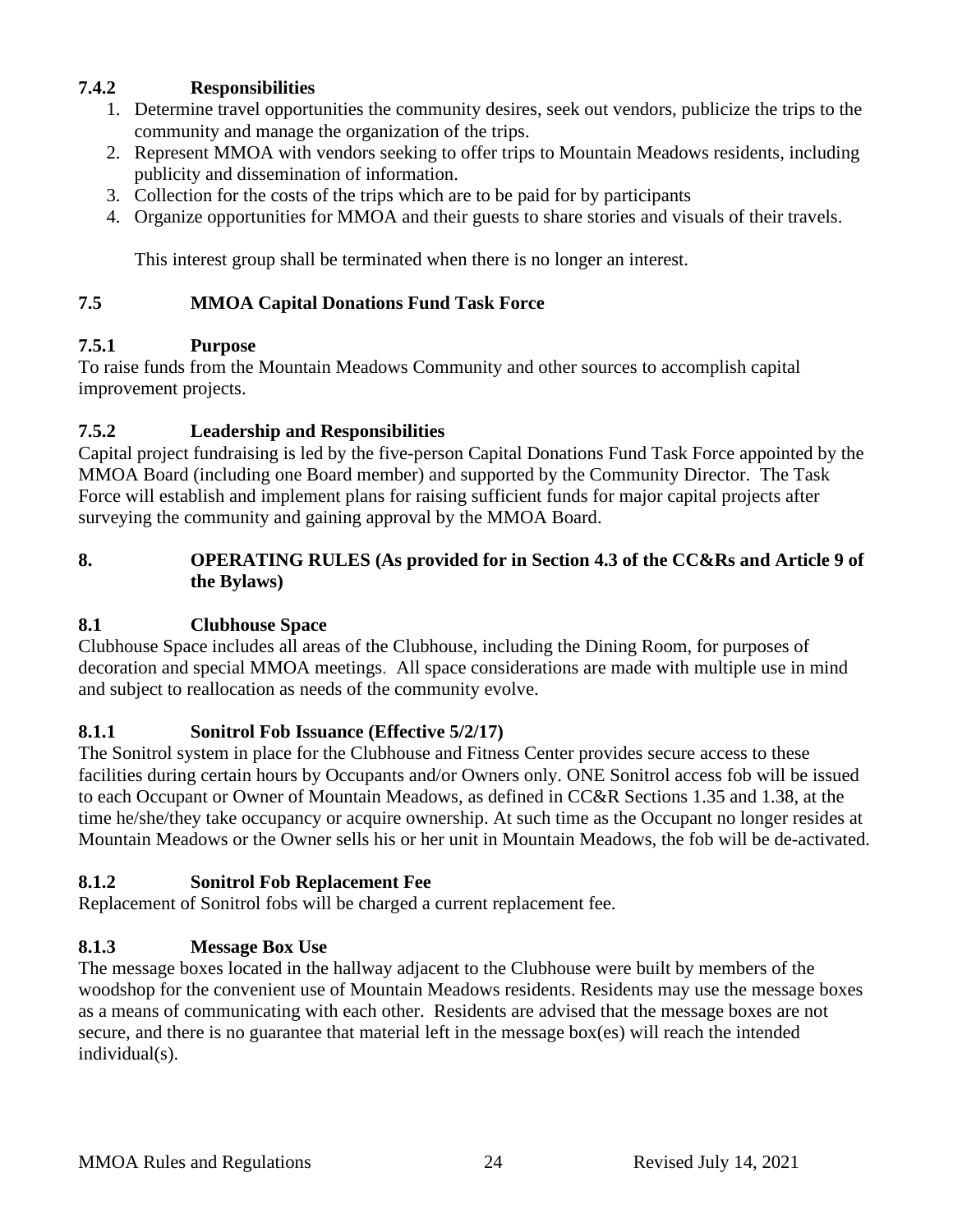The message boxes may NOT be used by Golden Aspen Commercial tenants, outside businesses or individuals who do not live at Mountain Meadows. Residents may not give permission for outside businesses to use the message boxes. Residents may not advertise outside businesses in the message boxes. Any use of the message boxes, other than by residents, shall require the prior approval of the Community Director, or ultimately, the MMOA Board.

## <span id="page-24-0"></span>**8.1.4 Resident Priority Use**

It is the policy of the Mountain Meadows Owners' Association to give priority to residents and resident organizations for the use of any and all facilities of the Mountain Meadows Clubhouse.

## <span id="page-24-1"></span>**8.1.5 Schedule Coordination**

The schedule of Clubhouse activities has been delegated to and shall be maintained by the Community Director or assigned staff person. Copies of the Clubhouse activities schedule shall be available to Mountain Meadows residents on request.

## <span id="page-24-2"></span>**8.1.6 Clubhouse Safety**

- 1. The Association subscribes to the principle that safety is primarily the responsibility of individual residents.
- 2. Without significant exception, safety and access issues relating to the Clubhouse are the responsibility of the Community Director.
- 3. The Community Director periodically will make arrangements with the chief fire marshal to conduct safety exercises with staff and residents.
- 4. Maximum occupancy signs will be posted in every room of the Clubhouse.

## <span id="page-24-3"></span>**8.1.7 Activities and Solicitation**

- 1. All meetings, events and activities must be sponsored by a participating Mountain Meadows resident, resident interest group, Mountain Meadows Realty, or a Committee. No further approvals are required for sponsored activities and events except for the following: Committee sponsored events that are outside the charter of the committee are subject to approval by the same rules applicable to resident interest groups. Resident or Resident Interest Groups, sponsored activities or events which involve active participation by outside speakers, performers, etc. require advance approval of the Activities and Events Committee. Repeating activities and events such as Music at the Meadows, Democrats Plus, SOPTV, and Cabaret require approval for the first event. No further approvals are required for subsequent similar activities and events. Family events require no approvals. All events must be scheduled in advance with the Community Director or assigned staff member.
- 2. With advance approval of the Activities and Events Committee via the Community Director, Residents may offer their services or skills, for a fee, to other residents (and including nonresidents) who desire to take advantage of such services or skills. Any classes that require use of Clubhouse space must be arranged with the Community Director in advance.
- 3. Residents or any speakers or entertainers that are sponsored by a participating resident, Mountain Meadows Realty or a Committee, will be allowed to offer their printed or published material or media to residents who may wish to purchase same.
- 4. The sponsoring resident, Mountain Meadows Realty or Committee will be totally responsible for the safety and security of the Clubhouse during the event, especially when such events occur during evening or weekend hours when staff is not present. This includes security of exterior doors, monitoring to ensure escape routes are not blocked and observation of the Clubhouse Sonitrol security hours. *Under no circumstances will candles or any open flame be allowed in any Clubhouse space (excluding the Dining Room during regular dining hours).*

MMOA Rules and Regulations 25 Revised July 14, 2021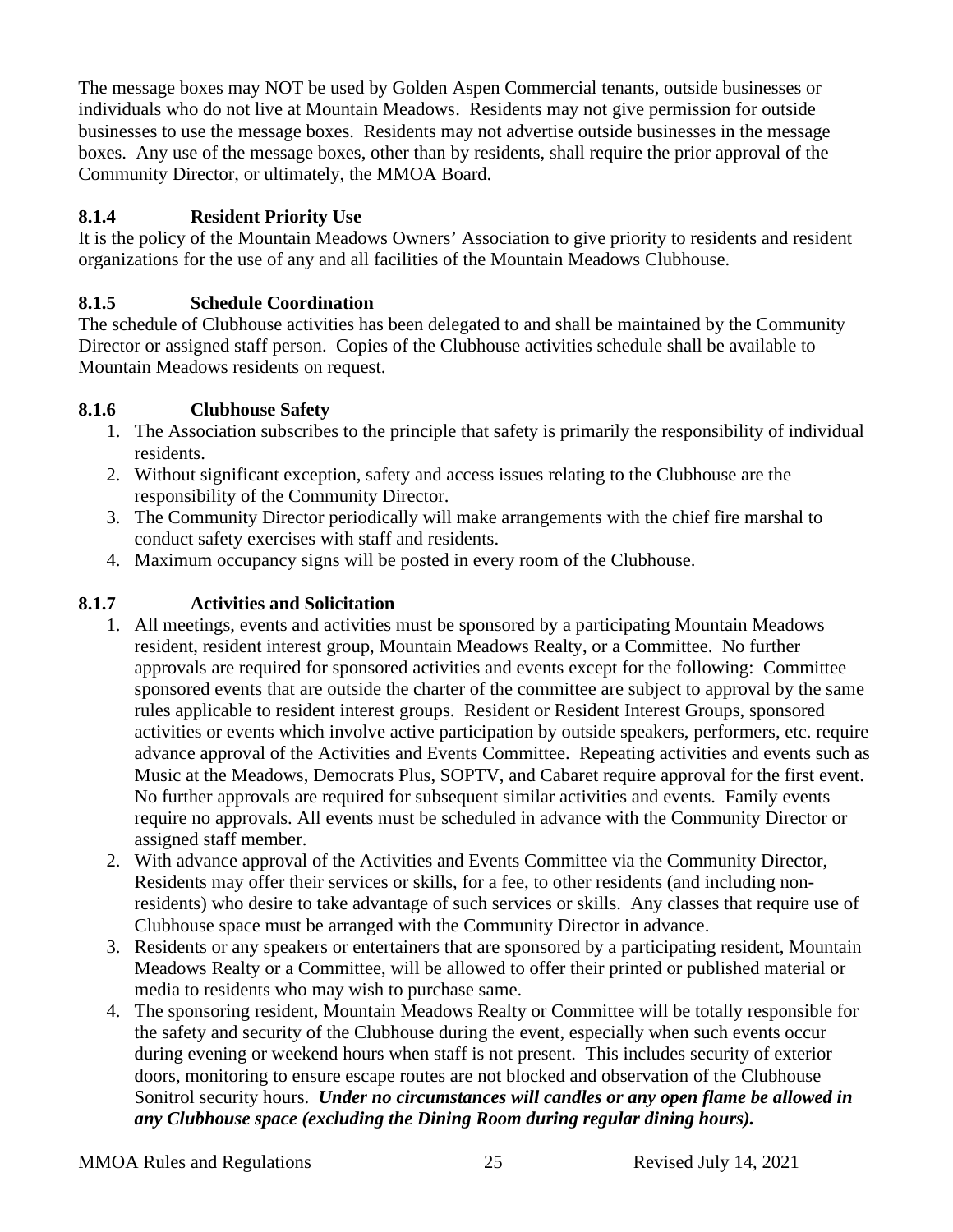5. These rules are subject to change if the Clubhouse security is compromised or complaints of misuse by sponsored speakers, entertainers or residents charging fees for services are received by the MMOA Board of Directors or the Community Director.

## <span id="page-25-0"></span>**8.1.8 Clubhouse and Fitness Center Hours**

The Clubhouse is open **7:30 a.m.** to **7:30 p.m.** The Sonitrol fob will allow resident access to the Clubhouse from **6:00 a.m. to midnight**. The Clubhouse/Golden Aspen elevator has front and rear access doors. The front elevator door accesses the Clubhouse from **6:00 a.m. to midnight**. The rear elevator door accesses Golden Aspen at all times. The Clubhouse is alarmed and locked from **midnight** to **6:00 a.m.** Receptionist hours are from **8:30 a.m.** to **5:30 p.m.**, Monday through Friday, except holidays, with one hour for lunch.

The Fitness Center is open **7:00 a.m.** to **5:00 p.m.** Monday through Friday. The Sonitrol fob will allow resident access to the Fitness Center from **5:00 a.m. to 11 p.m**. The Fitness Center is alarmed and locked from **11:00 p.m.** to **5:00 a.m.** The pool is open Monday through Friday from **7:00 a.m.** to **5:00 p.m.**, and Saturday from **8:00 a.m.** to **4:00 p.m.** It is closed on Sunday.

## <span id="page-25-1"></span>**8.1.9 Room Usage and Fees**

The following will be established standards for room usage in the Clubhouse facilities at Mountain Meadows. All meeting rooms must be reserved and scheduled through the Front Desk.

- 1. Due to staff time involved in room set up, meeting rooms will be scheduled based on anticipated group size.
- 2. MM residents will not be assessed a room usage fee. This includes events where outside instructors have been hired by residents.
- 3. A meeting or event involving MM residents, but also including non-residents, will not be charged a room usage fee, as long as the event is scheduled and participated in by the resident.
- 4. A Clubhouse set-up/tear-down fee may be charged to residents who use the facilities for private events and/or request staff assistance. See the fee schedule.
- 5. Resident programs will have priority over programs involving outside participants. Arrangements and reservations for Clubhouse facilities must be made in advance with the Community Director and/or appropriate staff member.
- 6. Special Interest Groups (self-formed groups) not operating under the MMOA budget will be responsible for providing their own materials. If staff time is requested, a fee will apply. See fee schedule on last page.
- 7. Activities and events funded under the MMOA budget will not be required to pay for materials and/or staff time. Music at the Meadows are budgeted performances and will not be charged as stated above. Residents involved in these events are responsible for stuffing message boxes.
- 8. All Clubhouse meeting rooms must be scheduled through the Front Desk and placed on the Master Calendar.
- 9. Meeting rooms may *only* be scheduled by Mountain Meadows residents or staff members. Nonresidents may not reserve or schedule Clubhouse facilities.

## <span id="page-25-2"></span>**8.1.10 No Equipment Borrowing**

No borrowing or renting equipment from the Clubhouse will be allowed, except for sanctioned activities open to all Mountain Meadows residents.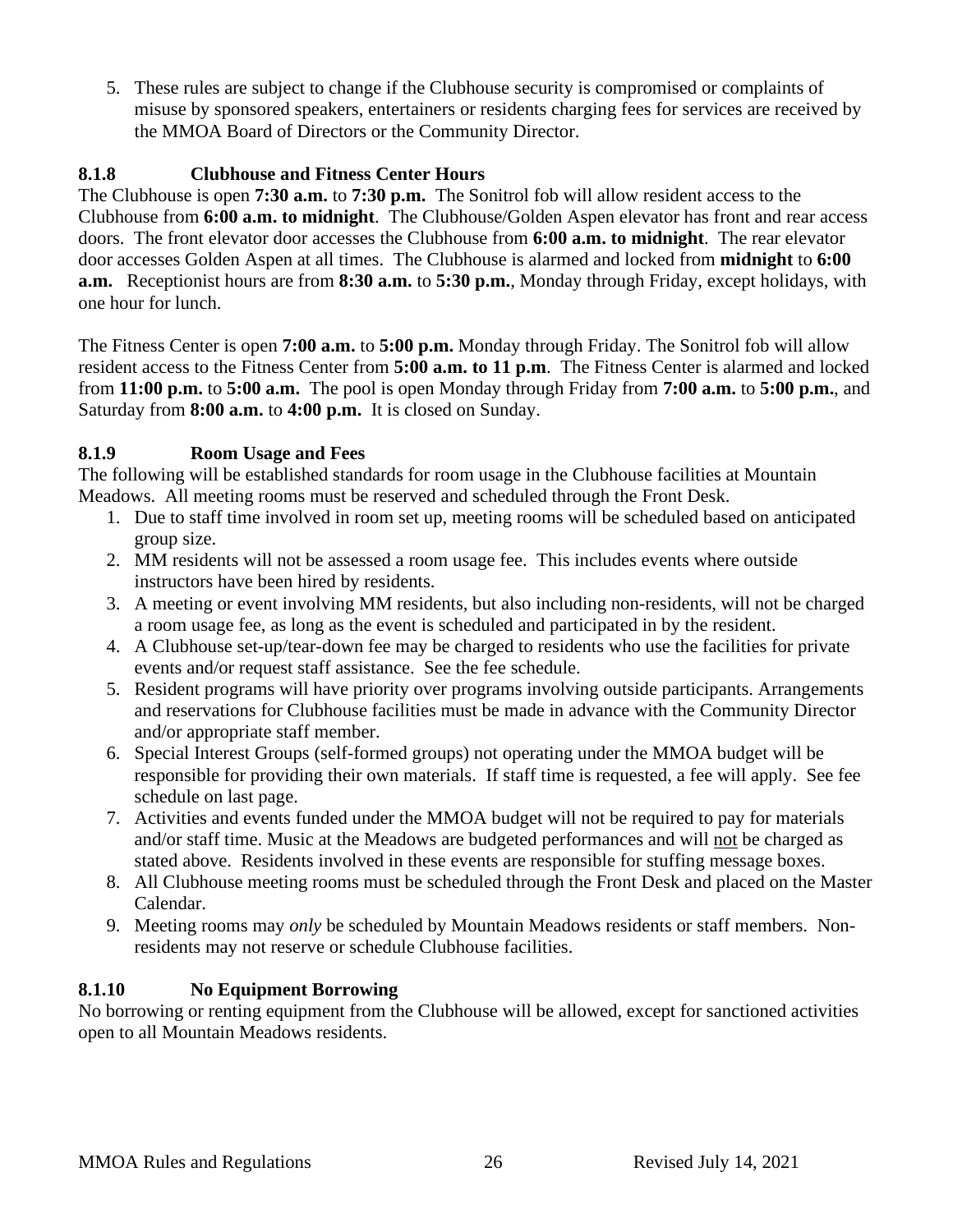## <span id="page-26-0"></span>**8.1.11 Item Donations (Revised 6/19/20)**

1. All items donated for use and/or location in the common areas require the prior approval of the special interest group or committee affected by such donation, i.e. Woodshop, Kitchen Creek Gardeners, Community Art Committee, Seasonal Décor Group, Library Subcommittee, Fitness Committee, etc..

2. If the donated item would reside in and affect the Clubhouse or Dining Room, it would require the prior approval of the Committee affected by the donation and the subsequent approval of the Activities & Events Committee for their further recommendation to the MMOA Board of Directors.

3. Each committee or interest group will be responsible for developing their own criteria for acceptance of donated items.

4. The donor may place no future restrictions on the item donated. As donated items wear out the appropriate committee or interest group may recommend to the MMOA Board of Directors repair or replacement.

5. Any donated item which would be considered a major capital asset as defined by Rule 8.7.1 requires approval by the MMOA Board of Directors prior to final acceptance including determination if the item will be included in the Reserve Study.

6.This amendment is effective upon adoption by the Board of Directors, and the existing Rule is repealed.

## <span id="page-26-1"></span>**8.2 Dining Room (Reference CC&Rs Section 4.5)**

## <span id="page-26-2"></span>**8.2.1 Cost of Operation**

- 1. As part of the annual budget process or amended budget process, the Board shall determine the portion of the Annual Assessment or Adjusted Annual Assessment which will be charged to support operation of the Dining Room. Each Occupant of a Dwelling shall pay that portion. The Board may further provide that a specified part of the Dining Room portion is to cover Dining Room overhead and that the remainder of the portion may be used as a food credit by the Occupant against charges incurred in the Dining Room.
- 2. The Board shall determine the amounts to be charged for guest meals, take-out meals, and delivery of meals.

#### <span id="page-26-3"></span>**8.2.2 Dining Room Assessment Adjustments (Effective 5/15/20)**

1. Monthly Food Credit Waiver for Medical Reasons

When an Occupant is absent from Mountain Meadows for a full calendar month because of being hospitalized or temporarily in a care facility, the monthly food credit portion of the Dining Room charge will be waived. In addition, when an Occupant is on Hospice Care or unable for medical reasons to eat any food prepared by the Dining Room for a full calendar month, the monthly food credit portion of the Dining Room charge will be waived. Prior notice is not required, but the Community Director must be advised in writing within one month after the first month for which a waiver is claimed for a retroactive waiver to apply. No retroactive waiver will be given beyond this notice period. Documentary evidence from a hospital, care facility, hospice provider, or physician justifying the claimed waiver must be submitted to the Community Director covering each calendar month for which the waiver is claimed. The names of all Occupants receiving a waiver for the monthly food credit portion of the Dining Room charge, along with the justifications for the waiver, shall be provided each month to the Board President, Board Treasurer, and Chair of the Finance Committee.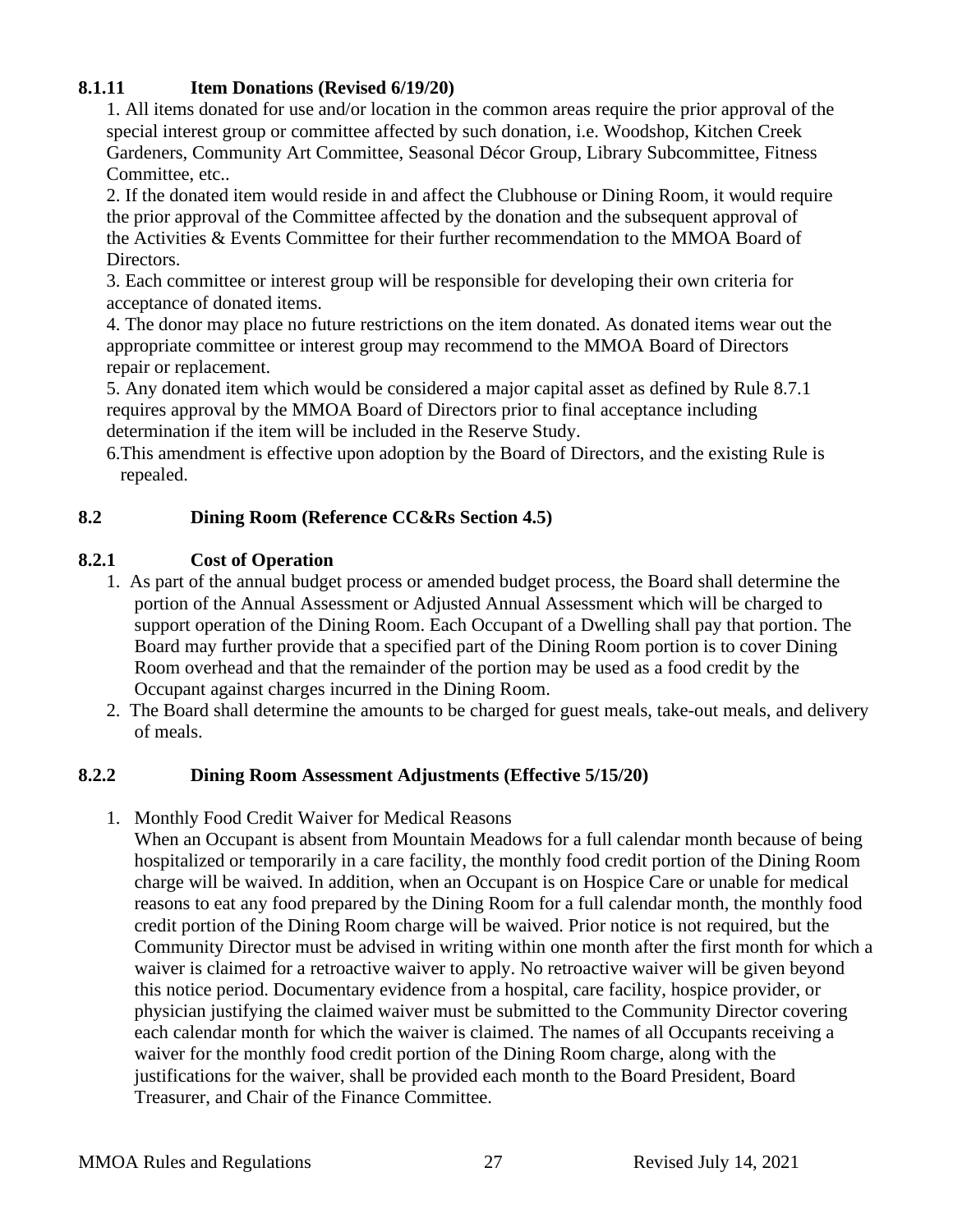## 2. Vacant Dwellings

If a Dwelling has no Occupants and is vacant for a full calendar month because it is for sale or rent or because the Owner or Owners have not yet occupied it, the meal assessment rate is 75% of one individual's assessment for operation of the Dining Room even though there may be two or more Owners. If Owners or renters occupy a Dwelling for any part of a month, the full calendar month's assessment will be charged for that month. The only exception to this policy occurs when a firsttime Owner buys a Dwelling from the developer. In that case, the initial month's assessments are pro-rated based on the first day the buyer takes ownership. Owners that are not Occupants may eat in the Dining Room at guest rates.

## <span id="page-27-0"></span>**8.2.3 Qualification to Use the Dining Room**

## <span id="page-27-1"></span>**8.2.3.1 Dining Room Guest Defined**

A "Dining Room guest" is defined as any non-Owner/Occupant who is invited by an Owner/Occupant to dine at the latter's expense. An Owner/Occupant can also be the "guest" of another Owner/Occupant and is not subject to any guest charge.

## <span id="page-27-2"></span>**8.2.3.2 Meal Rates for Owners, Occupants and Guests**

- 3. Only Occupants are allowed to charge meals against their own assessments.
- 4. Non-resident Owners may eat in the Meadowlark Dining Room. They will be billed for all meals. Meals will not be deducted from their monthly assessment.
- 5. Guests of Owners/Occupants using the Dining Room must be accompanied by the host resident. No unaccompanied "Owner/Occupant guests" will be allowed in the Dining Room with the exception of Mountain Meadows Realty guests when a guest voucher has been issued or with prior arrangements made with the Managing Director.
- 6. The Owner/Occupant meal rate will be charged to those in the following categories:
	- (a) Guests of Owners/Occupants who also pay any guest charge
	- (b) Staff of Mountain Meadows Realty or the Management Company
	- (c) Caregivers accompanying an Owner/Occupant to the Dining Room (including takeout)

## <span id="page-27-3"></span>**8.2.3.3 Authority to Sign for Meals**

- 1. Only the Owner/Occupant can sign for his or her meals eaten in the Dining Room. No one may sign another person's name.
- 2. An Owner/Occupant who is a guest of an Occupant will be charged to the host Occupant.
- 3. Caregivers, when authorized by the Occupant in writing, short-term house sitters/guests and neighbors may pick up a take-out meal for an Occupant who is incapacitated.
- 4. Such meal must be authorized in writing or phone call by the Occupant to whom the meal is charged. A caregiver is a person who assists with one or more activities of daily living.
- 5. The person signing for an Occupant must sign his/her own name and note the Occupant's name and Dwelling number when such meal has been authorized.

## <span id="page-27-4"></span>**8.2.3.4 Commercial Renters**

The Board has agreed to review the commercial renter's requests to use the Dining Room on a case by case basis.

## **8.2.4 Reservations (Effective 12/21/17)**

<span id="page-27-5"></span>1. No reservations are required for lunch except that groups of ten (10) or more people must have the approval of the Director of Dining Services by the Saturday prior to the event.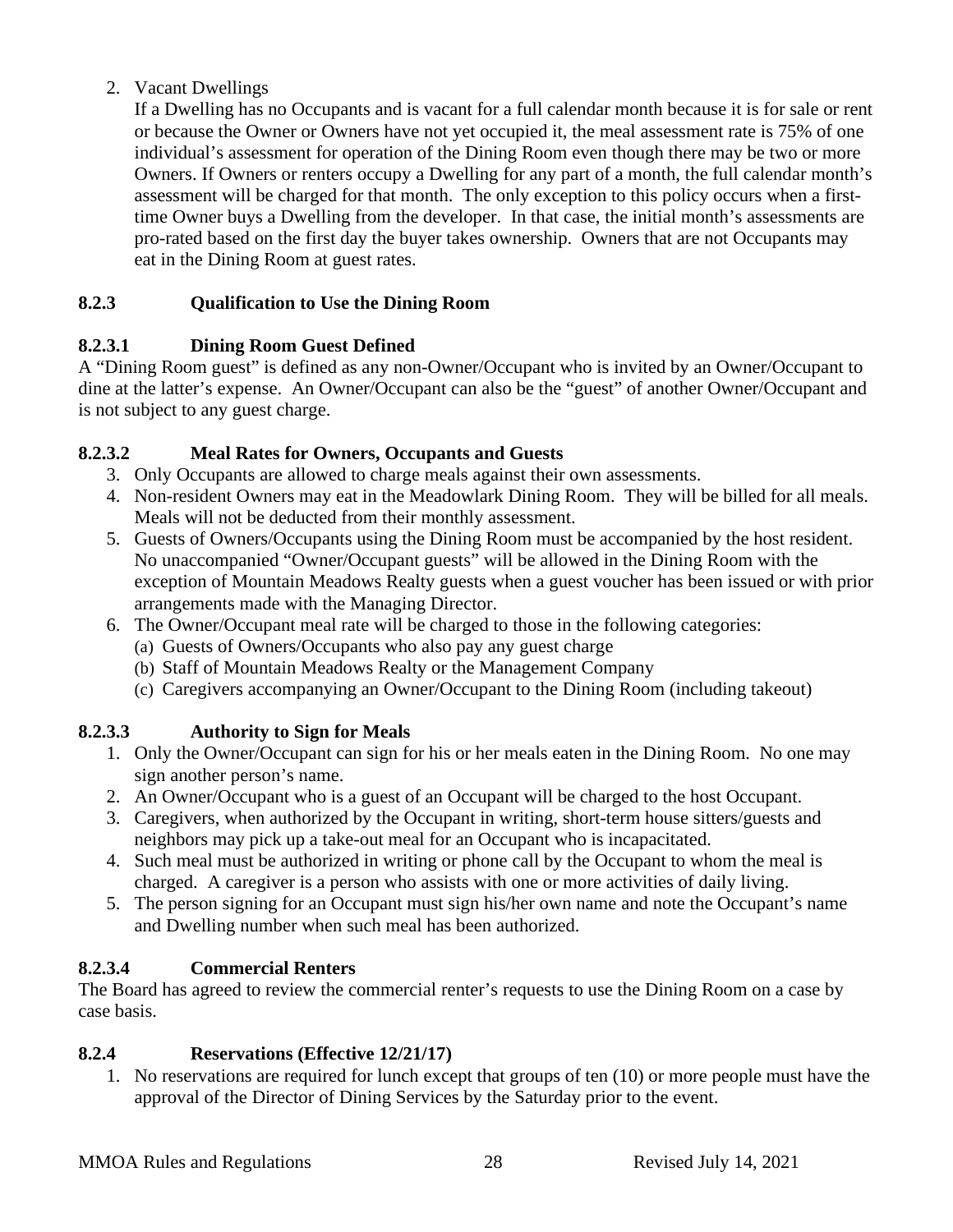- 2. Reservations may be made for dinner for seating through 7:00 p.m. Owners or Occupants without reservations will be seated based upon availability. Those with reservations will be served first. Reservations must be made prior to 1:00 p.m. of the day of the dinner.
- 3. Reservations for Sunday Brunch may be made for seating through 1:30 p.m. Owners or Occupants without reservations will be seated based upon availability. Those with reservations will be selved first. Reservations must be made prior to  $4:00$  p.m. on Saturday.
- 4. Special dinners require reservations for seating. No walk-ins will be allowed.
- <span id="page-28-0"></span>5. Reserved tables will be held for only 15minutes from the reservation time.

## **8.2.5 Lunch-to-Go**

Lunch to-go orders are available for pickup after 11:30 a.m. Orders can be placed by 11 a.m. on the day they are to be picked up; however orders in person are preferred.

## <span id="page-28-1"></span>**8.2.6 Meal Sharing**

Each person dining in the Dining Room will be charged for a meal. There will be no meal sharing.

## <span id="page-28-2"></span>**8.2.7 Special Accommodations (Effective 12/21/17)**

Owners or Occupants are expected to care for themselves on a daily basis, or hire assistance as needed. **The Meadowlark Dining Room does not cater to the individual dietary needs of Owners or Occupants and Owners or Occupants are expected to make their own choices to ensure their own healthy lifestyle.**

Caregivers (hired to assist an Owner or Occupant) who accompany an Owner or Occupant to the Meadowlark Dining Room are expected to assist the Owner or Occupant in any activity required for their dining needs, i.e. assistance with seating, filling plates at buffets, cutting of food, etc. Caregivers are considered a guest of the Owner or Occupant and will be charged (at resident meal rate) if food is consumed. Dining Room policy does not allow sharing of a meal.

When special needs arise that are of a temporary nature, an Owner or Occupant might require assistance in order to use the Meadowlark Dining Room. **In that event, a written request for assistance shall be presented to the Community Director,** who will consult with the Director of Dining Services, as to if and how special accommodations can be made, within the "independent living" philosophy of Mountain Meadows. The request will describe the particular need, along with any other information that will support the need, and will include the Owner or Occupant's name and address.

## <span id="page-28-3"></span>**8.2.8 Buffet**

When "dining in" on Buffet nights and for Sunday Brunch, no food is allowed to leave the Dining Room. To-go orders may still be requested ahead of time.

## <span id="page-28-4"></span>**8.2.9 Special Meal Menu Cancellation**

There will be a \$5.00 per reservation (per person) fee charged for failure to cancel reservations within the time frame set forth by the chef and as noted on the "Special Meals" menu. "Special Meals" are defined as those with up-charges for special events, i.e. Christmas, New Years, Valentine's Day, Mother's Day, etc. The menu posted for "Special Meals" will indicate the cancellation deadline. The Director of Dining Services is given authority to make exceptions in the case of emergencies that prevent persons from canceling in the proper manner.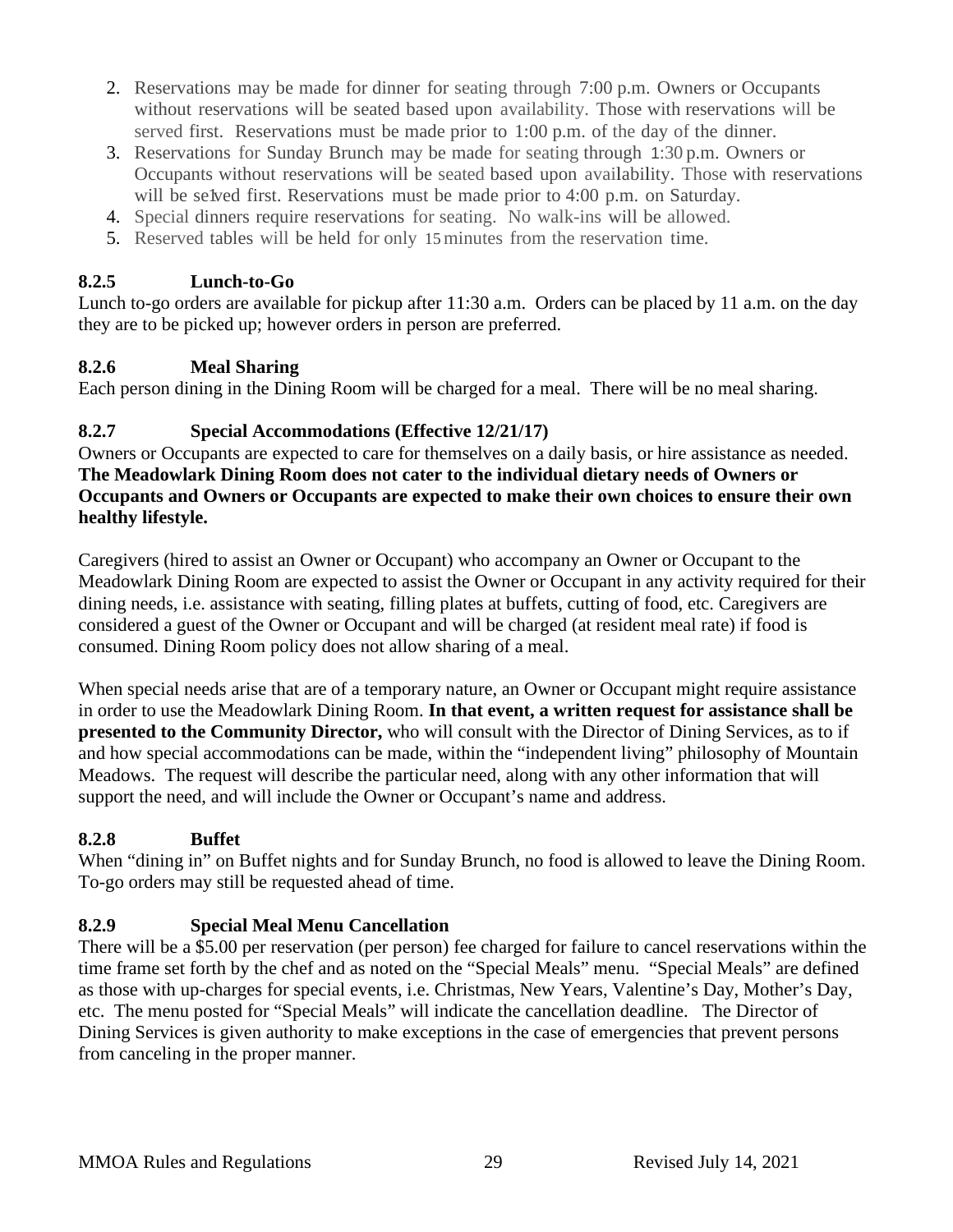## <span id="page-29-0"></span>**8.3 Fitness Center and Pool**

## <span id="page-29-1"></span>**8.3.1 Orientation to Fitness Center**

Occupants, Owners, guests, caregivers providing assistance to an Occupant, and approved employees must be given an orientation to use water and land-based facilities by the Fitness Center Supervisor or an authorized designee.

## <span id="page-29-2"></span>**8.3.2 Fitness Center Guests**

- 1. The Fitness Center guest fee is \$5.00 per day per guest and will be billed to the Owner or Occupant using a signed invoice form. The maximum guest fee to be charged to an Owner or Occupant is \$50 per month. Guests must have a signed waiver on file and sign in on a signup sheet at the front desk of the Fitness Center.
- 2. All Fitness Center users must be 18 years of age or older.
- 3. An Owner or Occupant's guest may participate in an activity or class with approval of the instructor only if there is room after Owners or Occupants have been accommodated.
- 4. Any Owner or Occupant wishing to schedule an event in the Fitness Center (other than one-on-one participation) must have prior approval from the Fitness Center Supervisor.
- 5. Employees of the Professional Manager, the Mountain Meadows Realty Company, and the Food Service vendor may use the Fitness Center to maintain or improve their physical fitness without a fee.

## <span id="page-29-3"></span>**8.3.3 Physical Therapists and Personal Trainers**

Owners or Occupants may bring their personal trainers to the Fitness Center at no charge. Owners or Occupants using personal trainers and physical therapists not under contract with the Mountain Meadows Owners' Association or the Professional Manager assume the risk of personal injury and liability that could result from their decision.

## <span id="page-29-4"></span>**8.3.4 Equipment**

Criteria for choosing equipment include but are not limited to:

- 1. Professionally designed and senior-specific.
- 2. Commercial quality with lasting construction.
- 3. Easy to use and maintain at minimal cost.

Purchases of new equipment and replacement of old equipment require prior approval by the Fitness Committee and, if appropriate under the Finance Committee sections of these Rules and Regulations (Section 8.7), the Reserves Subcommittee, Finance Committee and /or MMOA Board.

If an Owner or Occupant needs special equipment prescribed by a physical therapist, the Owner or Occupant may bring that equipment into the Fitness Center subject to the prior approval of the Fitness Center Supervisor. Special equipment is for use during a workout and is to be removed when the workout is completed.

Staff may not provide any instruction and/or assistance on special equipment brought into the Fitness Center. Users are responsible for getting instruction from their physical therapist or personal trainer prior to use. Any special equipment must not impede the use of the Fitness Center by others.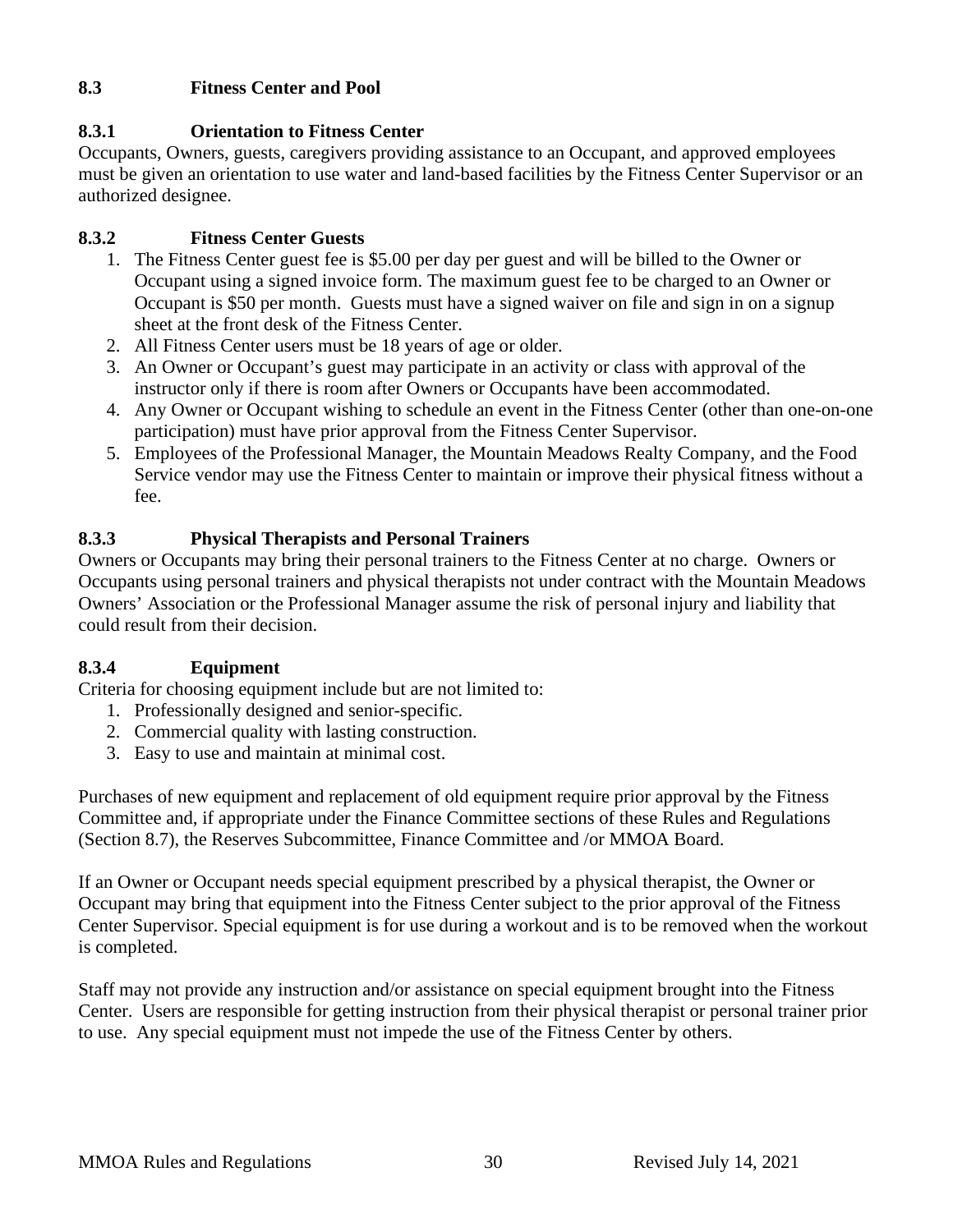## <span id="page-30-0"></span>**8.3.5 Fee Structure for Fitness-Related Activities**

Fees will be negotiated by the Community Director with the appropriate instructors to the benefit of Mountain Meadows residents so that professional services continue to be available. Approved employees may use the Fitness Center for no fee.

## <span id="page-30-1"></span>**8.3.6 Fitness Programs Waiver and Release**

All Occupants, Owners, guests, caregivers providing assistance to an Occupant and approved employees participating in any fitness program using the equipment in the Fitness Center must have signed a waiver of liability and release-of-claims form prior to use of the facilities.

### <span id="page-30-2"></span>**8.3.7 Pool Restrictions**

No one under age 14 may use the pool area. Minors age 14 through age 17 are allowed with responsible adult supervision.

Persons using prescription medications shall consult their physician before using the pool and spa.

Pool rules posted in the dressing rooms and pool area reflect these rules and the requirements of state law and shall be followed.

## <span id="page-30-3"></span>**8.3.8 Donations to the Fitness Center**

Donations offered to the Fitness Program will be considered by the Fitness Committee according to the MMOA donation policy (see Section 8.1.11).

## <span id="page-30-4"></span>**8.4 Woodshop**

## **8.4.1 Woodshop Waiver and Release (Effective 7/6/18)**

Everyone who uses the Woodshop Facility must have on file a signed copy of a waiver and release before using the facility. Family e.g. children /grandchildren 15 years of age or older, of woodshop members may use the shop if supervised by the woodshop member and a waiver is signed by the guest as well as the sponsoring member.

#### <span id="page-30-5"></span>**8.4.2 Woodshop Operating Rules**

Everyone who uses the Woodshop Facility must abide by the operating rules governing safety and other factors such as care of equipment, maintenance of equipment, and Woodshop cleanliness.

#### <span id="page-30-6"></span>**8.5 Website**

The MMOA Website was created as a medium to allow Mountain Meadows Residents and Unit Owners access to the day to day affairs of the Community. Portions of the Website are "secure" and not intended to be available to the public in general.

The Community Director shall grant access to secure portions of the Website ONLY to Mountain Meadows Owners, Occupants, and employees of the Professional Manager. At such time as ownership, occupancy, or employment ceases, access will be deleted.

Any exceptions to this policy will be reviewed by the MMOA Board subject to a written request being presented to the Community Director.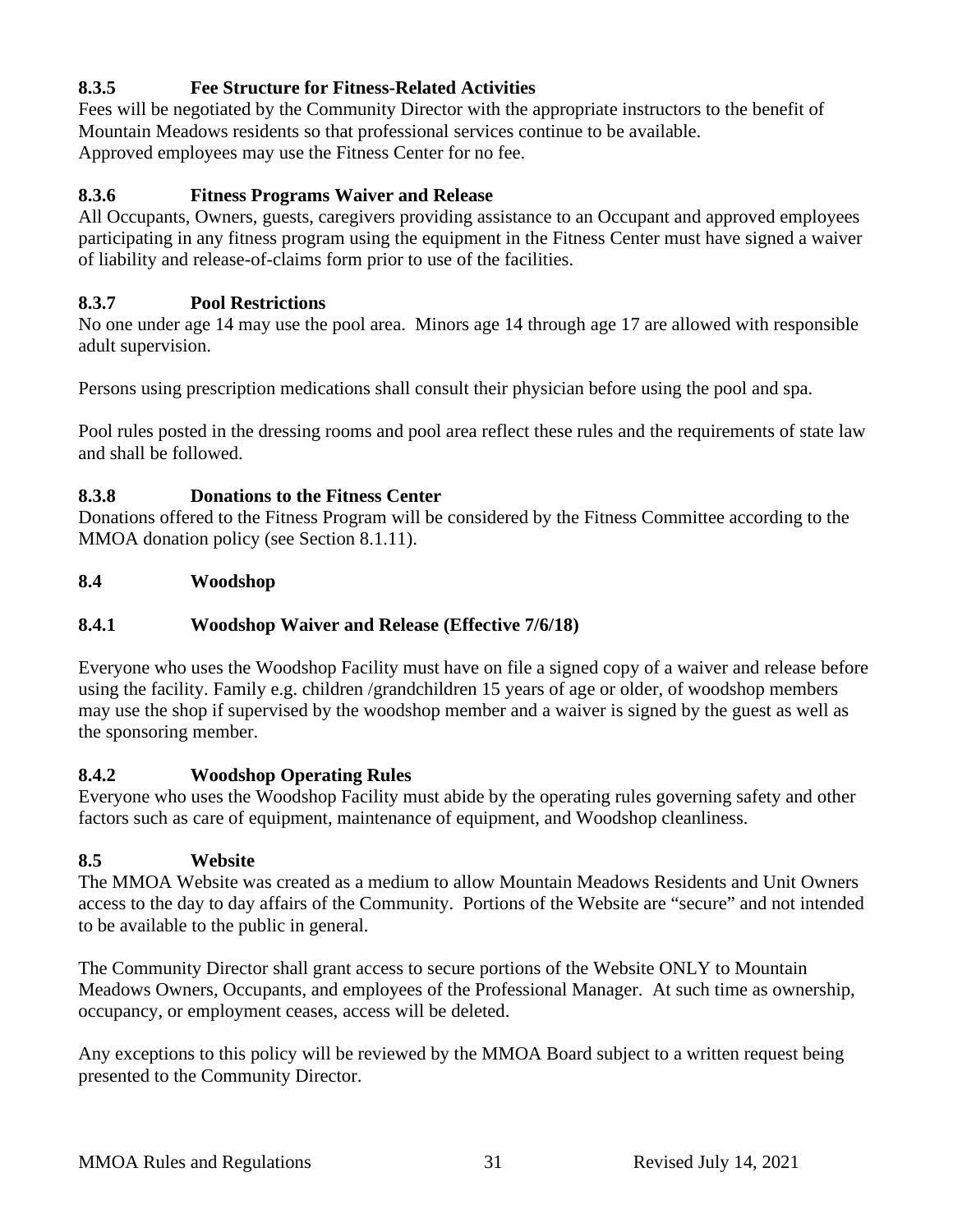## <span id="page-31-0"></span>**8.6 Weekly Update**

## <span id="page-31-1"></span>**8.6.1 Purpose**

The Weekly Update (WU) is published by the Management for residents each Friday for the coming week, covering Saturday through Friday, to provide the following:

- 1. Notice of the time and place for scheduled meetings of MMOA and Condo Boards, Committees, Interest Groups, Classes and for scheduled events, e.g. Music at the Meadows
- 2. Notice of important information regarding MMOA operations
- 3. Articles on the activities of MMOA and Condo Boards, Committees, Interest Groups, and the Fitness Center.
- 4. Articles on upcoming events at Mountain Meadows
- 5. Articles on new residents
- 6. New Acquisitions in the Mountain Meadows Library
- 7. Movies of the Week
- 8. Save the Date a listing of upcoming events at Mountain Meadows
- 9. Residents' birthdays
- 10. Weekly Dining Room Menus and Special Holiday Menus

## <span id="page-31-2"></span>**8.6.2 Deadline for Weekly Update Submissions**

All Weekly Update submissions are due by no later than the preceding Wednesday at 3:00 p.m. Submissions should be given in written form or e-mailed (preferred) to the Front Desk Receptionist. The subject line of the e-mail should indicate that the material is for the Weekly Update (WU).

## <span id="page-31-3"></span>**8.6.3 Weekly Update Guidelines**

- 1. No advertising is accepted for the Weekly Update
- 2. All copy is edited for content, clarity, accuracy and space available
- 3. The Weekly Update is uploaded to the Website the Friday it is printed.

## <span id="page-31-4"></span>**8.7 MMOA Finances (Reference CC&Rs Article 11)**

## <span id="page-31-5"></span>**8.7.1 MMOA Annual Budget (Effective 6/14/19)**

- 1. The Annual Budget shall consist of an operating budget, funded from operating assessments, dining room assessments and revenues, and miscellaneous revenues, to provide for the day-to-day costs incurred by the Association, and a reserves budget, funded from reserves assessments, to provide for the maintenance and replacement of major capital assets. Major capital assets are (1) those which have a cost/replacement value greater than \$3,000 and a useful life of greater than two years, (2) Fitness Center equipment which has a cost/replacement value greater than \$1,000 and a useful life of greater than two years, or (3) those approved by the Board upon recommendation of the Finance Committee.
- 2. Budgeted expenditures should not exceed anticipated revenue for any budget year using the number of dues paying Dwellings as of January 1 of the budget year. Anticipated operating revenue includes any accumulated surplus funds beyond those needed for the operating reserves under Rule 8.7.5. Anticipated reserves revenue includes all moneys available in reserves accounts. The operating budget shall include a contingency fund of no more than 5% and the amount determined by previous year's experience.
- 3. The operating budget shall include provisions for all the Basic Services listed in CC&Rs, Section 5.4 and shall be consistent with the current MMOA Rules.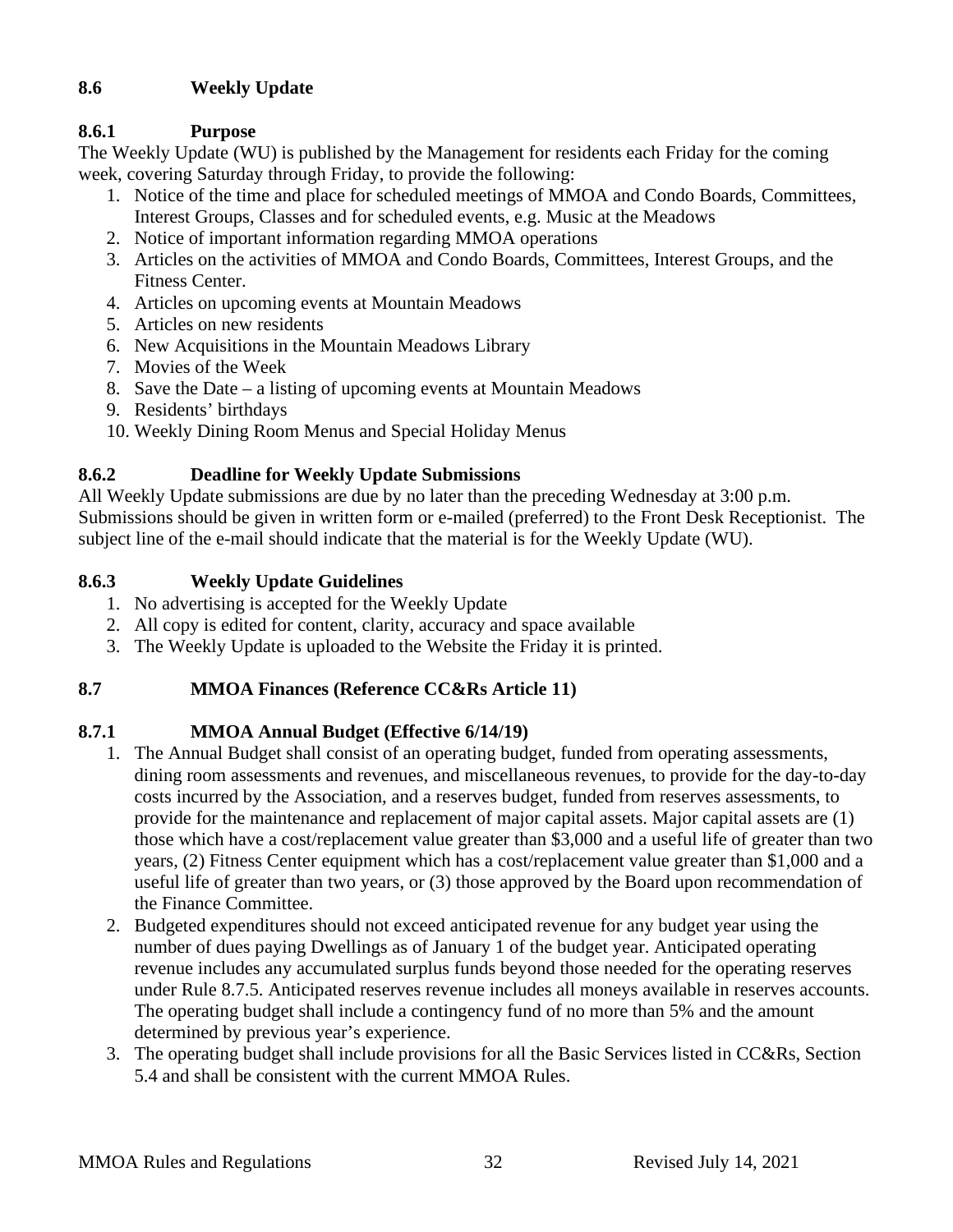- 4. Committees must submit requests for funding annually and approved budget allocations shall be listed and reported monthly. Expenditures shall be reported monthly. It is the committee's responsibility to monitor and control these funds.
- 5. Significant contracted services shall have individual budgets and expenditures reported monthly.
- 6. A schedule of income other than monthly dues shall be included in the monthly reports. User Fees can be found in the schedule attached to the Rules and Regulations.

## <span id="page-32-0"></span>**8.7.2 Resident Billings in Dispute**

Owners or Occupants with billing disputes are required to pay the full amount on the normal billing date. If the dispute is found in the Owner's or Occupant's favor, the disputed amount will be immediately refunded.

## <span id="page-32-1"></span>**8.7.3 Authorization of Expenditures (Revised 3/6/20)**

- 1. In the case that an operating fund or reserve fund expenditure using budgeted funds addresses a health or safety emergency to the community, and the Community Director is not already authorized to proceed with the expenditure, the Community Director will obtain approval to proceed from an MMOA Board Officer and a Finance Committee officer, then follow-up with the appropriate approval process below. If the emergency expenditure requires funds in excess of the budget, Section 11.6 of the CC&Rs requires the approval of seventy-five percent (75%) of the Board of Directors.
- 2. Any proposed expenditure exceeding the approved operating or reserves budget line item limits by more than two thousand dollars (\$2000) must have Board approval in advance. Proposed expenditures exceeding approved budget line item limits by less than two thousand dollars (\$2000) may be approved by the Finance Committee provided excess funds are available elsewhere in the total approved budget.
- 3. Proposed expenditures from the reserves fund will follow the approval process as set forth below:
	- (a) If the expenditure is for an item not currently listed in the Reserve Study, but eligible for reserve funding, the Community Director will obtain agreement from the Reserves Subcommittee that the item should be added to the Reserve Study. Upon agreement, the Community Director will submit a quote for the item to the Finance Committee for approval at the next Finance Committee meeting. If approved, the Finance Committee Chair will submit a motion to the MMOA Board for approval at the next Board meeting.
	- (b) If the expenditure is in the Reserve Study and the quote is \$5,000 or greater, but the item is not in the current year approved reserve budget, the Community Director will obtain agreement from the Reserves Subcommittee that the item should be added to the current year reserve budget. Upon agreement, the Community Director will submit a quote for the item to the Finance Committee for approval at the next Finance Committee meeting. If approved, the Finance Committee Chair will submit a motion to the MMOA Board for approval at the next Board meeting.
	- (c) If the expenditure is in the Reserve Study and the quote is under \$5,000, but the item is not in the current year approved reserve budget, the Community Director will obtain agreement from the Reserves Subcommittee that the item should be added to the current year reserve budget. Upon agreement, the Community Director will submit a quote for the item to the Finance Committee for approval at the next Finance Committee meeting. The Finance Committee may authorize expenses of two thousand dollars (\$2000) or less, and may recommend expenditures above that amount for Board approval.

MMOA Rules and Regulations 33 Revised July 14, 2021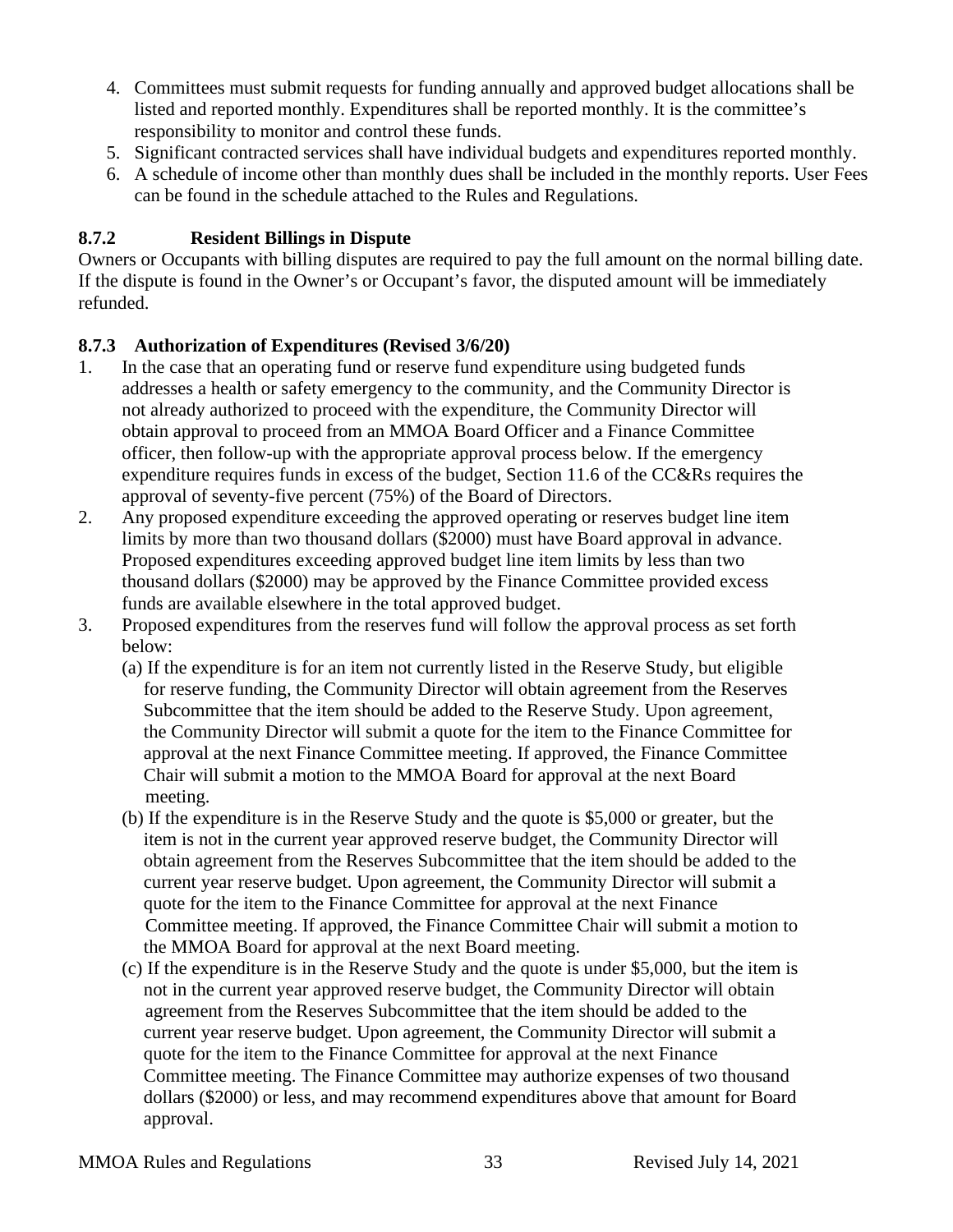- (d) If the expenditure is in the current year approved reserve budget and the quote is \$5,000 or greater, the Community Director will provide a courtesy notification to the Reserves Subcommittee and submit a quote for the item to the Finance Committee for approval at the next Finance Committee meeting. If approved, the Finance Committee Chair will submit a motion to the MMOA Board for approval at the next Board meeting.
- (e) If the expenditure is in the current year approved reserve budget and the quote is under \$5,000 and within the budget limit, the expenditure is automatically approved with the budget approval. The Community Director will provide a courtesy notification to the Reserves Subcommittee and the Finance Committee and will report the expenditure at the next Finance Committee Meeting.
- (f) If the expenditure is in the current year approved reserve budget and the quote is under \$5,000 but exceeds the line item budget limit by more than ten percent (10%), but less than \$2,000, the Community Director will provide a courtesy notification to the Reserves Subcommittee and submit a quote for the item to the Finance Committee for approval at the next Finance Committee meeting. If excess funds are available elsewhere in the approved current year reserves budget, the Finance Committee may grant final approval. If excess funds are not available elsewhere in the approved current year reserves budget and the Finance Committee approves the expenditure, the Finance Committee Chair will submit a motion to the MMOA Board for approval at the next Board meeting.
- (g) If the expenditure is in the current year approved reserve budget and the quote is under \$5,000 but exceeds the line item budget limit by \$2,000 or more, the Community Director will provide a courtesy notification to the Reserves Subcommittee and submit a quote for the item to the Finance Committee for approval at the next Finance Committee meeting. If approved, the Finance Committee Chair will submit a motion to the MMOA Board for approval at the next Board meeting.

4. Proposed expenditures from the operating fund will follow the approval process as set forth below:

- (a) The proposed expenditure must be from the operating budget, an amended operating budget, or constitute an emergency expenditure under Section 11.6 of the CC&Rs.
- (b) If the expenditure is appropriate to a line item in the budget other than Committees, Capital Improvements or Contingency Fund, is within the remaining allocation for that line item, and does not involve a contract of \$10,000 or more, the Community Director is authorized to proceed with the expenditure subject to review at the next Finance Committee meeting. In its monthly review, the Finance Committee may inquire into any such expenditures. The inquiry may result in a recommendation that the Board direct any further spending by the Community Director for a particular line item, including a requirement of approval prior to such further spending.
- (c) If the expenditure is within the approved budget for a Committee, the Committee may authorize payment by a majority vote. Specific expenses within the total amount of the approved budget for the Committee, but not identified in its budget submission to the Finance Committee, must first be approved by the Finance Committee. A Committee by majority vote may request the Community Director to spend a portion of budgeted Operating or Reserve funds under his or her control through Rules 8.7.3.3(b) or 8.7.3.2 on a project of their choice. If the Community Director disagrees with their request, the Committee may, by majority vote, request the Board to direct the same expenditure.
- (d) If the expenditure is proposed from the Capital Improvement or Contingency lines in the budget, or involves entry into a contract for \$10,000 or more, the Community

MMOA Rules and Regulations 34 Revised July 14, 2021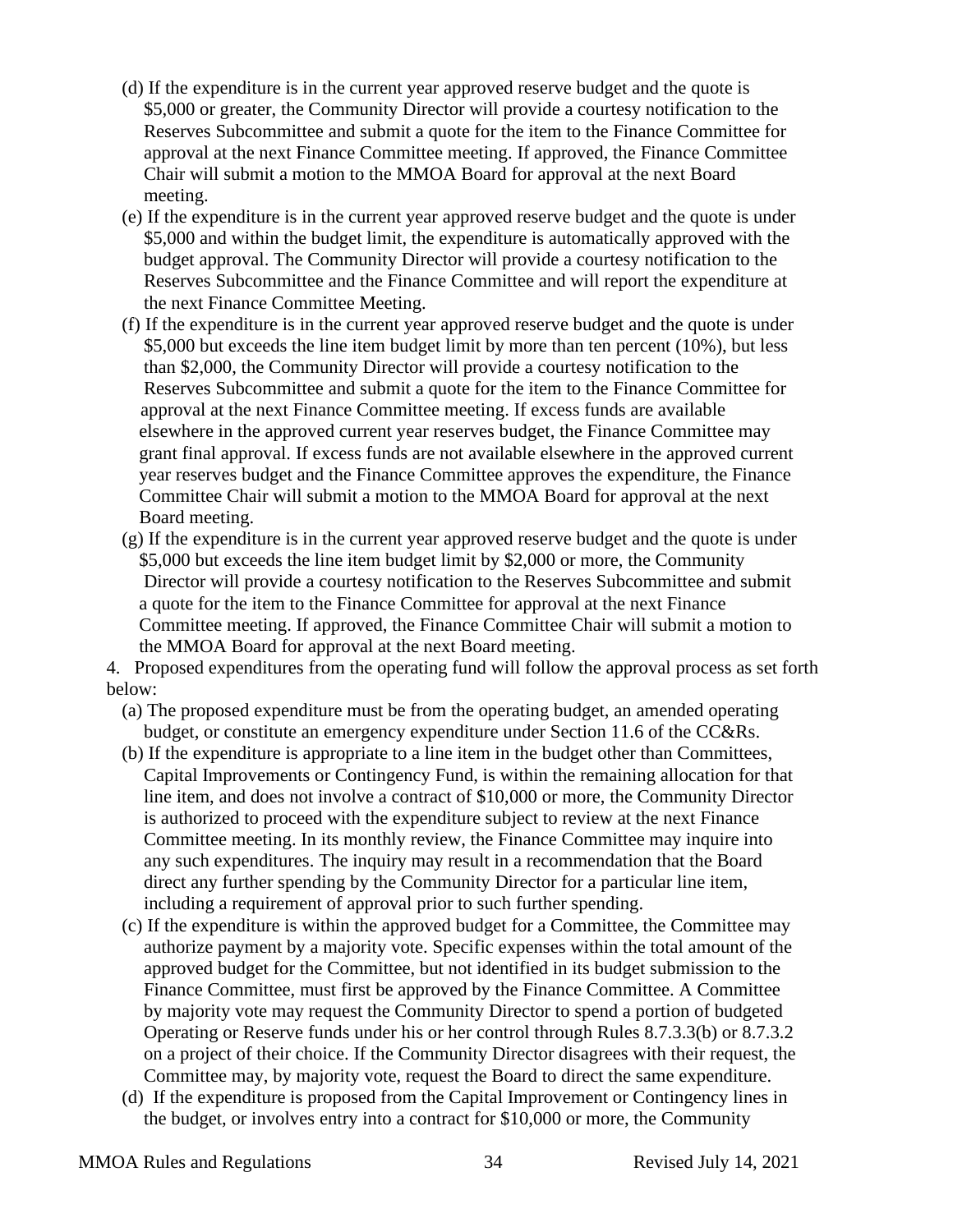Director or a Committee by majority vote must submit a proposal to the Finance Committee in writing at least five (5) days before a Finance Committee vote. Proposal shall identify the purpose of the expenditure, alternative methods to achieve the purpose, all alternative vendors considered with submitted bids, the reason for preferring the recommended vendor, the amount or not-to-exceed amount proposed, and the expected timing for completion of work and payment. The Finance Committee may authorize expenditures of two thousand dollars (\$2000) or less, and may recommend projects above that amount for Board approval.

- 5. The Community Director may at his or her discretion, authorize the expenditure of an amount not to exceed one thousand dollars (\$1000), or ten percent (10%), whichever is less, beyond that authorized by the Finance Committee or Board for a specific expenditure item. He or she must notify the Board President, Board Treasurer, and Finance Chair immediately of any such additional expenditure so authorized and the reason for the additional expenditure.
	- 2. This amendment is effective upon adoption by the Board of Directors, and the existing Rule is repealed.

#### <span id="page-34-0"></span>**8.7.4 Association Funds Investment and Signature Authority (Effective 6/6/17)**

- 1. Association funds will be invested at the highest returns available, but consistent with maximum safety of principal with liquidity at maturities to accommodate anticipated expenses. Financial instruments will include FDIC insured bank CDs and US Treasury bills and notes.
- 2. Association funds will be maintained in deposits at Umpqua Bank, Peoples Bank, and Banner Bank in operating accounts, reserve accounts, contingency accounts, and other accounts specified in these Rules. They may be maintained in checking accounts, money market accounts, and CDs.
- 3. The President, Vice President, and Treasurer, as elected by the Board, have full signature authority for any and all such accounts. The Community Director has signature authority for any checking account and the Capital Donation Fund account. Any check or other transfer of Association funds to an external entity in an amount of \$1000 or more requires the signature or authorization of two of these persons.

## <span id="page-34-1"></span>**8.7.5 Operating Reserves**

The target for operating reserves shall be one month's budgeted revenue for operating dues, including Dining Room portion of assessment with meal credit. The operating reserves shall be invested as provided by Section 10.4 of the Bylaws, with liquidity having priority, in a separate account designated as operating reserves. Cash deposits in the operating checking account which exceed that required for normal operating expenses may be transferred to the operating reserves account by the Treasurer who shall solicit a recommendation from the Finance Committee.

#### <span id="page-34-2"></span>**8.7.6 Major Capital Improvements Account (Reference CC&Rs Sections 2.3, 11.1 a2, 11.6, 11.7, 11.10, 11.11)**

Any cash in Association accounts in excess of that needed for normal operations and for maintenance of operating reserves may be transferred by the Treasurer, who shall solicit a recommendation from the Finance Committee, to a separate account, with liquidity having priority, designated as a major capital improvements account. This account may also receive funds from other sources such as special assessments. Funds in this account may be used to pay the cost of major permanent improvements, including additions, to Association property at the discretion of the Board and in compliance with other provisions of the Association's governing documents.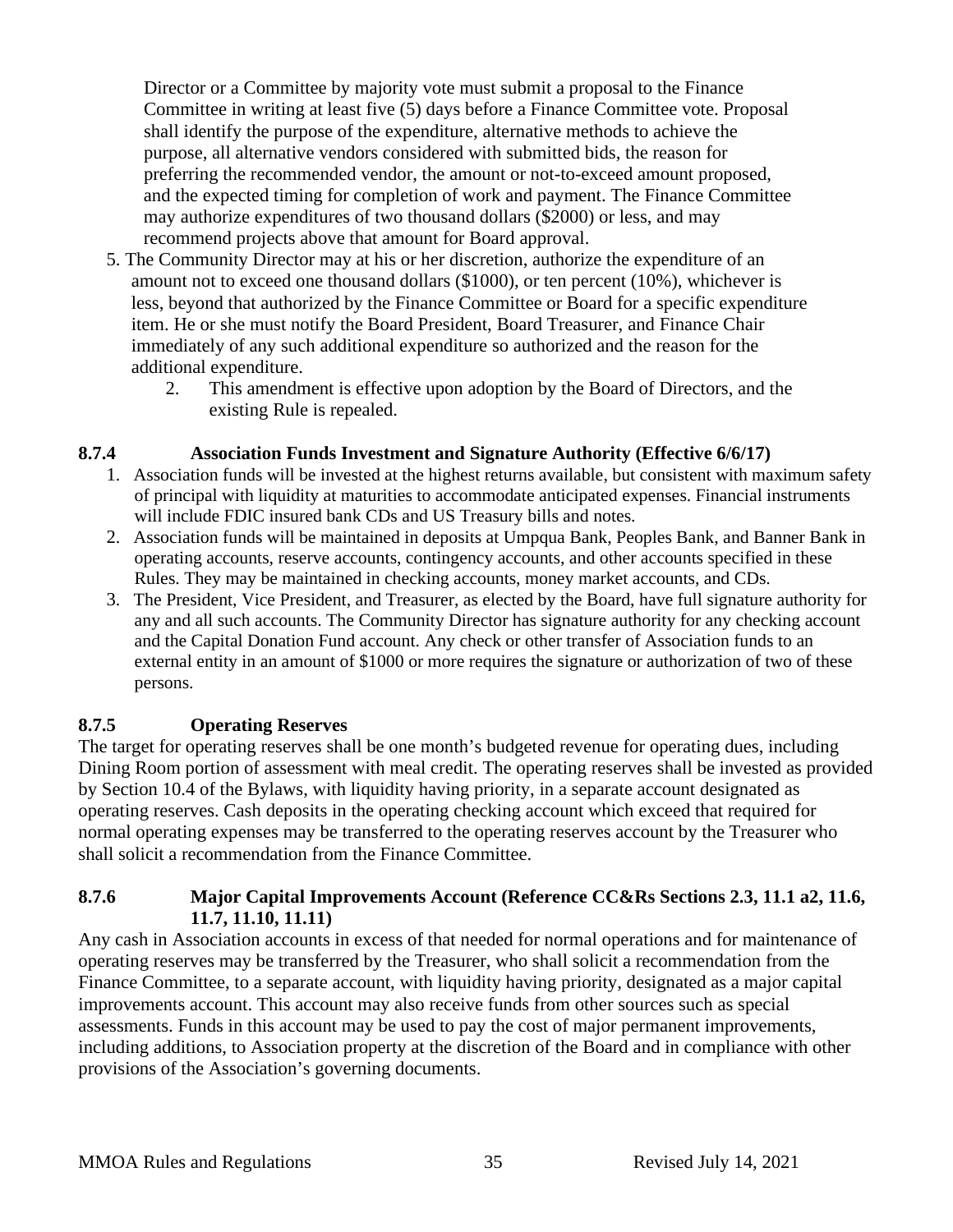## <span id="page-35-0"></span>**8.7.7 Use of Funds**

The funds in the operating reserves account and major capital improvements account may be used to fund any operating expenses or Reserve Fund expenses of the Association for which Association revenues are insufficient or cash flow is insufficient. The Treasurer may authorize any such use if repayment is to occur within sixty (60) days. Board approval is required if no repayment is to be made within sixty (60) days.

## <span id="page-35-1"></span>**8.7.8 Donated Major Funds (Effective 12/6/19)**

- 1. Capital Improvements Funded Entirely from Donations. Any cash donated or bequeathed to the Association for the purpose of funding the entire cost of specific capital improvements shall be maintained by the Treasurer in a separate account, with liquidity having priority, designated as the MMOA Capital Donation Fund account. Funds in this account shall be used to pay the costs of specified capital improvements. Should a donation or bequest be five thousand dollars (\$5000) or more, it may be conditioned in a specific way and/or designated for a specific capital improvement not yet being funded from this account, subject to approval by the Board. Donors are encouraged to initiate such proposals with a pledge but if a check is provided instead and Board approval is not obtained for a specific condition or project, any funds already deposited shall be returned to the donor or the estate. Donations or bequests in any amount may be used for any specified capital improvement already approved by the Board to be funded from this account. If funds are donated or bequeathed for an approved specific capital improvement which is not completed, the Board shall determine whether, and to what extent, funds shall be returned. Any funds not returned may be expended upon any specified capital improvement being funded from this account.
- 2. Expenses Funded Partially From Donations. Any cash donated or bequeathed to the Association for any appropriate expenses of the Association, including the partial funding of capital improvements otherwise being funded by the Association, shall be maintained by the Treasurer in the appropriate existing account and expended in accordance with the Annual Budget. Should a donation or bequest be five thousand dollars (\$5000) or more, upon approval by the Board, it may be conditioned in a specific way and/or designated by the donor or testator for expenditure for a specific purpose. The Annual Budget may be amended or increased by the designated amount if appropriate. Donors are encouraged to initiate such proposals with a pledge but If a check is provided instead and Board approval is not obtained for a specific condition or purpose, any funds already deposited shall be returned to the donor or the estate. Donations or bequests in any amount may be used for any expenditure in the Annual Budget or for any specified purpose approved by the Board for donations or bequests of five thousand dollars (\$5000) or more. If Board approval of a specific condition and/or purpose is obtained, but the funds are not expended pursuant to the Annual Budget for which they were received, the Board shall determine whether, and to what extent, funds shall be returned to the donor or estate, expended upon the same purpose with any conditions in a subsequent Annual Budget, or expended upon any other appropriate Association purpose. However, funds donated for a specified, approved capital improvement project shall be expended upon that project as long as that project continues from year to year.

<span id="page-35-2"></span>**8.7.9 Funding of Activity and Interest Groups and Their Spaces (Effective 2/2/18)** Activity and Interest Groups, including but not limited to those involving the woodshop, creative arts, crafts and gaming, are expected to generate their own funding for materials and supplies incidental to their activities. Maintenance of the rooms and outdoor spaces in which these activities are conducted is the responsibility of MMOA. MMOA may also, at its discretion, fund maintenance and replacement of major equipment in these spaces from its Reserve Fund and additions of major equipment from capital improvement funds in its operating budget.

#### MMOA Rules and Regulations 36 Revised July 14, 2021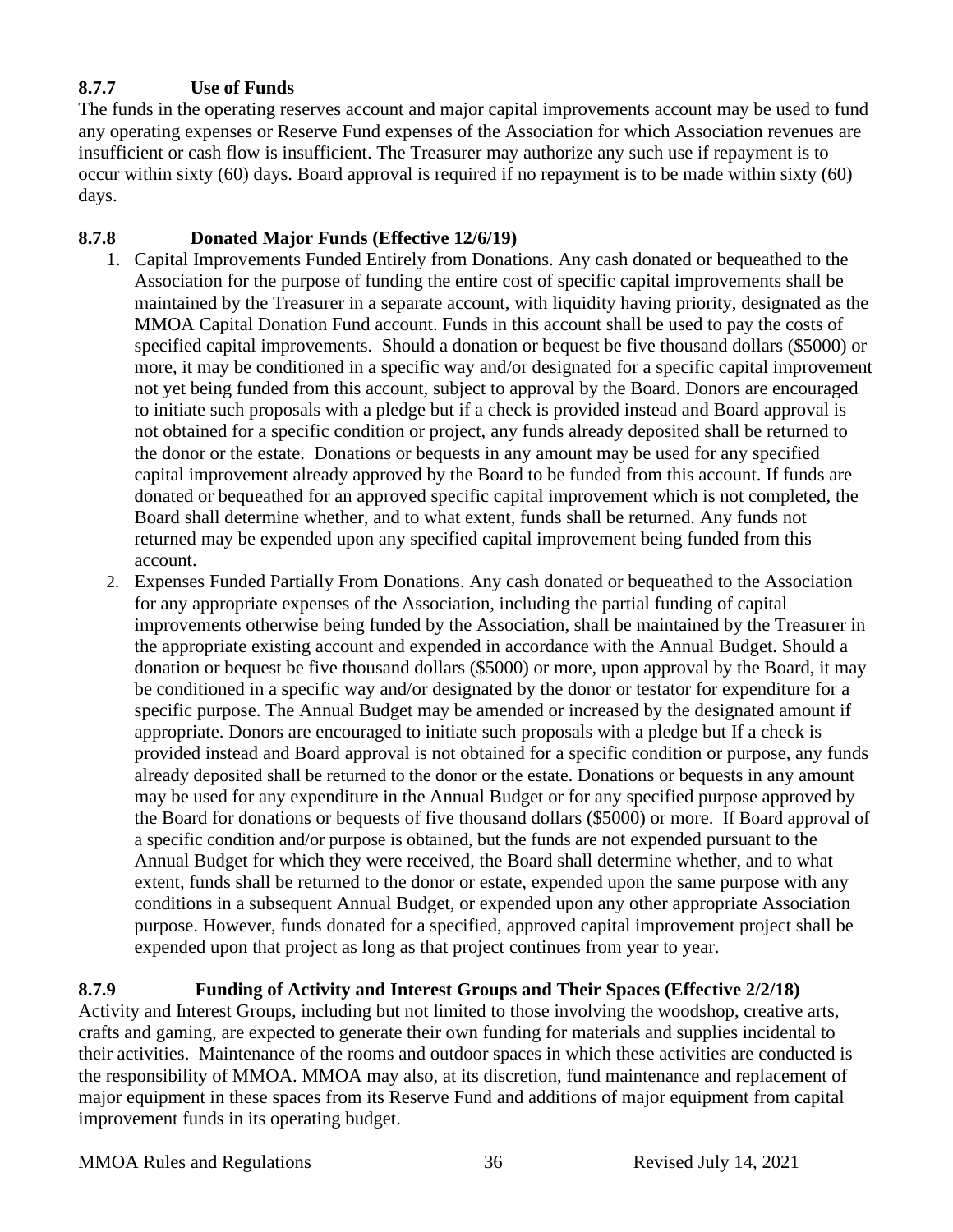## <span id="page-36-0"></span>**8.8 Architectural Rules (Reference CC&Rs Article 6)**

## <span id="page-36-1"></span>**8.8.1 Initial Submission**

All requests for Architectural Review approval will go first to the Condominium Association, if applicable and the Community Director prior to submission to the Architectural Review Committee for action.

## <span id="page-36-2"></span>**8.8.2 Architectural and Design Control Committee Change Guidelines**

Details of the rules for Architectural and Design Control for Mountain Meadows property owners can be found in Articles 6, 8, and 9 of the CC&Rs of the Mountain Meadows Owners' Association. New Owners should review these sections carefully.

All Owners are required to obtain approval before making any and all visual changes to their property. The Board of Directors appoints an Architectural Review Committee (ARC) to review any proposed changes and approve the Owner's request prior to any work being accomplished. All modifications or improvements to the exterior of a Mountain Meadow's home must be approved before the work is accomplished. Modifications or improvements include anything that can be seen by neighbors or passersby. These include, but are not limited to, such things as changing colors on the exterior of your home, adding or modifying lights, rails, fences, lattice, parking areas, trees, patios, awnings, decks, walkways, or other visual changes to the property as it appears when you purchased it.

If the Owner believes that the proposed change to the exterior of the Dwelling, landscaping, or other Improvement is minor in that it would not materially change the exterior appearance of the Dwelling, landscaping, or other Improvement, he or she may seek advice from the Chair of the ARC with respect to the proposal, without following the steps and time frames set forth below. The Chair may ask the Owner for whatever information the Chair feels is needed to provide advice that the proposed change is minor and does not need ARC review and approval. If the Chair agrees that the proposed change is minor, the Owner may proceed with the change without ARC review, and the Chair shall advise the ARC and the Community Director of all such situations at its next meeting. If the Chair disagrees, the Owner shall follow the procedures set forth below to obtain ARC approval.

To obtain approval for a modification or improvement:

- 1. The Owner must submit to the Community Director a written request outlining the work to be done for transmission to the ARC. The request must include plans and specifications in sufficient detail to show the nature, shape, height, material, color and location of the proposed change.
- 2. The Community Director will insure that each Owner within three hundred feet of the proposed modification is specifically given notice that the modification has been proposed.
- 3. In addition, the Owner's request with plans will be displayed in the Clubhouse for public comment.
- 4. All Owners will have the opportunity to comment on the request in writing to the Community Director within the time specified.
- 5. The ARC will review the proposed modifications, along with comments from the Community and provide the Owner a decision in writing approving or disapproving the request within forty-five (45) days of all required information being submitted.
- 6. The requesting Owner or any member of the community has a right to appeal the ARC decision of a particular request to the Board of Directors within fifteen days after the notice of decision is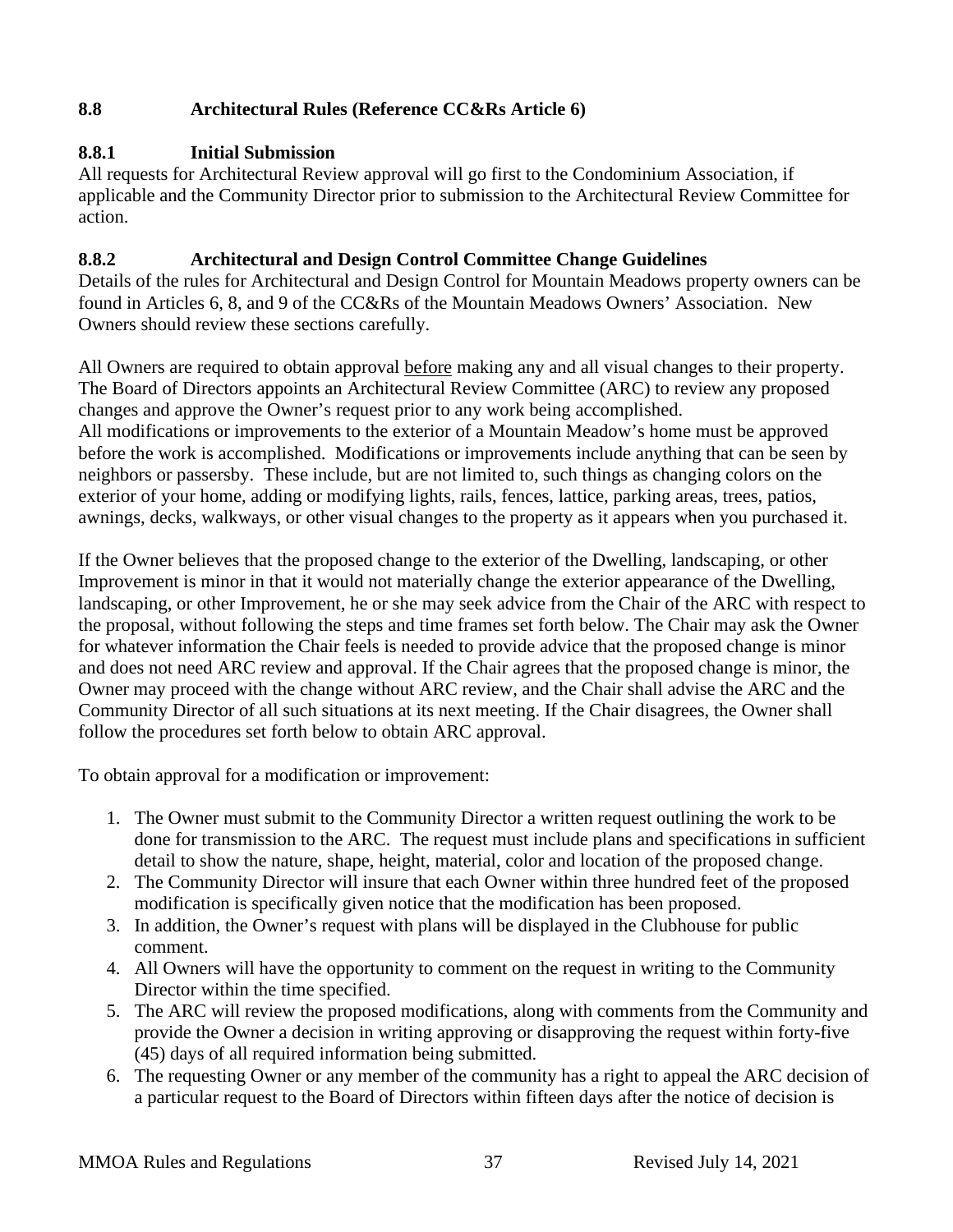made. The Board of Directors will be the final appeal for the unresolved decision except to the extent alternative dispute resolution is available pursuant to Section 12.6 of the CC&Rs.

- 7. Once approval is given for a project, the Owner will have not more than 180 days to contract the work and complete the project.
- 8. It will be the Owner's responsibility to obtain all local permits and licenses and to insure the work is done in conformance with all applicable ordinances, rules and regulations.
- 9. The work approved under the request will be at the expense, liability and risk of the requesting owner. Neither the Mountain Meadows Owners' Association, the ARC, the Community Director, nor any staff member shall be liable to the Owner, his contractor, nor any other person for the modification improvement or changes approved at the Owner's request.
- 10. The Owner must notify the Community Director when work has been completed so final inspection can be made.

## <span id="page-37-0"></span>**8.8.3 ARC Requests Involving Condominium Owners**

The owner of exterior condominium features is considered to be the Condominium Association. All members of Condominium Associations will direct requests for modification or improvements of exterior elements to their Condominium Association, via their Professional Manager. Their Professional Manager will then forward requests for modification or improvement approvals to the MMOA Community Director who will then forward the request to the ARC Committee in accordance with approved procedures when appropriate in accordance with CC&R Article 9 and established procedure.

## <span id="page-37-1"></span>**8.8.4 Condominium Turf Replacement**

A Mountain Meadows Condominium Association Board of Directors, which has approved a landscape modification involving turf replacement within their Condominium Association Common Element, via their Professional Manager, and who has secured prior funding from the MMOA budget and/or the MMOA Finance Committee, does not require the further consent or approval from the MMOA ARC subject to the following criteria:

- 1. Encouragement is given to Condominium Associations to consider replacement of turf and sprinkled irrigation in parking strips, with drip irrigation and plant/shrub material. Ground covers that allow limited pedestrian traffic are especially encouraged.
- 2. In all cases having to do with modification of turf areas, the safety and well-being of pedestrians will have first and foremost consideration. Landscape material that could be slippery, uneven or create trip hazards must be avoided.
- 3. Replacement of turf with concrete or cement will not be allowed, except by prior written approval of the MMOA ARC. This includes pavers, cement blocks, stepping stones or any other concrete/cement type of walkway.
- 4. When choosing new plant material, the emphasis should be on those types that would reduce maintenance. Flowering plants and shrubs and those without thorns are encouraged, especially in Yard Maintenance Areas.
- 5. Bark enhancement and drip irrigation must be included with any turf modification. Some stones or colored crushed gravel in small areas will be acceptable if such amendments are within the neighborhood theme.
- 6. Requests for replacement of turf with turf might not be funded by the MMOA and would require the prior approval of the ARC. The goal is to reduce turf and the costs of water and maintenance, especially in those areas compromised by tree roots.
- 7. All turf modifications shall be performed within the Mountain Meadows Community Standard and in keeping with each Condominium Association's neighborhood theme.
- 8. All turf modifications must be done by the MMOA landscapers.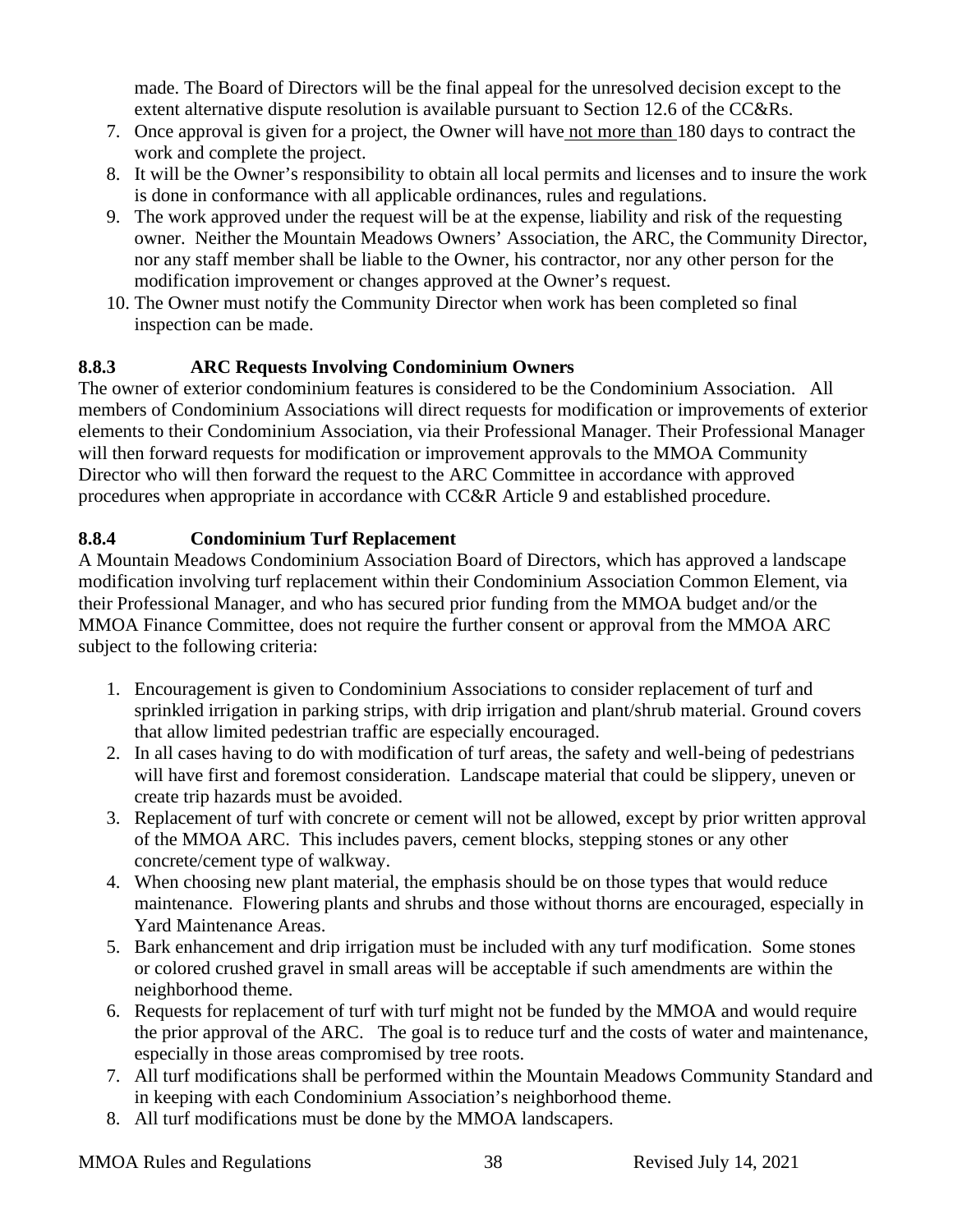- 9. Turf modifications having to do with single family homes and MMOA Common Elements will continue to require advance approval from the ARC.
- 10. The MMOA ARC reserves the right to consult with any Condominium Association Board of Directors upon receiving concerns, complaints or issues as to safety, aesthetics, or maintenance of the modified turf Common Elements. If resolution between the MMOA, ARC, and the Condominium Association Board of Directors cannot be reached, the ultimate decision of the MMOA Board of Directors shall rule.

## **8.8.5 Requests to Enclose Yard Maintenance Area (Effective 1/14/19)**

Owners requesting approval to fence or otherwise enclosed Yard Maintenance Areas maintained by the MMOA must file an Elective Yard Care form under Rule 8.11.2 and will agree to assume full responsibility, liability and expenses for the area of yard fenced or enclosed at their request. The Owner will be responsible for all landscaping, MMOA irrigation system costs associated with any increased use of water, and other features within the enclosed space and will be required to maintain community standards of appearance within the enclosed portion.

## <span id="page-38-0"></span>**8.8.6 Dish Antennas**

The Board of Directors has determined that in accordance with Federal Rules and Regulations, dish antenna installation cannot be regulated by the MMOA. Owners are not required to submit a request for approval to MMOA to install a dish antenna. Condo associations may have their own regulations.

## <span id="page-38-1"></span>**8.8.7 Exterior Light Fixtures**

Approved light fixtures will be of the Craftsman style and compatible with the surrounding area. The fixture will not allow for the light source to be visible from adjacent sidewalks or streets and will provide for down-lighting illumination.

## <span id="page-38-2"></span>**8.8.8 Political Signs**

The Owners' Association will not allow political signs in MMOA common areas. Each condominium association must decide their own policy on political sign display.

## <span id="page-38-3"></span>**8.9 Compliance Rules (Reference CC&Rs Article 12, Section 9.12)**

## Principles:

- 1. Resolve issues at the lowest possible level.
- 2. Resolve issues in the most civil way possible.
- 3. Adhere to a process that ensures fairness.
- 4. Make certain that everyone understands the rules.

The visual appearance of Mountain Meadows is important and Owners and Occupants are expected to maintain their properties according to certain standards. If questions arise regarding these standards, appropriate committees (Architecture, Compliance, , Grounds and Natural Areas, Community Art Committee, or Resident Services) will rule. Complaints regarding issues such as pets, parking, noxious behavior or any other infringement of the CC&Rs, Bylaws or Rules, which apply to guests as well as Occupants, must be addressed in the following manner:

1. The complaint must be in writing to the Community Director, who will then gather facts. Management will try to resolve the issue with the non-compliant Owner or Occupant either verbally and in writing, or in writing only for the first violation. If management cannot resolve the complaint informally, mediation may be offered in a further effort to resolve the issue. Per the CC&Rs, the non-compliant party is responsible for any cost involved to correct the problem.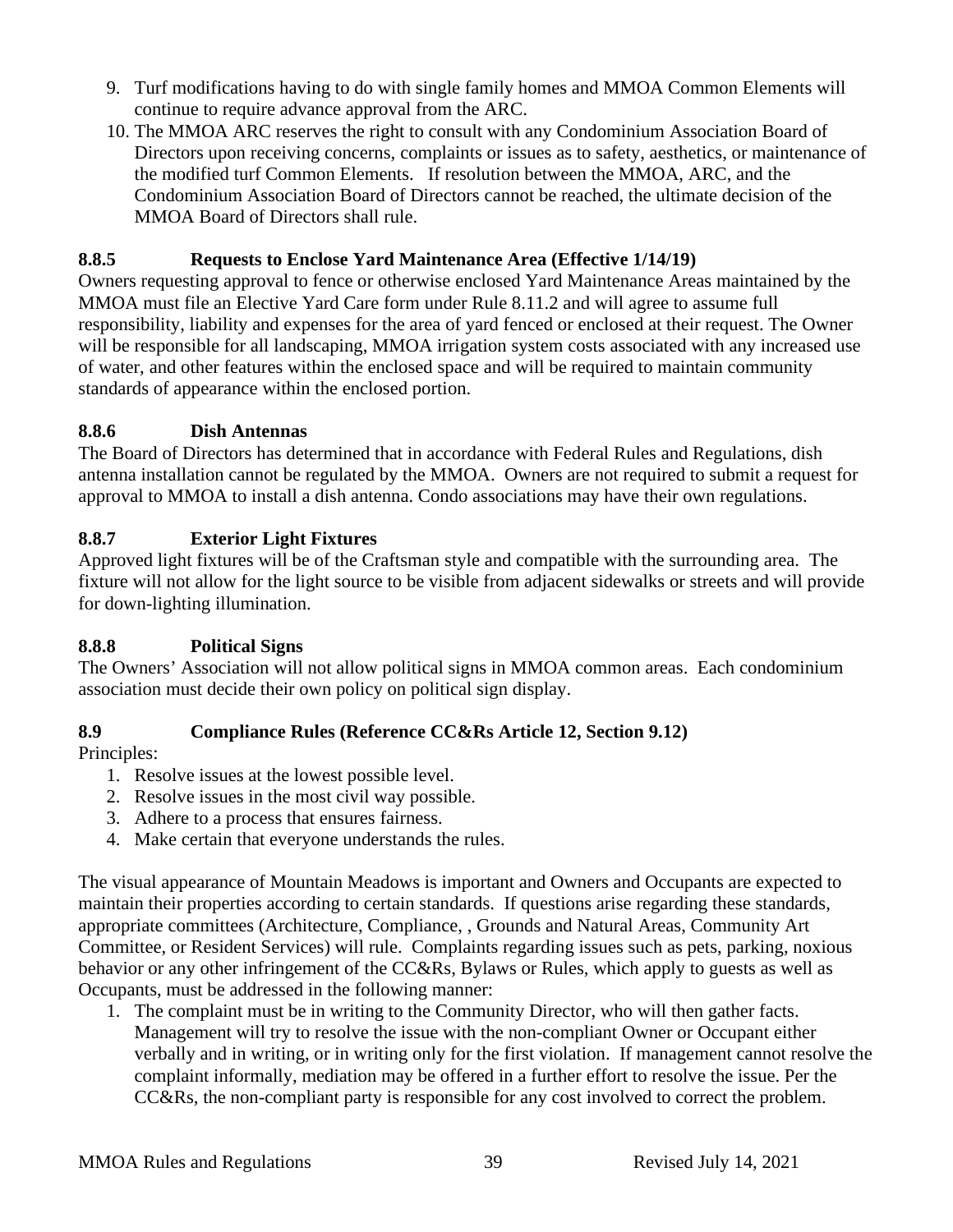- 2. If Management is unable to resolve the issue with the non-compliant party, the issue will be sent to the Compliance Committee. The Compliance Committee will review the facts gathered and the steps taken to this point. There will be a recommendation issued in writing to the Board by the Compliance Committee. If the Board approves and there is further lack of compliance, enforcement procedures may be instituted.
- 3. All subsequent violations of the same provision by the same Owner or Occupant will receive written notification, and may be subject to a fine, and may include suspension of access to common areas and use of basic services. The non-compliant party will also be responsible for any additional costs accrued to correct the issue.

## <span id="page-39-0"></span>**8.9.1 Parking Rules (Effective 11/1/19)**

- 1. All vehicles that belong to Owners or Occupants are required to display a Mountain Meadows window decal. New Owners or Occupants must be registered and display a parking decal within 14 days.
- 2. Owners or Occupants are responsible for their guests' parking and will be cited for guests' parking violations during their stay.
- 3. Guests staying longer than three days must register their vehicles with Management and receive a temporary parking pass.
- 4. Owners or Occupants are required to comply with Parking Restrictions as detailed in 8.9.2 Parking Areas Restrictions below.
- 5. The Owner of the Dwelling with which a vehicle in violation is associated will receive written notice of the violation and may receive a fine.
- 6. In addition:
	- (a) A vehicle may be towed on private streets if it is:
		- i. Parked longer than 48 hours in the same location.
		- ii. Improperly parked on a sidewalk, lawn, common area or common element.
		- iii. Parked on the wrong side of the road facing oncoming traffic
		- iv. Parked on the "Green" in front of the Clubhouse for more than 12 hours in any 24-hour consecutive period except to the extent, for Parkside Owners or Occupants, that their Parkside garage space is closed for more than 12 hours as a result of managementdirected repairs or maintenance.
	- (b) A vehicle is subject to immediate towing without notice if it is
		- i. Parked in a "No Parking" area.
		- ii. Blocking or impeding the flow of traffic or driveway access.
- 7. Vehicles parked on public streets must comply with the City's parking ordinances.
- 8. Vehicles parked on private streets as outlined in Exhibit A are under the jurisdiction of the respective condominium association and the Mountain Meadows Owners' Association Compliance Committee. The condominium associations may refer their parking problems and proposed solutions to the Compliance Committee.

## **8.9.2 Parking Area Restrictions (Reference CC&Rs Section 8.5)**

The following restrictions are to be observed to improve the flow of traffic and the safety of all vehicle traffic at Mountain Meadows. Refer to Exhibit A for specifics.

- 1. Parking on the "Green" in front of the Clubhouse entrance is for Mountain Meadows Owners and Occupants only. This excludes care personnel, vendors, employees, caregivers and housekeepers. Service Personnel may unload and load before parking elsewhere.
- 2. Parking is prohibited: (a) On the South side of Stony Point, except for the two (2) bays on the end of the street.

MMOA Rules and Regulations 40 Revised July 14, 2021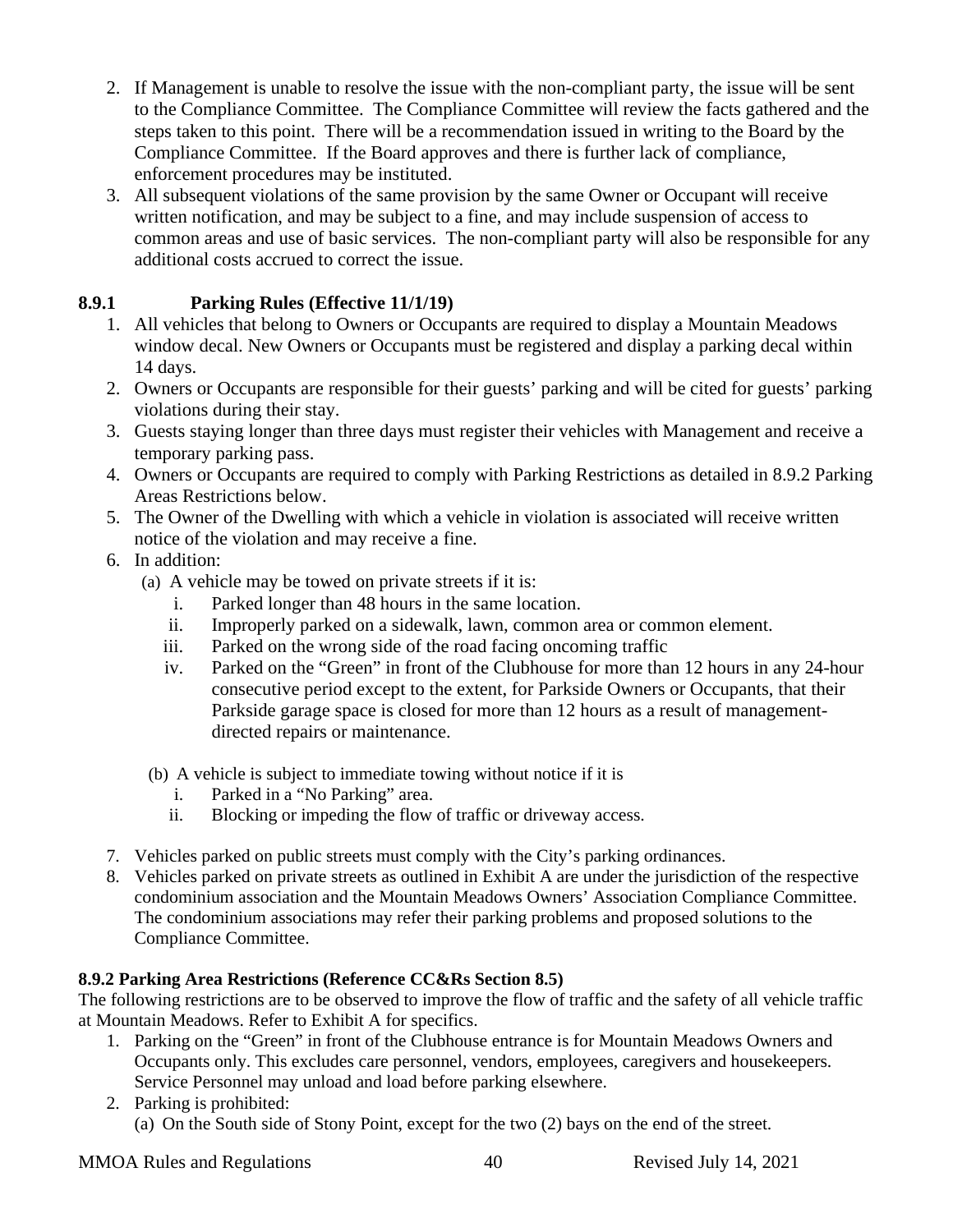- (b) On the South Side of Cobblestone Court.
- (c) On Boulder Creek Lane on the outer portion of the "U" formed by the street. Refer to Exhibit A.
- (d) On Satsuma Court so as to block a driveway.
- (e) At the ends of Mariposa Court and Nandina Street. Refer to Exhibit A.
- (f) Within two feet of either side of driveways.
- (g) At yellow painted curbs.
- (h) On the "Green" in front of the Clubhouse for more than 12 hours in any 24-hour consecutive period except to the extent, for Parkside Owners or Occupants, that their Parkside garage space is closed for more than 12 hours as a result of management-directed repairs or maintenance.
- 3. Guests, contractors, employees and caregivers should use the driveway, if any, of the Owners or Occupants they are visiting. Guests of Condominium Owners or Occupants and other visitors should park in unrestricted areas.

#### **8.9.3 Rule on Enforcement**

- 1. In addition to the enforcement authority provided by Section 12.2 of the CC&Rs, the Community Director is authorized to enforce all subsections of Section 8.5 of the CC&Rs and Sections 8.9.1 and 8.9.2 of these Rules by any appropriate means, including but not limited to the towing of vehicles or equipment parked or stored in violation these sections. Any costs associated with enforcement, including towing or storage costs, shall be charged to the Owner whose Dwelling is associated with the vehicle or equipment as a Personal Assessment under Article 11 of the CC&Rs.
- 2. For any second or successive violation of the same provision of the CC&Rs, Bylaw, or Rules, involving the same Owner, a fine is hereby levied in the amount of One Hundred Dollars (\$100) for each day of violation, which shall become a Personal Assessment under Article 11 of the CC&Rs.

#### <span id="page-40-0"></span>**8.10 Landscaping and Maintenance of the MMOA Grounds (Reference CC&Rs Article 10)**

#### <span id="page-40-1"></span>**8.10.1 The Purpose of this Section Is**

To define as completely as possible for Owners and Occupants, the condominium associations and the management company the extent of Mountain Meadows Owners' Association (MMOA) responsibility for the maintenance of both common and private landscaping.

- 1. To aid the management company in keeping within budget by identifying those items that are captured in the MMOA annual budget, which items are to be funded from the reserve fund, which items will require special capital funding, and which items are to be the responsibility of individual Owners or condo associations.
- 2. To define the avenues available to Owners and Occupants for reporting landscaping problems and the follow-up procedures when resolution of problems is not satisfactory.

#### <span id="page-40-2"></span>**8.10.2 Maintenance of Common Property, Yard Maintenance Areas, and Owner's Property**

- 1. "Common Property" means that property included in Section 1.9(a) of the CC&Rs. The Common Property will include any Clubhouse facilities with associated Dining Room, physical fitness area, spa and exercise pool.
- 2. "Yard Maintenance Area" means the areas defined in Section 1.54 of the CC&Rs, including any planted area immediately adjacent to a private house, attached house or condominium that is bordered by a paved sidewalk on a city street or MMOA street. Generally, this area is contiguous with the main entrance [front door] of the Dwelling but certain lots may have 2 or 3 sides of the Dwelling bordered by sidewalks on a city street. Also all yards, including courtyards, of condominiums will be considered Yard Maintenance Areas except for the planter boxes, which are

#### MMOA Rules and Regulations 41 Revised July 14, 2021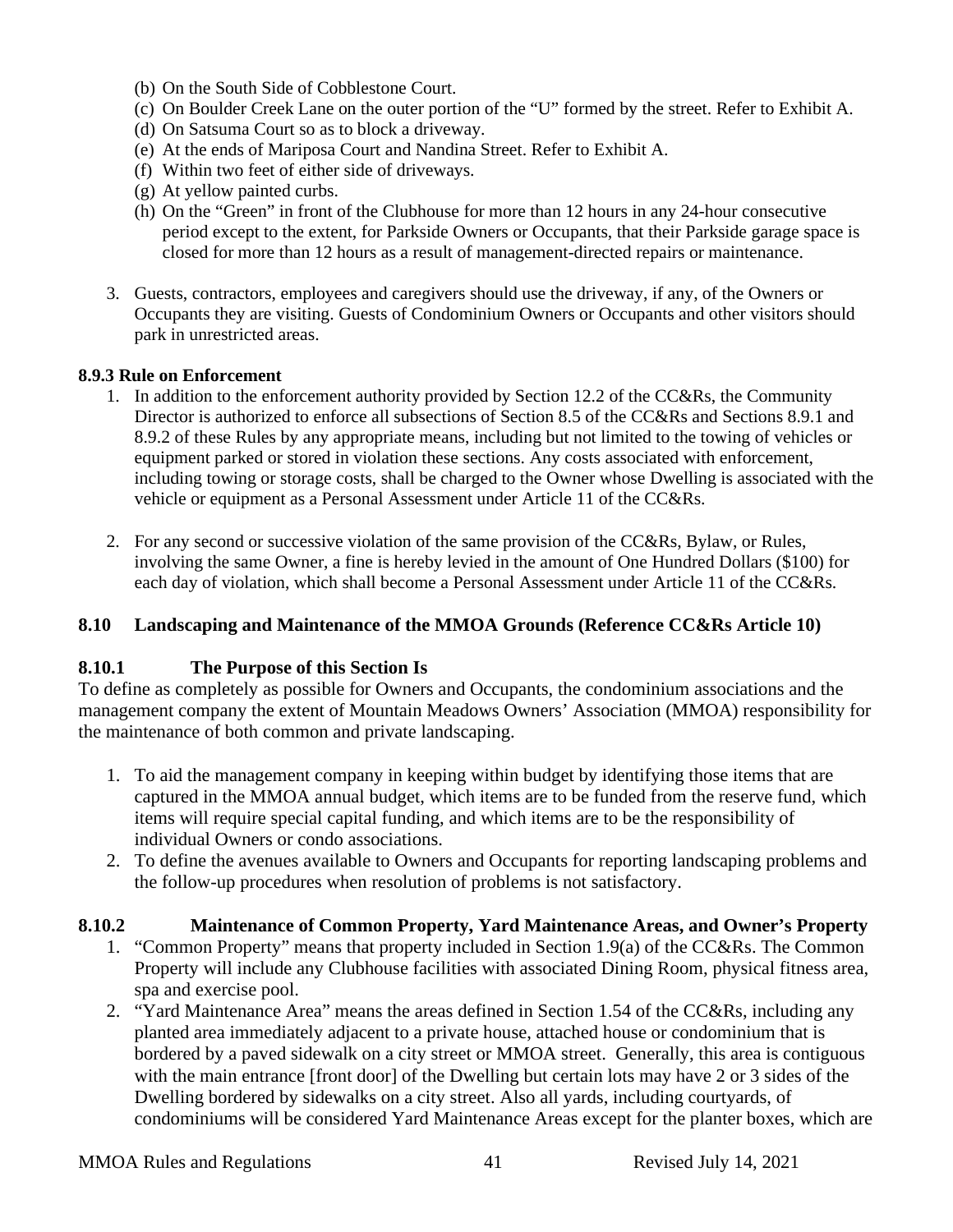excluded. The side or rear of a Dwelling adjacent to alleys or unimproved roads with no paved sidewalks will not be considered Yard Maintenance Areas.

- 3. The Association shall provide yard maintenance, including yard upkeep and irrigation, of any Yard Maintenance Area. In addition, the Association shall maintain, as a common expense, the street trees, park rows, grass and other landscaping, if any, between sidewalks and curbs bordering on each Dwelling, whether located on the Owner's property or the adjacent right-of-way.
- 4. Upkeep of Common Property and Yard Maintenance Areas shall be provided and paid for as a common expense of the Association through the common assessments to all Dwellings.
- 5. Each Owner or Occupant shall maintain and repair such Owner's or Occupant's property, and improvements thereon, at such Owner's or Occupant's expense, except to the extent such maintenance and upkeep is provided by the Association as a common expense or is provided for separately by a Condominium Association. Required maintenance and repair shall include, without limitation, maintenance of rear and side yard landscaping in an attractive, neat, orderly, trimmed and cut condition at all times, free of brush, weeds, and debris. Each Owner of an unimproved property shall keep it in a clean, sanitary and attractive condition by removing debris and cutting weeds and grass.
- 6. All Owner or Occupant-installed landscaping must comply with the requirements of Articles 8 and 10 of the CC&Rs. Owner or Occupant-installed landscaping within the Yard Maintenance Area normally maintained by the Association shall be maintained by the Owner or Occupant. If the landscaping installed by such Owner or Occupant is not maintained or is removed, the Association may, at its option, assume such maintenance and repair, restore, or replace landscaping items with landscaping material of Association's choice.

## <span id="page-41-0"></span>**8.10.3 Landscaping Upkeep Standard (Effective 7/14/21)**

## **1. General Landscape Upkeep**

The MMOA provides for all below as long as they are either on Common Property or in the areas defined as Yard Maintenance Areas.

- (a) Mowing, weeding, watering, fertilizing, paved area cleaning (see Landscape Maintenance contract).
- (b) Tree pruning.
- (c) Removal of blackberry bushes and other rampant weeds (e.g., thistle) in common areas only.
- (d) Leaf and debris removal in the fall.
- (e) Providing water to the sprinkler systems, control of irrigation periods, and making minor repairs to sprinkler heads and tubing.
- (f) Care of side yard between 809/817 N. Mountain will be maintained by MMOA, setting no precedent.
- (g) Insect control.

Funds for the above will come out of the annual operating expense budget.

#### **2. Community Standard:**

The professionals hired to maintain the Mountain Meadows Community perform said work within a "community standard" for all Yard Maintenance Areas and common elements as follows: The general rule of thumb for pruning is "less is better than more" and no "sculptured" or "poodle cuts," but to do selective pruning that keeps growth in harmony with the particular character of the shrub or tree. Pruning should emphasize the natural soft look, avoiding severe vertical and horizontal cuts. It should avoid an appearance within a small area that is too uniform, but rather provides a natural variety of heights, sizes and shapes. Crossing and rubbing branches should be pruned and cuts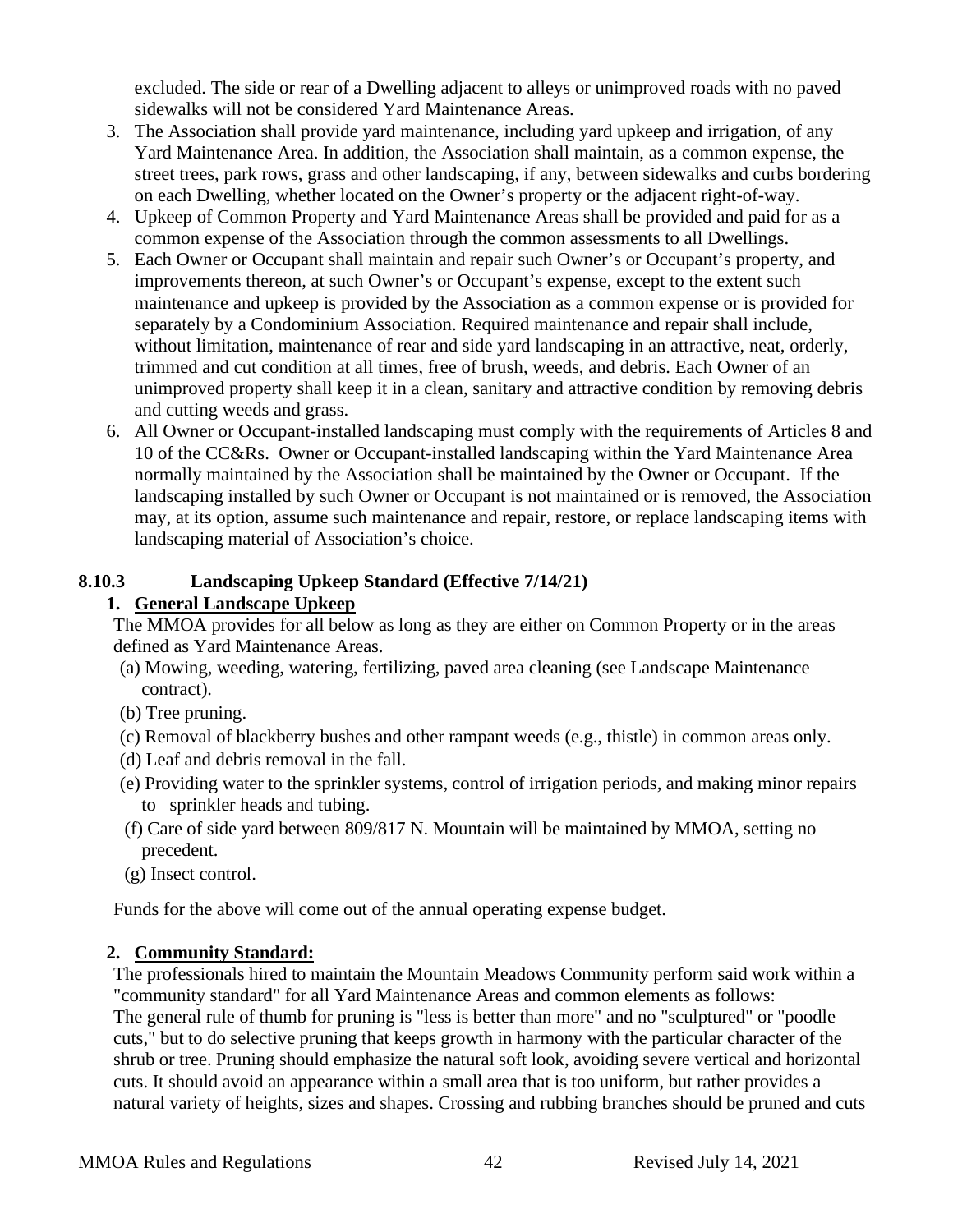made on an angle just above buds, when appropriate. If this method is practiced throughout the community, the common standard will be maintained. Occupants who choose to do their own pruning should follow the common standard.

Owners who are critical of the professional landscapers' pruning practices and wish to oversee or supervise pruning by the professionals must make arrangements in writing and in advance through the Community Director and pay for the professional's time at a nominal fee based on the time involved. If the Community Director receives significant Owner complaints, then a change of the common standard should be reviewed. After approval by the MMOA Board, the professional landscape company will be notified of any change in the community standard so they can adjust accordingly. The professional landscape company will continue to work in cooperation with the Occupants for overall satisfaction, and if more radical pruning or care is required, prior discussion with the Occupant will be made.

#### **3. Landscaping Standards for Mountain Meadows Planned Community**

New or revised landscaping in Mountain Meadows shall adhere to the following goals and standards:

- 1. Must be in compliance with current City of Ashland Firewise landscaping standards.
- 2. New plants should to the extent feasible be drought tolerant, deer resistant and low maintenance.
- 3. Native and pollinator plants are preferred.
- 4. Flowering plants are encouraged.
- 5. Landscaping should consist of living materials.
	- a. Trees, shrubs and ground covers are basic
	- b. Spreading ground covers that minimize the need for bark are preferred
	- c. Large rocks and boulders may be used as accents; however, gravel or dg type of xeriscape is not allowed.
	- d. Steppingstones are permitted.
- 6. Rocks as a substitute for bark within two feet of building foundations are permitted to limit fire spread.
- 7. Turf is not permitted in areas maintained and irrigated by MMOA except for Madeline Hill Park and Hunter Green. Properties subject to an elective care agreement may have turf, if approved by the ARC and with the condition that the turf will be removed if the property returns to MMOA maintenance and irrigation.
- 8. The latest most efficient irrigation systems shall be installed.
- 9. Artificial turf is not allowed on any lands maintained by Mountain Meadows or in areas viewable by the public on owner-maintained property.
- 10. Any areas not in compliance with these standards at the time they are adopted will be "grandfathered" until the owner chooses to bring them into compliance or the property changes ownership.

## **4. Garden Art Guidelines**

- 1. Garden art is defined as small yard decorations such as spinners, gazing balls, small statuary, ornamental planters, bird feeders or water stations, etc.
- 2. Garden art is permitted as long as it augments or enhances the plant materials or ground cover in a yard and does not dominate the overall view of a particular landscape.
- 3. Garden art is permitted if: a) it can be removed easily, b) placement does not require the removal of any plants, c) it does not inhibit normal and regular maintenance activities, and d) it does not obstruct or damage the irrigation in any way.
- 4. Statues or sculptures requiring a permanent base shall be subject to ARC approval.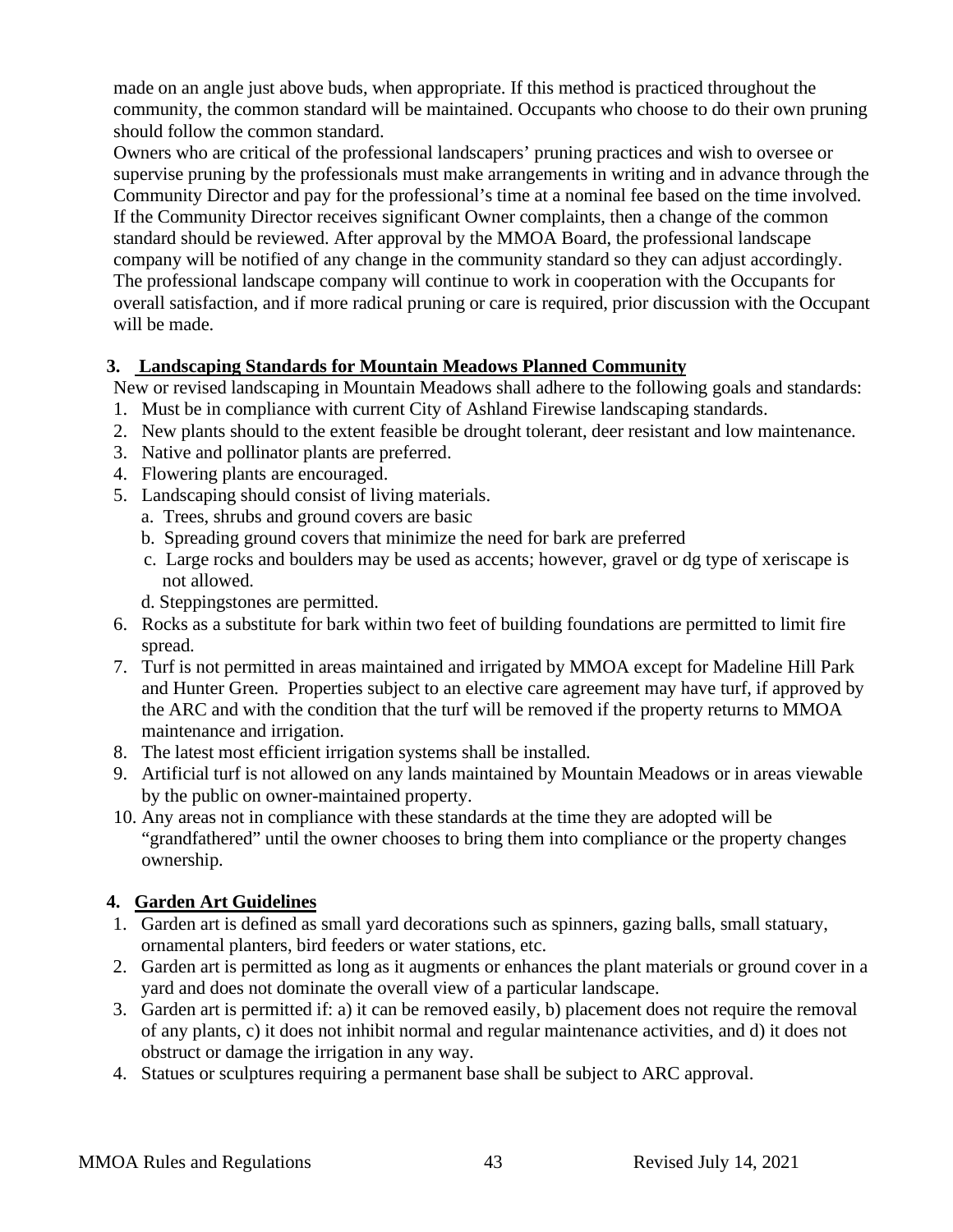### <span id="page-43-0"></span>**8.10.4 Replacement of Dead Shrubs, Trees, Lawn Areas and Removal of Weed Infestations**

- 1. MMOA will remove undesirable weeds, replace dead shrubs and trees, and repair lawn areas in all Yard Maintenance Areas and Common Property.
- 2. Funds for such purpose will come out of the annual operating expense budget.
- 3. In areas defined as Yard Maintenance Areas, MMOA is responsible for replacement of dead shrubs and trees and major repair of lawns, unless Owner negligence is determined to be the cause. The Owner is responsible for replacement of all owner-installed Yard Maintenance Area landscaping.

## <span id="page-43-1"></span>**8.10.5 Irrigation**

The current irrigation was designed as a cluster system where several Owners share the same system. It is difficult or impossible to tell when a system breaks which individual Owner should be responsible for its repair. In those cases where an Owner has opted out of the current cluster systems and has a separate system, the Owner is responsible for that system. In cases where irrigation is still under the cluster system, minor repairs will be undertaken as an MMOA expense. The MMOA Board must approve expenses over \$1,000.00

## <span id="page-43-2"></span>**8.10.6 Tree Removal or Replacement (Reference CC&Rs Section 6.5)**

- a) When a tree which has been approved for removal is taken down, it should be replaced so that there is not a net decrease in the number of trees in Mountain Meadows.
- b) A healthy tree which must be moved because of space limitations should be planted on irrigated common property in Mountain Meadows.
- c) The Mountain Meadows Owners' Association Board must approve expenses over \$1,000.00.

## **8.10.7 Sidewalks and Safety Railings (Revised 5/7/21)**

- <span id="page-43-3"></span>1. Deterioration of Sidewalks, Walkways and Pathways and any Safety Railings (see definitions below) can present safety issues which need to be addressed in a timely manner.
	- a) MMOA Management is responsible for monitoring and identifying areas anywhere on the Mountain Meadows campus that need repair and/or replacement and for contracting for their immediate repair.
	- b) MMOA is wholly responsible for the cost of repair and replacement of Sidewalks, Connectivity Walkways, Pathways and associated Safety Railings anywhere on the Mountain Meadows campus.
	- c) MMOA has no responsibility for the cost of repair and replacement of Condominium Walkways and the Interior Hallways and Lobbies within Condominium buildings.
- 2. Definitions
	- a) Sidewalks are those pedestrian ways bordering traffic bearing streets throughout the community.
	- b) Connectivity Walkways and Pathways are those pedestrian ways which provide connectivity between neighborhoods, condominiums and common areas throughout the community, including the walkway surfaces of the bridges between Condominium buildings, but excluding walkways from the Sidewalk to the porches of Single Family Homes and Condominiums.
	- c) Interior Hallways and Lobbies within Condominium Buildings are not considered Connectivity Walkways.
	- d) Condominium Walkways are those open, covered hallways connecting Dwellings within condominium buildings and are considered equivalent to interior condominium hallways.
	- e) Safety Railings are the handrails installed beside some Sidewalks, Connectivity Walkways and Pathways (steeper inclines, steps, etc.) to help assure pedestrian safety.

#### <span id="page-43-4"></span>**8.10.8 FireWise Recommendations**

The ARC recognizes the importance of the FireWise designation for Mountain Meadows and hereby creates this rule to motivate and assist Owners and Condominium Associations for speedy compliance

MMOA Rules and Regulations 44 Revised July 14, 2021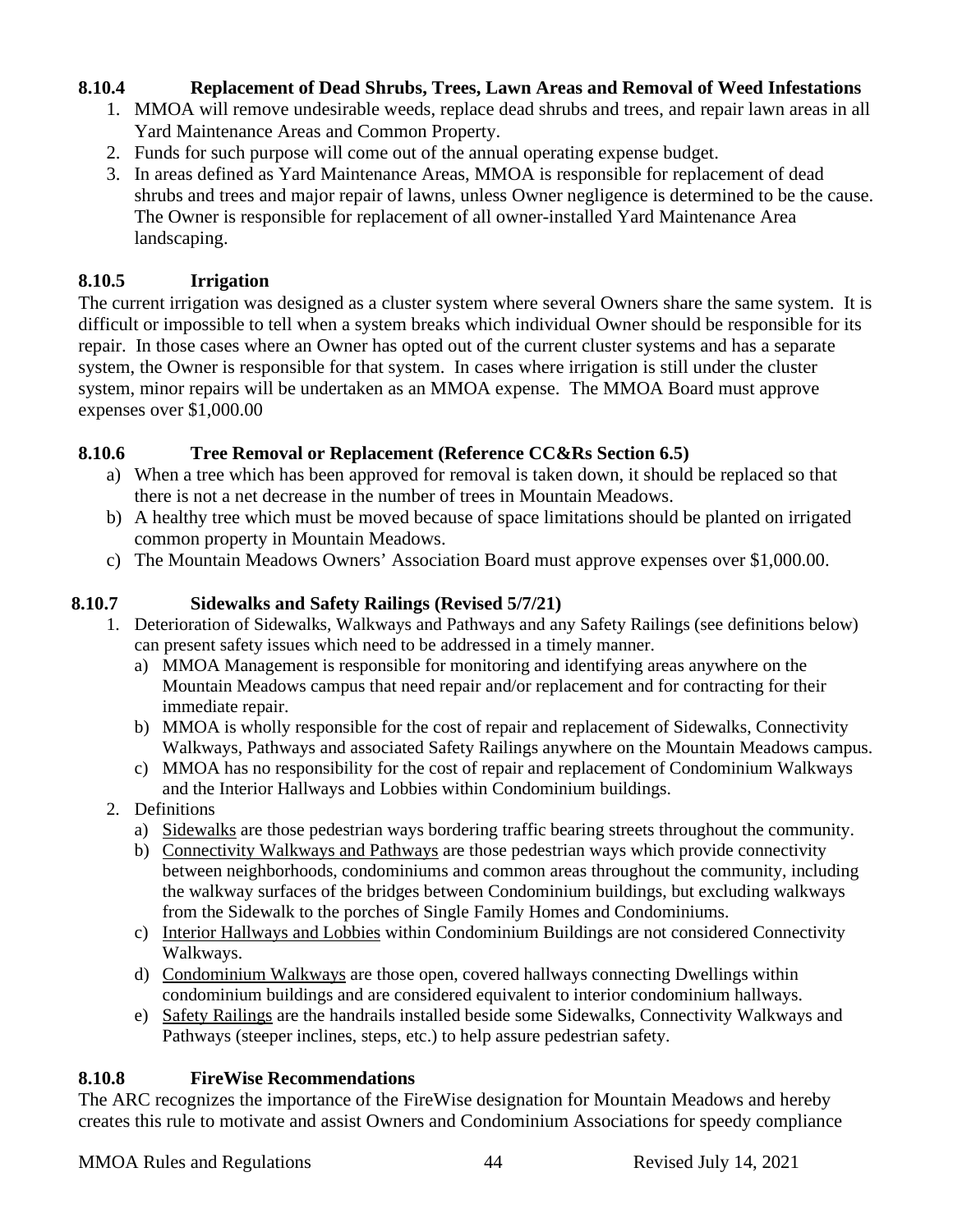with FireWise recommended landscape modifications. The FireWise designation obligates all Occupants at Mountain Meadows to be involved and pro-active in taking measures to mitigate the risk of loss of life and property due to a wildfire.

The Owner of a Single-Family Lot, including but not limited to their estate, heirs and/or devisees, who has listed his/her property for sale is required to have a FireWise assessment prior to close of escrow, if he/she has not already had one done. This assessment shall serve as disclosure for the buyer, regardless of whether any recommended work is accomplished prior to the close of escrow or not. The Community Director shall work with the FireWise representative to keep records of all FireWise assessments conducted for Mountain Meadows residents.

All ARC requests for landscaping modification and requests that involve exterior decks shall require a FireWise assessment of the property, if one has not already been done. Modifications involving exterior decks will require that areas under decks be screened or planked in accordance with FireWise recommendations to prevent the collection of debris that could fuel a fire. Lattice could be installed over the screening for aesthetics.

Trees recommended for removal as the result of a FireWise assessment shall not require the further approval of the ARC; however, they will require the advance approval of the City of Ashland if required as to caliper, location, etc. – Replacement with non-fire prone trees is recommended whenever possible as space allows, and all tree replacements will be done by the MMOA landscapers (via the Community Director) in conjunction with the homeowner to ensure appropriate tree choices and sufficient irrigation.

Shrubbery and bushes recommended for removal as the result of a FireWise assessment shall not require the further approval of the ARC, however, replacement shrubs and bushes must meet the FireWise designation for fire resistance, be within the Mountain Meadows equivalent standard as set forth in Rule 8.8.4 as to turf replacement, and the work must be done by the MMOA landscapers (via the Community Director) to ensure neighborhood consistency and appropriate plant choices, as well as proper irrigation.

Any costs associated with the FireWise recommended **removal** of trees, shrubs and bushes will be at the expense of the Dwelling owner or the Condominium Association, less the benefit of any rebates from FireWise grant funding. MMOA may reimburse at least a portion of the cost of **replacement** trees, plants and shrubs, the exact amount to be determined on a case by case basis.

The MMOA Landscapers will partner with the MMOA FireWise program to pro-actively identify all areas within Mountain Meadows that need to be thinned, pruned and cleaned up for fire safety and work with the Dwelling owners and the Community Director for the recommended results.

## <span id="page-44-0"></span>**8.10.9 Pigeon and Rodent Control**

Pigeons in Mountain Meadows gather in flocks on roof tops and attempt to build nests in sheltered areas under the eaves. Also they have been known to enter areas inside the roof if a small opening exists. The control of the pigeon problem (i.e. reducing or eliminating their presence) is as follows:

- 1. Problems in any MMOA Common Property are the responsibility of MMOA.
- 2. Problems in any condo Common Elements are the responsibility of the condo association.
- 3. Problems in any Single-Family Lot (i.e. private home) are the responsibility of the Owner.

Rodents at Mountain Meadows can be found in turf and garden areas, garages or interior living areas. The control of these pests is as follows:

1. Problems in any MMOA Common Property are the responsibility of MMOA.

MMOA Rules and Regulations 45 Revised July 14, 2021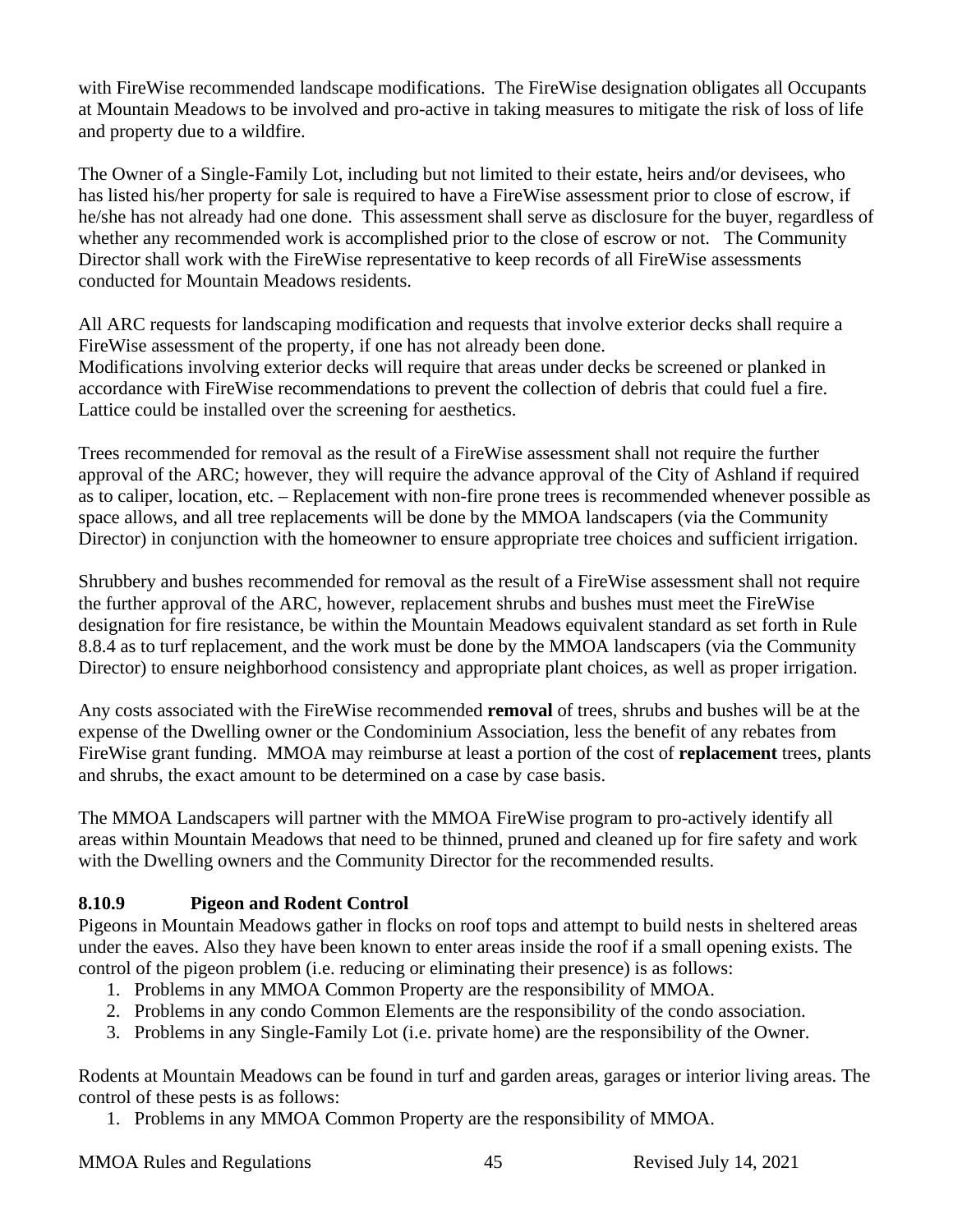- 2. Problems in any condo Common Elements are the responsibility of the condo association.
- 3. Problems in a condo living area are the responsibility of the owner.
- 4. Problems in a Single-Family Lot, including residence and the landscaped area, are the responsibility of the Owner.
- 5. Problems in the Kitchen Creek garden are the responsibility of MMOA (through the landscaping contractor).

## <span id="page-45-0"></span>**8.10.10 Landscape Problem Reporting**

- 1. Problems should be reported directly to the Community Director.
- 2. During off hours, if there is a non-life threatening emergency, call the Clubhouse front desk number. The answering service will notify the appropriate service. If the emergency is lifethreatening, call 9-1-1.
- 3. Complaints and requests by Owners or Occupants should not be taken directly to the Landscape Contractor or their employees.
- 4. The Community Director will confer with the MMOA Board on matters of policy.
- 5. Only in cases where the resident feels the Community Director has not responded in a satisfactory or timely manner can the resident take the problem to the MMOA Board.
- 6. The Architectural Review Committee will review all resident requests for modifications to the original landscaping.

## <span id="page-45-1"></span>**8.10.11 Retaining Walls**

Deterioration of Retaining Walls (see definition below) can present safety issues which need to be addressed in a timely manner.

MMOA Management is responsible for monitoring, identifying and prioritizing Retaining Walls that need maintenance, repair and/or replacement and for contracting for their repair.

MMOA is wholly responsible for the cost of maintaining, repairing or replacing all retaining walls within the MMOA campus.

## Definition:

For purposes of this Rule, Retaining Walls are those rock or concrete block walls which 1) hold the earth in place, assuring yard and building stability and preventing earth slides, and 2) parallel community Sidewalks, Connectivity Pathways/Walkways, driveways serving multiple Dwellings, or streets. (See Rule 8.10.7 Sidewalk and Safety Railings Rule for definitions of Sidewalks, Connectivity Walkways and Pathways.)

## <span id="page-45-2"></span>**8.11 Landscaping at Owner's Cost (Reference CC&Rs Article10) (Effective 1/14/19)**

- 1. MMOA's controlling document (CC&R Section  $9.1(a)$ ) states that no material change in the exterior landscaping may be made without prior approval. The Architectural Review Committee is charged with review and approvals of landscaping changes. To define a "material change" the following policy will apply to Yard Maintenance Area landscaped areas:
	- (a) Owners may plant annuals and bulbs without prior approval, provided the irrigation system is not modified.
	- (b) Removal of any MMOA or Developer-installed landscaping requires prior approval of the Community Director or appropriate staff person.
	- (c) Additions of perennials without removal of existing landscaping and without modification of the irrigation system may be done with prior approval of the Community Director or appropriate staff person.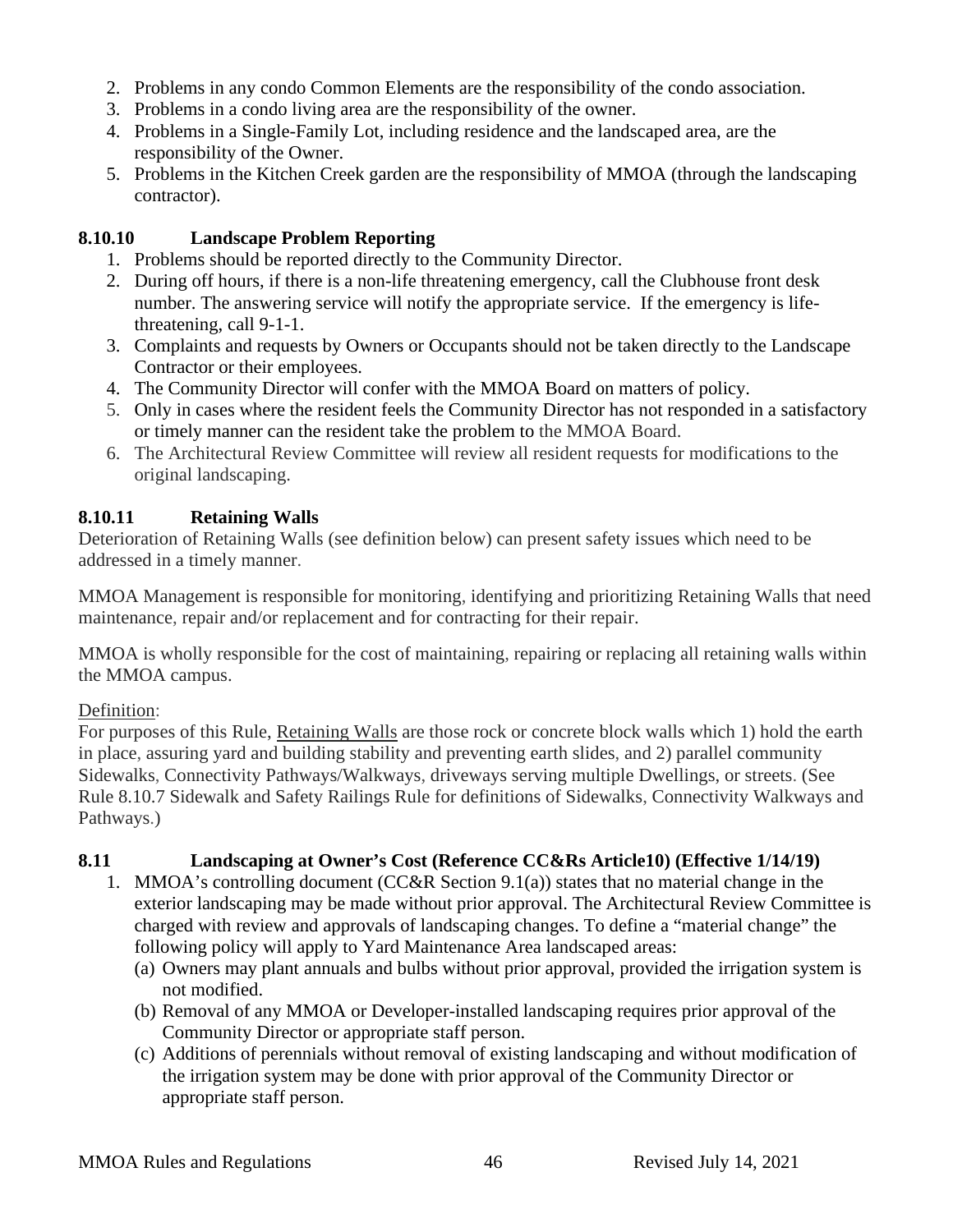- (d) Any modification of the irrigation system requires prior approval of the Community Director or appropriate staff person.
- (e) Planting of trees or shrubs that will exceed 3 ½ feet at maturity requires prior approval of the Community Director or appropriate staff person.
- (f) Replacement of MMOA or Developer-installed landscaping that has died may be referred to the Community Director or appropriate staff person. Owners who replace landscaping without prior approval will not be reimbursed for any of the costs incurred.
- 2. Elective Yard Care Policy: Owners who wish to maintain their Yard Maintenance Areas must file an "Elective Yard Care" form with the Community Director or appropriate staff person. In this form, they will agree to assume full responsibility, liability and expenses for their entire Yard Maintenance Areas, except that tree leaf and debris removal in the fall under Rule 8.10.3.1(d) will continue to be the responsibility of MMOA. Owners will be responsible for all landscaping, MMOA irrigation system costs associated with any increased use of water, and other features within their Yard Maintenance Areas and will be required to maintain community standards of appearance within these areas.
	- (a) New Owners will be apprised of all landscape maintenance policies by MMOA at the time of their purchase with encouragement by MMOA to make a decision on elective yard care maintenance at the earliest possible time.
	- (b) The Community Director will maintain records of all Owners maintaining their own Yard Maintenance Areas, including any information he or she believes may be helpful in tracking these areas.
	- (c) Those Owners who have partial responsibility for their Yard Maintenance Areas on the effective date of this Rule may continue with that same responsibility while they own the Dwelling but no change may be made in the nature of those responsibilities, and such partial responsibility will terminate upon transfer of the Dwelling to a new Owner.

## <span id="page-46-0"></span>**8.12 Kitchen Creek Community Garden Area (Reference CC&Rs Section 4.6) (Effective 2/2/18)**

Kitchen Creek Garden property is leased by the Mountain Meadows Owners' Association. The beds, fencing, irrigation system, the well and the road were built with money from the prior Amenities Fund and are maintained as a common expense from the Owners' monthly assessment. For the purposes of this section the irrigation system consists of everything from the well through and including the valves at each box. (The controllers are also included in this definition.) Removal of trash and non-compostable clippings from the garden are also included as a common expense from the Owners' monthly assessment. Operating policies, maintenance, and improvements are the responsibility of the Garden Group. This Group has regularly scheduled meetings.

Assignment of garden beds is done annually by the Group. All Owners or Occupants are eligible to request a bed, for a fee to be determined by the Group.

The Garden Group will issue rules governing the use of the garden. A copy of these rules will be given to each Owner or Occupant using a garden bed. Compliance with the rules shall be enforced by the Garden Group.

## <span id="page-46-1"></span>**8.13 Madeline Hill Park (Reference CC&Rs Article 4)**

Residents and guests may use the putting green, horseshoe pit and bocce ball court. Children under 18 must be accompanied by a resident or resident adult guest. Users of game equipment shed are responsible to return game items after each use.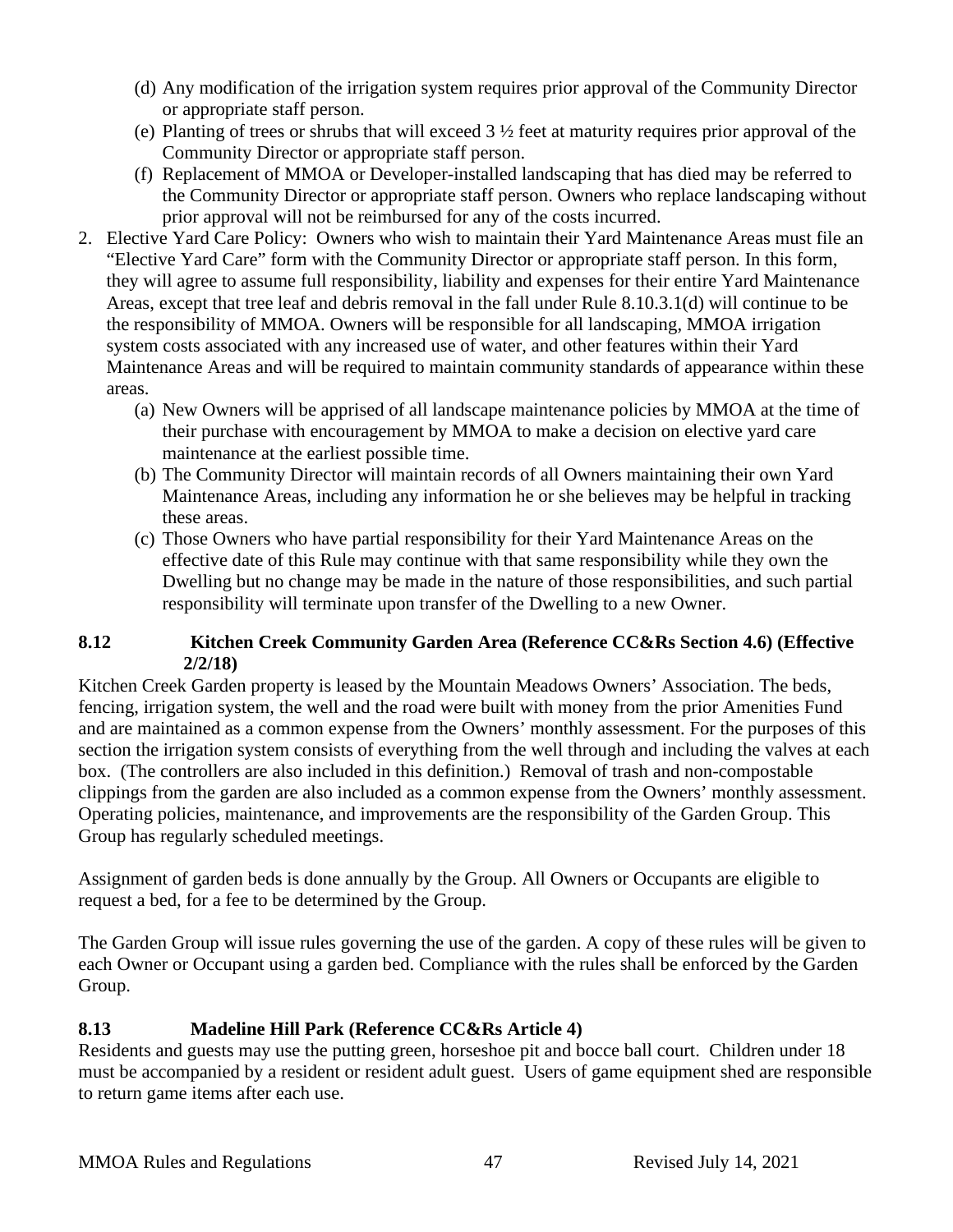## <span id="page-47-0"></span>**8.14 Maintenance Services beyond the Scope of the CC&Rs (Reference CC&Rs Article 10)**

Owners or Occupants may request that MMOA maintenance staff perform maintenance work beyond the items specifically spelled out as covered in the CC&Rs by submitting a work request to the Community Director or appropriate staff person. If approved by the Community Director or appropriate staff person, the work will be scheduled and performed in a manner not to interfere with regular maintenance staff duties and will be charged to that party's account on a time and materials basis.

#### <span id="page-47-1"></span>**8.15 Support of Charity Organizations**

The MMOA Board encourages the support of non-profit charity organizations by individual Owners or Occupants. The Board will have no role in selecting any individual charity and will show no preference for any particular charity selected by the Owners or Occupants.

All activities undertaken by Owners or Occupants shall be governed by the following guidelines:

- 1. No direct or indirect financial support shall be provided by the Board and the Community Director. Costs associated with any fundraising activities will be the responsibility of the Owners or Occupants involved with fundraising for the charity.
- 2. Meetings requiring Clubhouse space will be governed by the Activities & Events Committee policy on room usage.
- 3. Any fundraising meetings and events should be carried out to be minimally intrusive to residents not involved with the campaign.

## <span id="page-47-2"></span>**8.16 Resident Animals (Reference CC&Rs Section 8.4)**

Pet owners are responsible for keeping dogs on a leash at all times, and for cleaning up after their pets, while on any Mountain Meadows Common Element, including but not limited to the Common Element parks and grounds, streets and sidewalks and parkways, and including all public and private streets and sidewalks within the Mountain Meadows Community.

#### <span id="page-47-3"></span>**8.16.1 Service Animals**

In compliance with the U.S. Department of Justice Americans with Disabilities Act (ADA), Service Animals are permitted in all areas of the Mountain Meadows Community where any persons are allowed, including but not limited to, all Common Element areas, the Clubhouse, Meadowlark Dining Room, and Fitness Center (including locker rooms). While Mountain Meadows facilities may be recognized as a private club and not under the jurisdiction of the ADA, this policy is intended to recognize Mountain Meadows as complying with the Americans with Disabilities Act as to service animals.

#### <span id="page-47-4"></span>**8.17 Remembrances**

In lieu of various forms of memorials throughout Mountain Meadows, a Memorial Plaque shall be located in the Clubhouse to memorialize those who have passed away. A set of Memorial Books shall be located with the plaque, listing Mountain Meadows residents who have passed away, along with their photos, if available. In addition, establishment of an ongoing voluntary fund is approved to support the annual planting of a tree to honor those Mountain Meadows community residents who have passed away during the previous year.

## <span id="page-47-5"></span>**8.18 Emergency Preparedness**

It is the responsibility of every resident, every caregiver, and every staff member of Mountain Meadows to prepare for their own safety and well-being in the event of an emergency in our community. In addition, each person should consider what actions they can take to ensure the safety and well-being of others in our community. Key aspects of emergency preparedness include the following: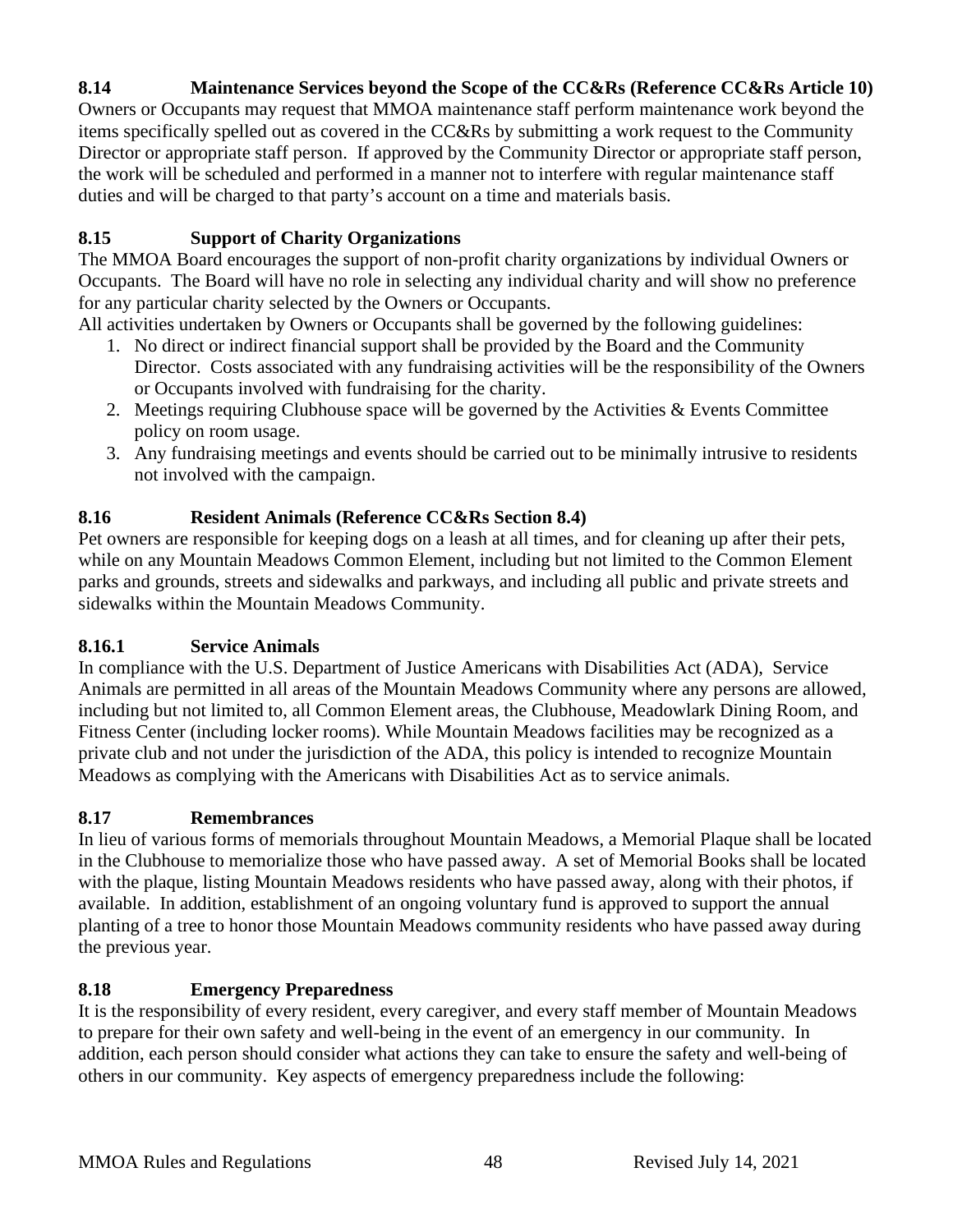- 1. Understand the hazards we are exposed to in the Mountain Meadows environment (e.g., building fire, area wildfire, earthquake, severe weather, etc.) and know what actions are to be taken if an event occurs.
- 2. Examine their own living and working environments to identify and mitigate risks (e.g., securing heavy items that can fall in an earthquake).
- 3. Make plans for their personal responses in an emergency event (e.g., evacuating their building in case of fire, getting under cover in case of an earthquake).
- 4. Obtain, store, and maintain equipment and supplies (food, water, medications, clothing, etc.) to survive for a period until services can be restored.

5. Keep emergency preparedness up to date and practice emergency responses on a regular basis. In addition to personal emergency preparedness, the community has established emergency response teams and an emergency response coordination structure prepared to act if an emergency event occurs. See Section 6.18, Emergency Preparedness and Safety Committee.

## <span id="page-48-0"></span>**8.19 Release of Resident Information**

Management staff may release the name of a resident to whom an ambulance responds, or who is hospitalized, but no other information shall be released, unless authorized by the resident. No printed or online material containing residents' personal information (phone number, address, etc.), such as the Roster, shall be released to any outside person or agency, except as legally required (for example, under court order).

## <span id="page-48-1"></span>**8.20 Official Anniversary Date**

The official anniversary date for the Mountain Meadows Community is March 15, 1996.

#### <span id="page-48-2"></span>**8.21 Gifts by Owners or Occupants to Staff of Contractors or Professional Management** To ensure fairness, Owners or Occupants shall not individually provide tips, gratuities, or other specific gifts to individual employees of contractors or the Professional Manager.

## <span id="page-48-3"></span>**8.22 Task Forces**

- 1. The MMOA Board may establish Task Forces to perform specific limited-scope/limited duration projects, complementing the capabilities of existing MMOA standing committees and interest groups.
- 2. Task Force members are not to represent that they are acting on behalf of MMOA, its Board, or one of its Committees in acquiring information from a business, governmental entity, or nonresident of Mountain Meadows. Task Forces are encouraged to work with the Community Director in obtaining information relevant to a project, such as cost information.
- 3. A pr**o**posal that originates within a Task Force shall be approved by its members before it is presented. The proposal must be fully developed by the Task Force and include a description of what is to be done, by whom, an estimated budget, the source of funding (if other than MMOA), and the timeline for implementation.
- 4. An effort being pursued by a Task Force shall be discussed with other task forces and/or standing committees that appear to have over-lapping responsibilities. The group will decide which body will carry the proposal forward and the form of the proposal. When appropriate, public forums will be conducted so interested residents can be involved in the development of the proposal.

## <span id="page-48-4"></span>**8.23 Electronic Notification and Other Notifications**

1. For purposes of Section 13.1(c)(2) of the Bylaws, allowing personal delivery as one method of delivery of notices and information to Owners, "Personally delivered" shall include, without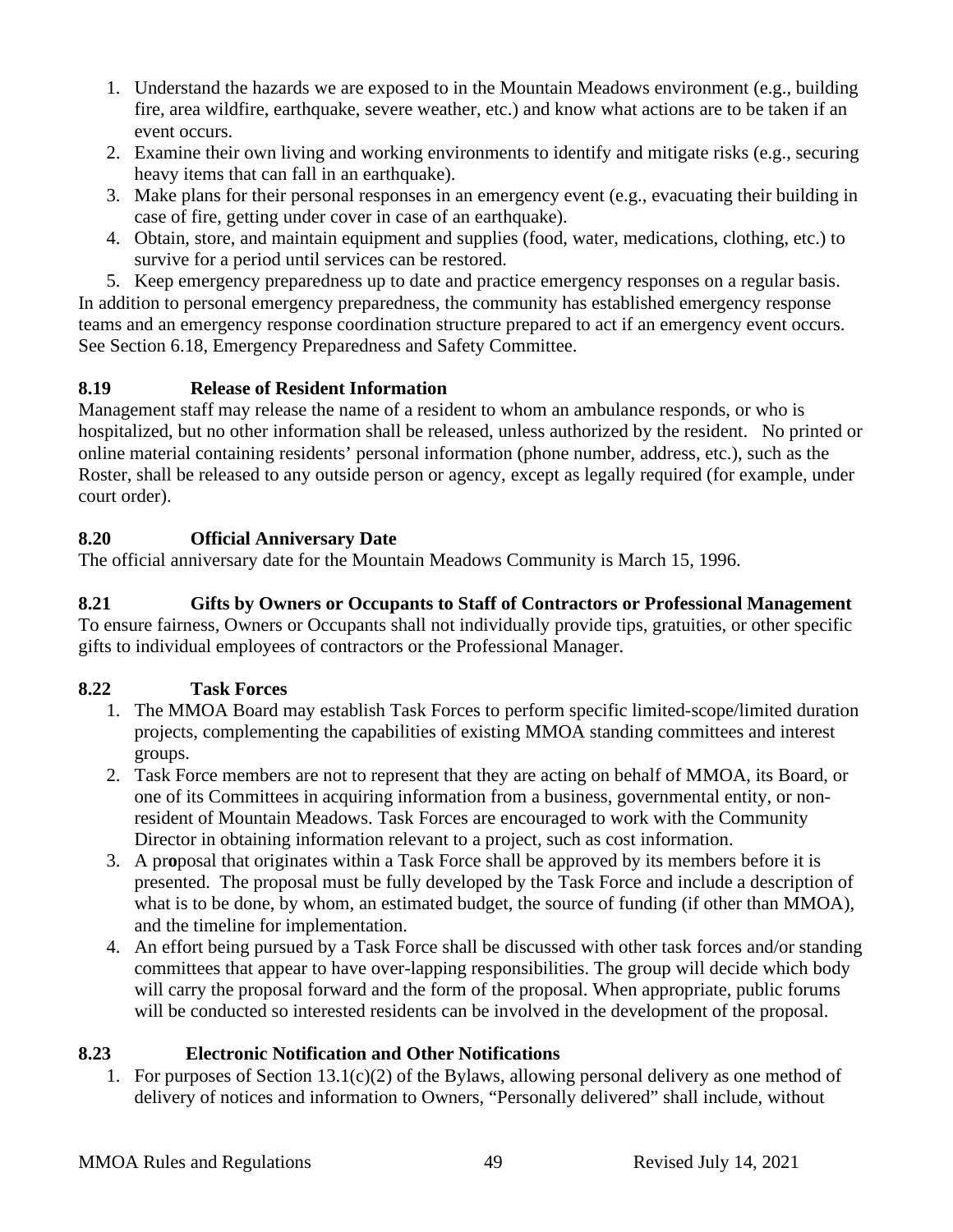limitation, hand delivery of a notice, information, or written material to the Owner's message box located in the hallway adjacent to the Clubhouse.

- 2. Electronic Notices. Notices of all Association meetings, information, and other written materials required to be provided to an Owner under the Declaration, or Bylaws shall be sent to Owners in accordance with the Bylaws, and at the option of the Board in each instance, may be sent by email or other means of electronic transmission except when an Owner has opted out of receiving electronic notices. All electronic notices sent by email shall be sent to the email address provided by the Owner to the Board. It shall be the affirmative obligation of the Owner to update his or her email address with the Board or Professional Manager.
- 3. Opt Out of Electronic Notices. Owners may opt out of receiving notices, information, and other written materials by electronic means described above by giving written notice to the Secretary or the Professional Manager for the Association.
- 4. Information not Subject to this Resolution. The following information will not be sent by electronic communication, even if the Owner has not opted out of receiving electronic communications:
	- (a) Failure to pay an assessment;
	- (b) Foreclosure of an association lien under ORS 94.709 (Liens against lots); or
	- (c) An action the association may take against an Owner.

## <span id="page-49-0"></span>**8.24 Senior Community Occupancy**

- 1. Certification. Owners shall, within 30 days of adoption of this Rule, submit an Occupancy Certification ("Certification") on a form to be provided by the Professional Manager establishing that at least one Occupant of the Dwelling is fifty-five ((55) years of age or older. The Certification must be signed by a member of the household age 18 or older. Owners may also submit a copy of their or an Occupant's driver's license, birth certificate, passport, immigration card, military identification, or other official documents containing a birth date. However, these documents are not required if the Owner submits a properly signed Certification.
- 2. Update to Certification**.** Owners shall submit an updated Certification when occupancy changes, but in no event less than once every two (2) years.
- 3. Inspection of Certifications or other Records. Certifications and other information providing evidence of compliance with HOPA (see Section 1.23 of CC&Rs) must be kept on file with the books and records of the Association. Pursuant to Federal Law, Certifications and other information collected for purposes of age verification shall be made available for inspection or duplication by any person who makes a request to inspect such records. The information required under this Rule is to enable the Association to respond to requests for statistical occupancy information related to the age of Occupants in Mountain Meadows.
- 4. Failure to Provide Certification. If an Owner fails to provide the Certification or required documentation under Section 8.25.1 above, the Board of Directors or its Professional Manager may conduct its own research to find sufficient evidence to consider Dwelling as occupied by at least one person 55 years of age or older. Such evidence may include:
	- (a) Government records or documents, such as a local household census;
	- (b) Prior forms or applications; or
	- (c) A statement from an individual who has personal knowledge of the age of the Occupants. The individual's statement must set forth the basis for such knowledge and be signed under the penalty of perjury.
- 5. Fines and Other Remedies. If an Owner fails to provide the Certification required under this Rule and the Association is required to conduct independent research, the Board may levy a fine against such Owner in an amount provided in the Association's Schedule of Fines or (if no Schedule of Fines has been adopted) in an amount of **fifty dollars (\$50)** per occurrence. The Board may

#### MMOA Rules and Regulations 50 Revised July 14, 2021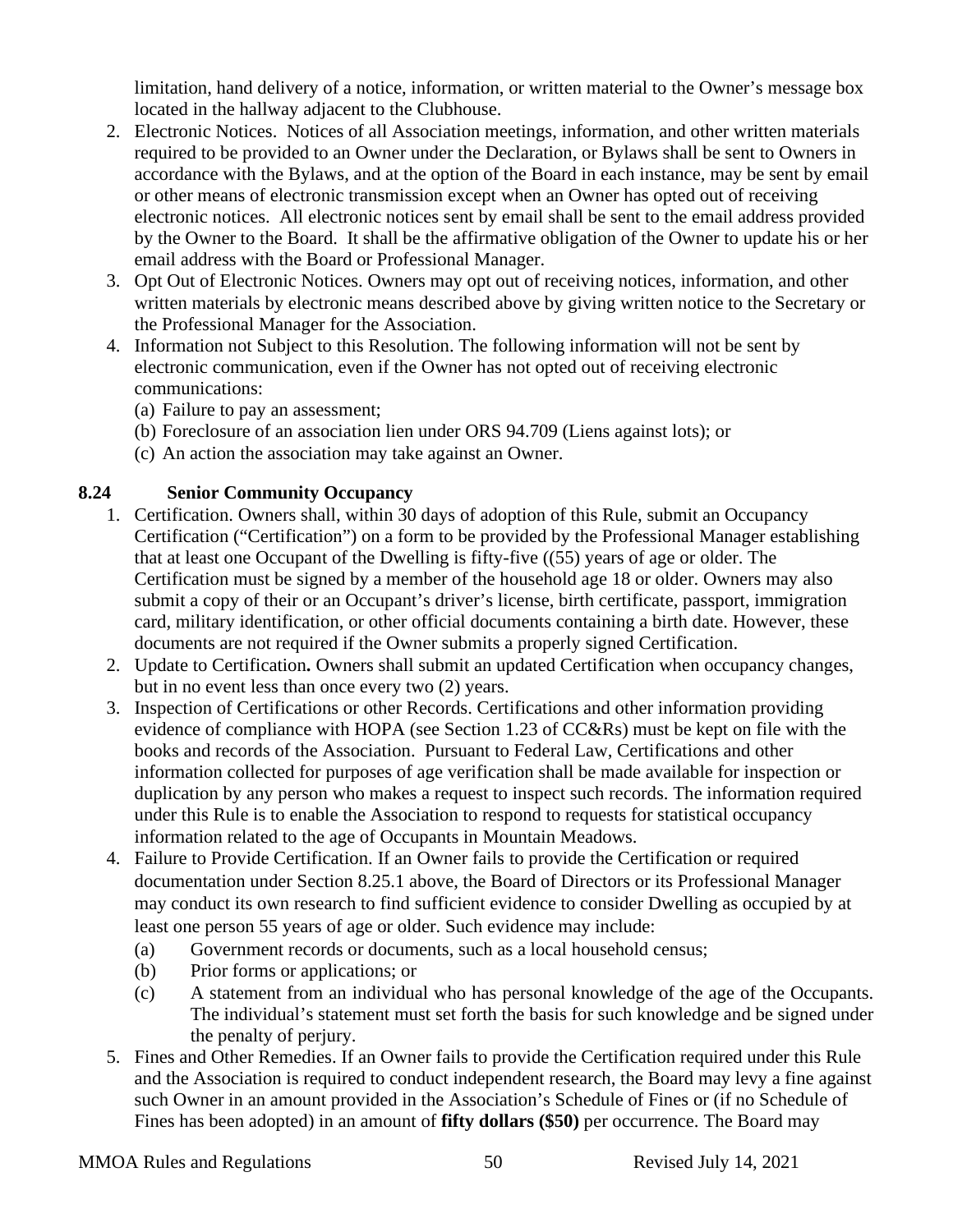exercise any and all remedies as provided in the Declaration, Bylaws, or the Oregon Planned Community Act.

## <span id="page-50-0"></span>**8.24.1 Hardship Exception**

- 1. Form of Hardship Exception Application**.** Owners wishing to apply for a Hardship Exception shall submit an application on the form to be made available by the Professional Manager.
- 2. Board Discretion to Approve Hardship Exception. Subject to Subsection (3) below, the Board may approve a Hardship Exception for any undue hardship or practical difficulties. Undue hardships or practical difficulties include, without limitation, an application by the following individuals who are less than 55 years of age:
	- (a) The surviving spouse or surviving domestic partner of a deceased Owner or Occupant who was fifty-five (55) years of age or older at his or her death.
	- (b) The devisee or heir of a deceased Owner who was fifty-five (55) years of age or older at his or her death.
- 3. Mandatory Denial of Hardship Exceptions. The Board of Directors may not approve a Hardship Exception under this Resolution if, at the time the application is submitted:
	- (a) More than ten percent (10%) of the Dwellings have already been approved and currently have a Hardship Exception; or
	- (b) More than twenty percent (20%) of the Dwellings do not currently house an Occupant who is 55 years of age or older.
- 4. Duration and Extension of Hardship**.** Hardship Exceptions shall last for one (1) year. At the termination of any Hardship Exception, the Owner or authorized applicant of the Owner may submit an application for extension of the Hardship Exception for additional one-year periods.

## <span id="page-50-1"></span>**8.25 Release and Waiver of Liability for Contraction of Illness (Revised 10/2/20)**

Pursuant to Sections 4.3(b)(2) and 4.4(a)(2) of the Declaration and in consideration of the right of use and enjoyment of the MMOA Common Property, Community Facilities, and amenities ("MMOA Common Property"), prior to use of the MMOA Common Property, Owners and Occupants are required to each sign a release and waiver of liability, in which they agree to assume voluntarily the risk of contracting any communicable disease or communicable illness, including COVID-19, from surfaces, the ambient air, or other persons while within the MMOA Common Property and release from, and covenant not to sue for, MMOA, its present and future officers and directors, MMOA's management company and staff, and MMOA's dining services provider and staff, any and all present or future claims, actions, proceedings, damages, liabilities and expenses they may have, including those for wrongful death, whether based upon negligence or other cause, for the contraction of communicable illness or communicable disease from the use of the MMOA Common Property. This release and waiver of liability does not include the release of any claim against the dining services provider based upon contraction of illness or disease from food or drink. In the event an Owner or Occupant makes use of the MMOA Common Property without first executing this release and waiver of liability, he or she shall be deemed to have executed the release and waiver of liability. In such release and waiver of liability, each Owner and Occupant agrees to indemnify and hold harmless all such persons and entities from any such claims for liability made by such Owner's or Occupant's guests as a result of the guest's use of the MMOA Common Property. Other persons making use of MMOA Common Property may also be required to sign the release and waiver of liability, which may also contain additional terms designed to protect MMOA. This rule, and any waivers signed pursuant to the rule, will be suspended and not in effect during any period of time for which the Board certifies by Resolution that liability insurance is in effect to cover sufficiently the claims described herein.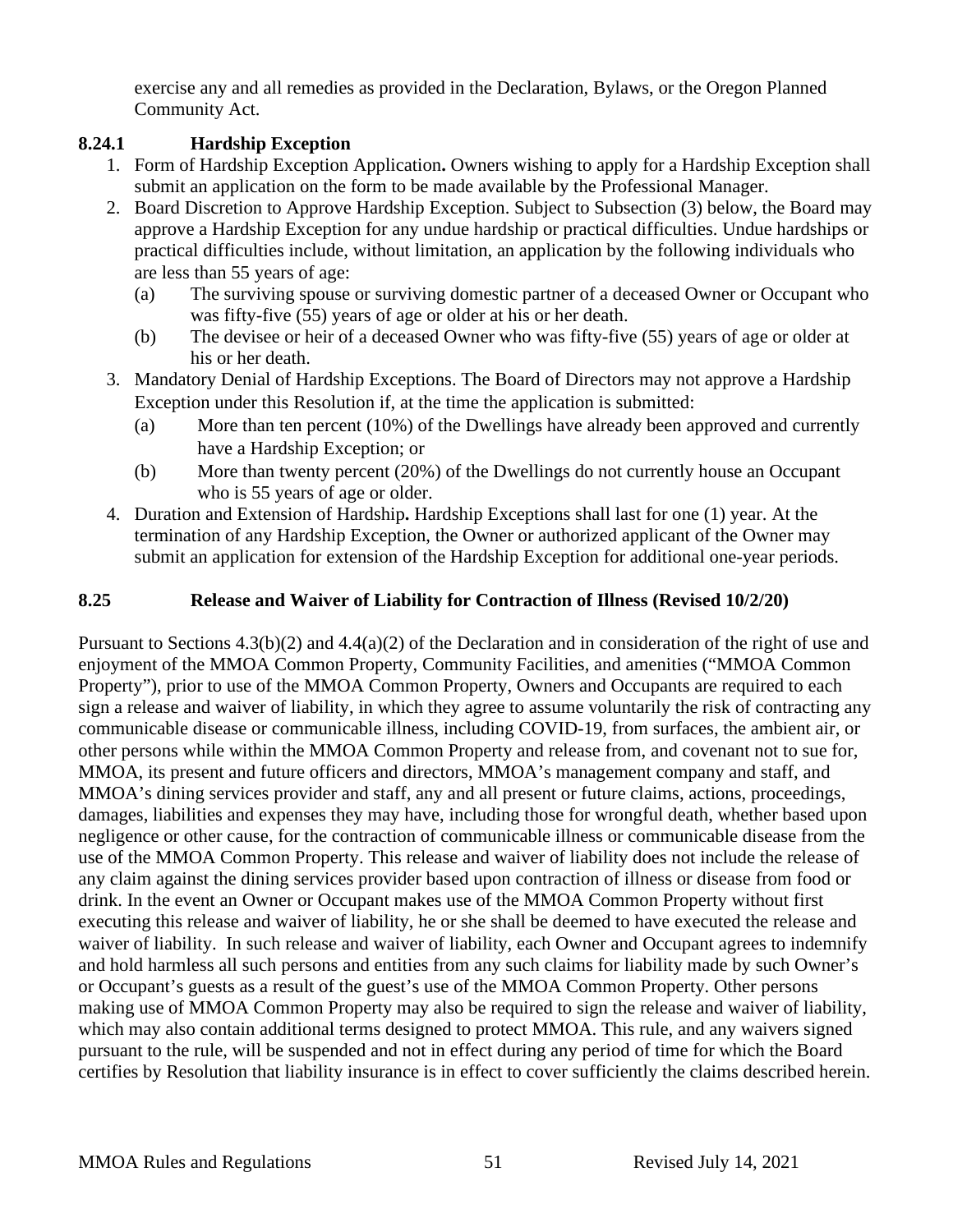2. That Rule 8.25 shall be implemented by requiring all Owners and Occupants, and other persons as determined by the Community Director, using the Association's common property to execute the following Release and Waiver of Liability:

#### **Mountain Meadows Owners Association RELEASE AND WAIVER OF LIABILITY FOR CONTRACTION OF COMMUNICABLE ILLNESS**

### PLEASE READ CAREFULLY. BY SIGNING THIS DOCUMENT, YOU CHOOSE TO WAIVE CERTAIN LEGAL RIGHTS, INCLUDING THE RIGHT TO SUE.

By signing below, I hereby agree to the following conditions for my use and enjoyment of Mountain Meadows Owners Association Common Property, Community Facilities, and amenities ("MMOA Common Property"), and intend and choose to give up the legal rights described herein.

- 1. This Release and Waiver of Liability is in addition to, and is intended to supplement, any waiver I have previously executed relating to my use of any portion of MMOA Common Property, and any such prior waiver remains in force and effect.
- 2. I hereby forever release and covenant not to sue the Mountain Meadows Owners Association, its officers, directors, management company and staff, dining room services provider and staff, agents, and successors, from any and all present and future claims, actions, proceedings, damages, liabilities, and expenses, including those for wrongful death, whether based upon negligence or other cause, resulting from the alleged contraction of a communicable illness or communicable disease, including COVID-19, from surfaces, the ambient air, or other persons, arising as a result of my use of MMOA Common Property and any activities incidental thereto, wherever, whenever, or however the same may occur. This release and covenant not to sue does not include the release of any claim against the dining services provider based upon contraction of illness or disease from food or drink. I hereby voluntarily waive any and all such claims as set forth above, both present and future, that may be made by me, my family, estate, heirs, estate or assigns, and I relinquish on behalf of myself, spouse, heirs and assigns the right to recover for injury or death.
- 3. I am aware that my use of MMOA Common Property presents the risk of spreading or contracting communicable diseases or communicable illnesses, including but not limited to COVID-19, and that the Mountain Meadows Owners Association cannot ensure that MMOA Common Property is free from COVID-19 or other communicable diseases or communicable illnesses. I agree to accept and assume any and all risk of personal injury, illness, or death due to any communicable disease or illness, including COVID-19, I contract from my use of MMOA Common Property, and agree that the waiver of claims described herein shall apply to any and all claims arising from the contraction of such communicable disease or communicable illness as described in Paragraph 2 above.
- 4. I agree to abide by all laws, rules, and regulations applicable to MMOA Common Property, including those adopted by the Mountain Meadows Owners Association and those applicable by governmental order. I understand and agree that my use of MMOA Common Property may be limited in duration and frequency pursuant to a reservation system or user limits implemented by the Association or governmental order, and I agree to abide by those limitations.
- 5. I further agree that while using MMOA Common Property I will adhere to any best practices for preventing the spread of communicable diseases and communicable illnesses, as set forth by the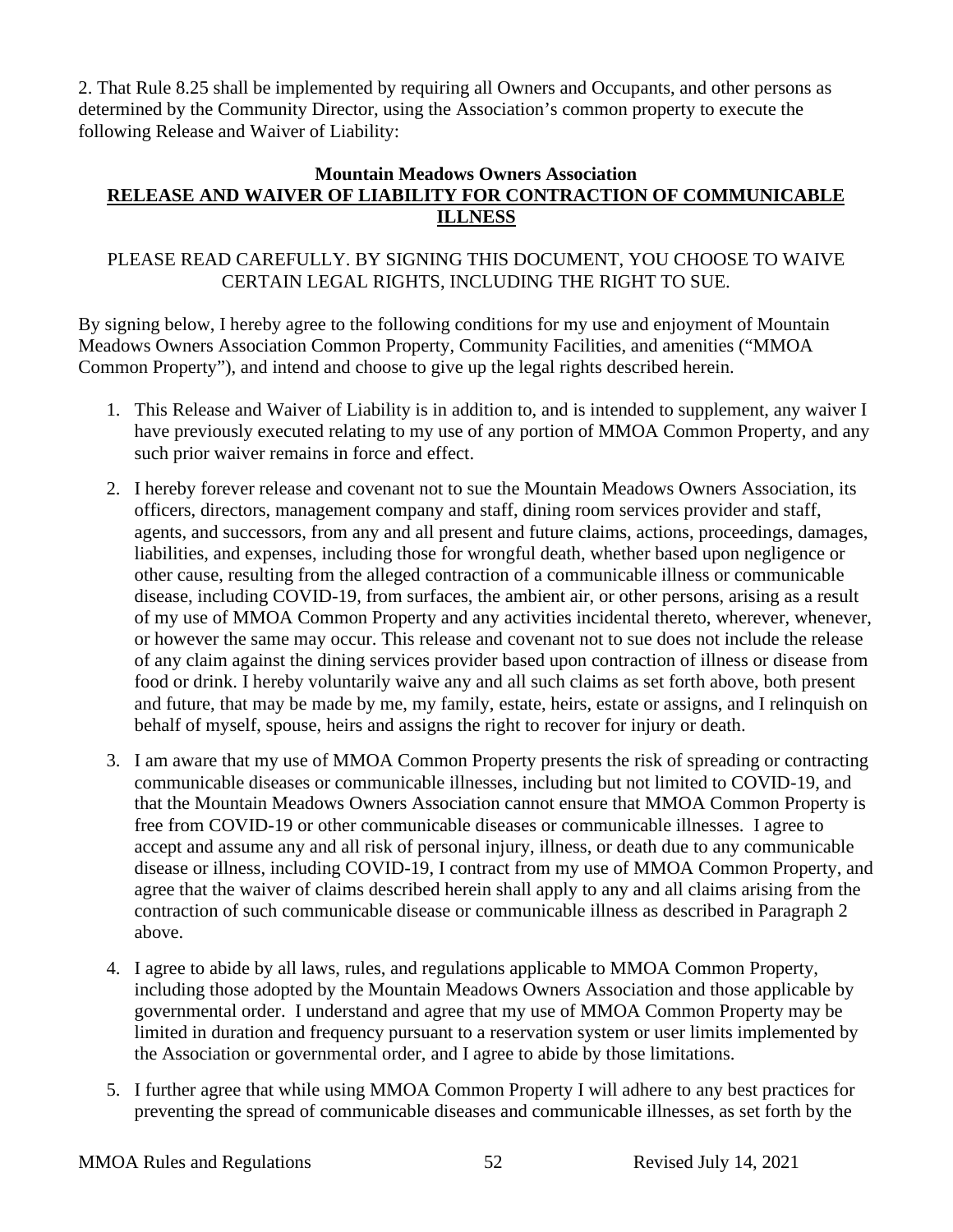Board for each part of the MMOA Common Property, which may include, but are not limited to, maintaining appropriate social distance, wearing face coverings, and sanitizing protocols. I also agree to refrain from using MMOA Common Property for whatever period of time is required by the appropriate health authorities or the Board if I, or a member of my household, has displayed or experienced any symptoms of a specified communicable illness or if I have been exposed to any person having the specified communicable illness.

- 6. In the event MMOA Common Property, or any portion thereof, becomes open for general, rather than reserved, use I agree to abide by any limit imposed on the number of concurrent users of any portion of MMOA Common Property and its facilities, and agree that I will be solely responsible for determining whether there is sufficient capacity before entering. I further agree that I will immediately leave any portion of MMOA Common Property if at any time the number of users exceeds the limit, or if I am unable to maintain safe social distance from other users regardless of capacity.
- 7. I agree that if I, or my guest, violate any law, rule, or regulation applicable to the Mountain Meadows Owners Association Common Property or any portion thereof, my access to the MMOA Common Property or any portion thereof may be revoked, and I will be subject to additional enforcement action by the Association pursuant to its governing documents.
- 8. I further agree to indemnify and hold harmless the Mountain Meadows Owners Association, its officers, directors, management company and staff, dining room services provider and staff, agents, assigns, and successors for any and all claims as set forth above in Paragraph 2 arising as a result of my use, or my guest's use, of the Common Property or any activities incidental thereto, wherever, whenever, or however the same may occur, including but not limited to claims related to the transmission or contraction of COVID-19. I understand that this waiver is intended to be as broad and inclusive as permitted by the laws of the State of Oregon, and I agree that if any portion is held invalid, the remainder of the waiver will continue in full legal force and effect.
- 9. If I am at least 18 years of age, I affirm that I signing this agreement solely and freely. If I am under 18 years of age, I will also obtain the signature of my parent or guardian.
- 10. I have read this form and fully understand that by signing it, I am giving up legal rights and/or remedies which may be available to me.
- 11. I understand that this agreement is a binding legal document. For persons under the age of 18, the parent or guardian who signs below also commits to the conditions of this agreement.

(Signature of Mountain Meadows Owner or Occupant) Date

\_\_\_\_\_\_\_\_\_\_\_\_\_\_\_\_\_\_\_\_\_\_\_\_\_\_\_\_\_\_\_\_\_\_

(Printed Name of Mountain Meadows Owner or Occupant)

\_\_\_\_\_\_\_\_\_\_\_\_\_\_\_\_\_\_\_\_\_\_\_\_\_\_\_\_\_\_\_\_\_\_\_\_\_\_\_\_\_\_\_\_\_\_\_\_\_\_\_\_\_\_\_\_\_\_\_\_\_\_\_\_\_\_\_\_\_ (Address and Telephone Number of MMOA Common Property User)

\_\_\_\_\_\_\_\_\_\_\_\_\_\_\_\_\_\_\_\_\_\_\_\_\_\_\_\_\_\_\_\_\_\_\_\_\_\_\_\_\_\_\_\_\_\_\_\_\_\_\_\_\_\_\_\_\_\_\_\_\_\_\_\_\_\_\_\_\_ (Signature of Parent/Guardian if MMOA Common Property user is a minor) Date

\_\_\_\_\_\_\_\_\_\_\_\_\_\_\_\_\_\_\_\_\_\_\_\_\_\_\_\_\_\_\_\_\_\_ \_\_\_\_\_\_\_\_\_\_\_\_\_\_\_\_\_\_\_\_\_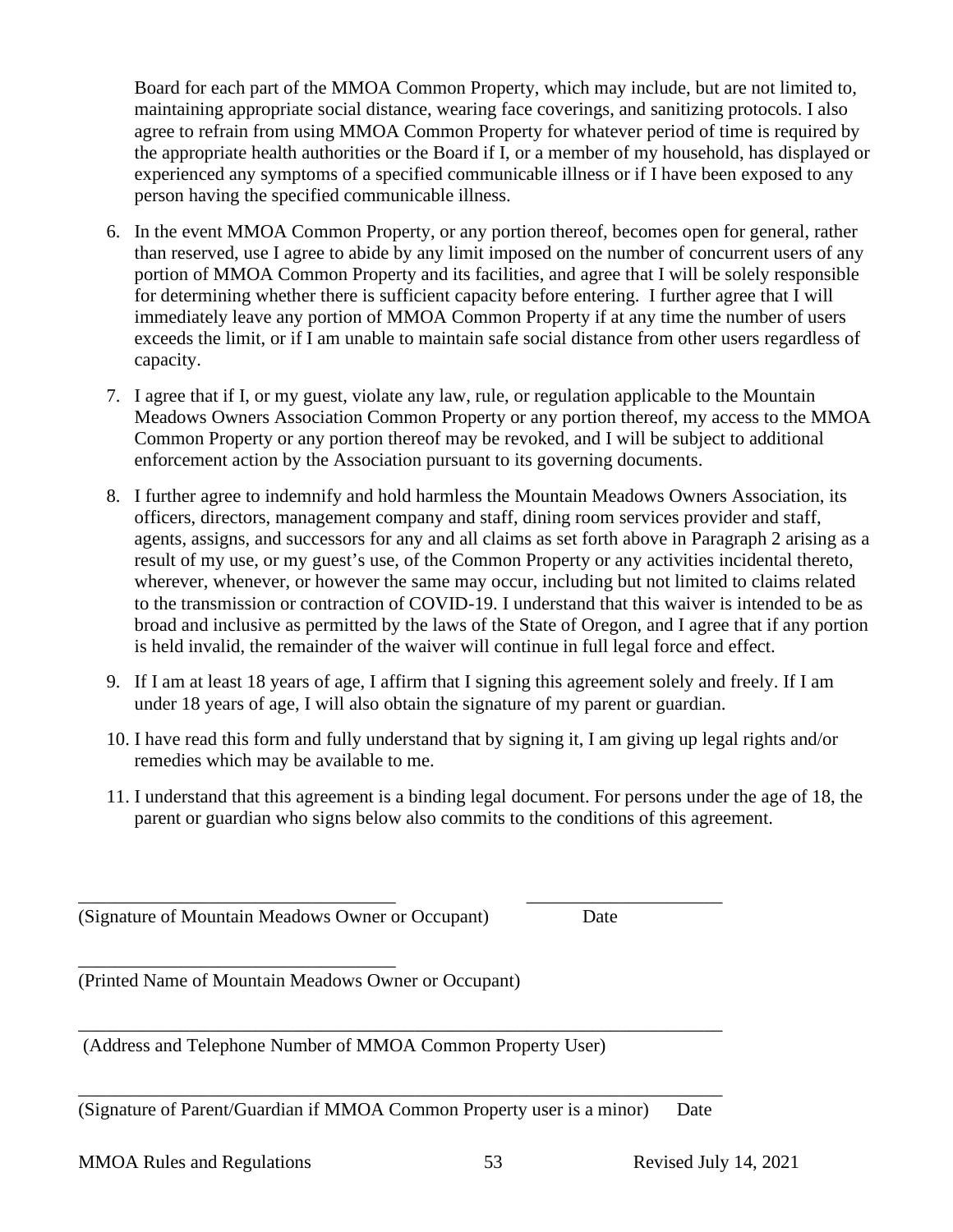## <span id="page-53-0"></span>**9. MMOA Fee Schedule**

| <b>Service</b>                                               | Fee                                                             | Payment            |
|--------------------------------------------------------------|-----------------------------------------------------------------|--------------------|
| <b>Copy Machine</b>                                          | \$.10 per BW copy / \$.20 Color copy                            | Charged to account |
| <b>Fax Machine</b>                                           | Outgoing Faxes: \$.50 per page<br>Incoming Faxes \$.50 per page | Charged to account |
| <b>Fitness Center Guests</b>                                 | \$5.00 per day per guest. Maximum \$50.00<br>per calendar month | Charged to account |
| Yoga                                                         | \$5.00 per session                                              | Cash               |
| Tai Chi                                                      | \$5.00 per session                                              | Cash               |
| <b>Water Movement</b>                                        | \$8.00 per session                                              | Cash               |
| Massage                                                      | Varies by vendor                                                | Cash               |
| <b>Book of Stamps</b>                                        | Cost of stamp booklet                                           | Cash               |
| Off-Cycle Filter Change                                      | Cost of filter                                                  | Charged to account |
| <b>Furnace Filter Upgrades</b>                               | Cost of filter                                                  | Charged to account |
| <b>Battery disposal Fee</b>                                  | Cost of disposal                                                | Charged to account |
| Compact Fluorescent light bulb<br>disposal fee               | \$2.00 each light bulb                                          | Charged to account |
| Fluorescent light tube disposal fee<br>(per foot)            | \$.50 cents per foot per tube                                   | Charged to account |
| Smoke detector batteries                                     | Cost of batteries                                               | Charged to account |
| Maintenance & Staff Services                                 | 1/2 hour=\$17.50 / 1 hour=\$35.00                               | Charged to account |
| Notary Services (except real estate<br>transactions)         | Please schedule appointment 24 hrs in<br>advance                | None               |
| <b>Weighing Mail</b>                                         | No charge                                                       | <b>None</b>        |
| <b>Resident Roster</b>                                       | \$3.00-BW copy / \$6.00-Color copy                              | Charged to account |
| Name Badge Replacement                                       | Cost of replacement                                             | Charged to account |
| Sonitrol Replacement Fob                                     | Cost of replacement                                             | Charged to account |
| Clubhouse Set-up/Tear down service<br>(for none MMOA events) | 1/2 hour=\$17.50 / 1 hour=\$35.00                               | Charged to account |
| Flyers-design, setup, and/or printing                        | \$2.50 per flyer                                                | Charged to account |
| Message Box Stuffers (67 total pages)                        | \$7.00-BW copies / \$13.00-Color copies                         | Charged to account |
| <b>Dining Room Guests</b>                                    | \$2.50 per guest                                                | Charged to account |
| Caregiver                                                    | No guest fee                                                    | <b>None</b>        |
| Children 0-11 years old                                      | No guest fee                                                    | None               |
| Take out container charge                                    | \$1.50 per take-out meal                                        | Charged to account |
| Delivery Charge                                              | \$3.50 -1 meal / \$4.50 - 2 meals                               | Charged to account |